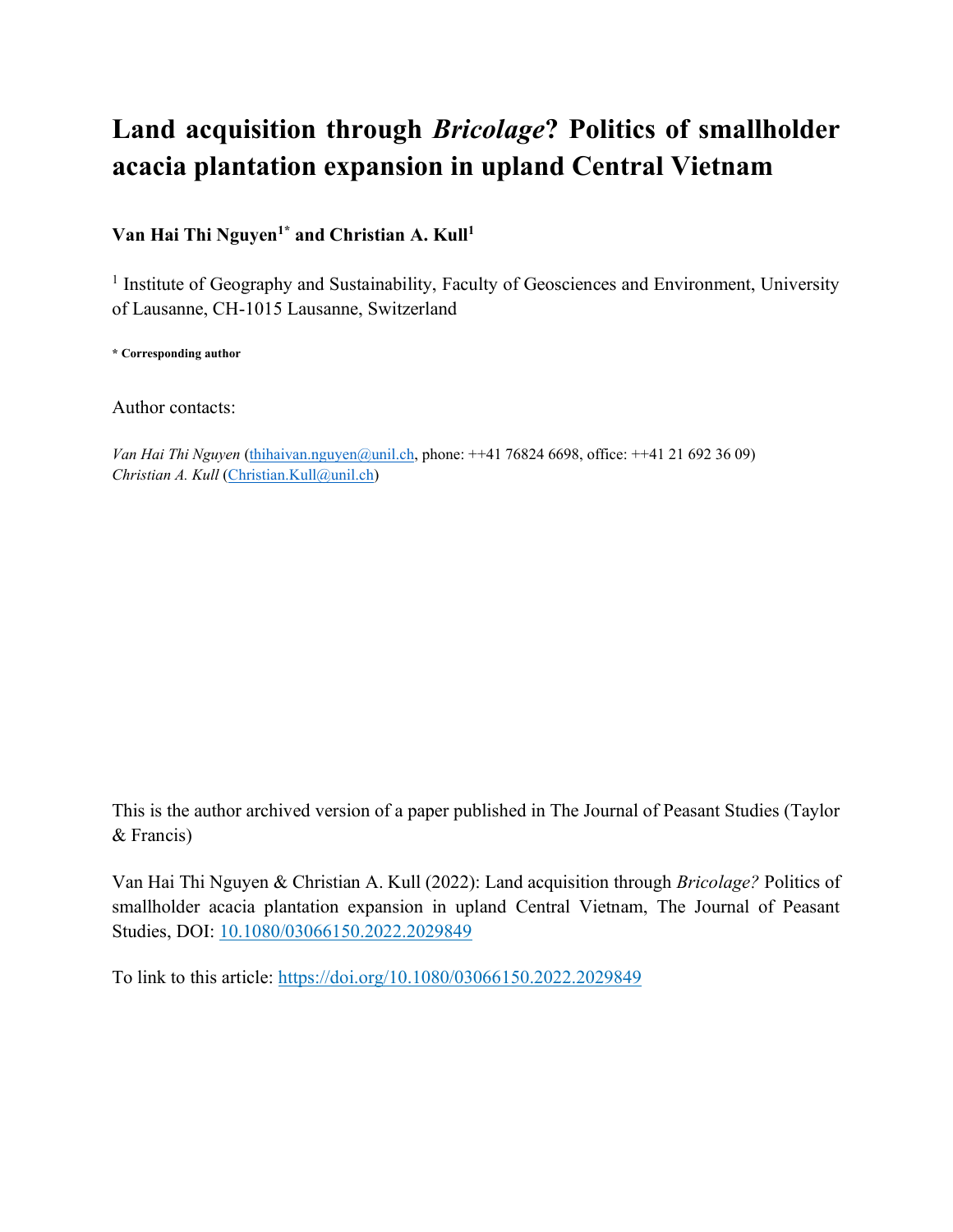### **Abstract**

Commodity booms can lead to intense pressure to access land resources. We investigate a case in which villagers, far from being passive victims of land grabs, acquire land themselves by navigating between customary institutions and state policies seeking to foster a forest transition and rural development. Based on fieldwork in an upland forest-rich commune in Central Vietnam, we describe specific mechanisms of enclosure, encroachment, theft, and re-claiming by which villagers re-territorialize forest spaces to their advantage. These mechanisms change and adapt over time, notably in response to a closing of the forest frontier, illustrating the challenges facing locals seeking livelihoods and state officials managing forests. The paper challenges dominant assumptions about local villagers' positionality in the global land rush and calls for rethinking the nature of contemporary peasant politics worldwide.

**Keywords**: Land access and control, enclosure, encroachment, forest transition, agrarian transformation, smallholder plantations, acacia, Vietnam.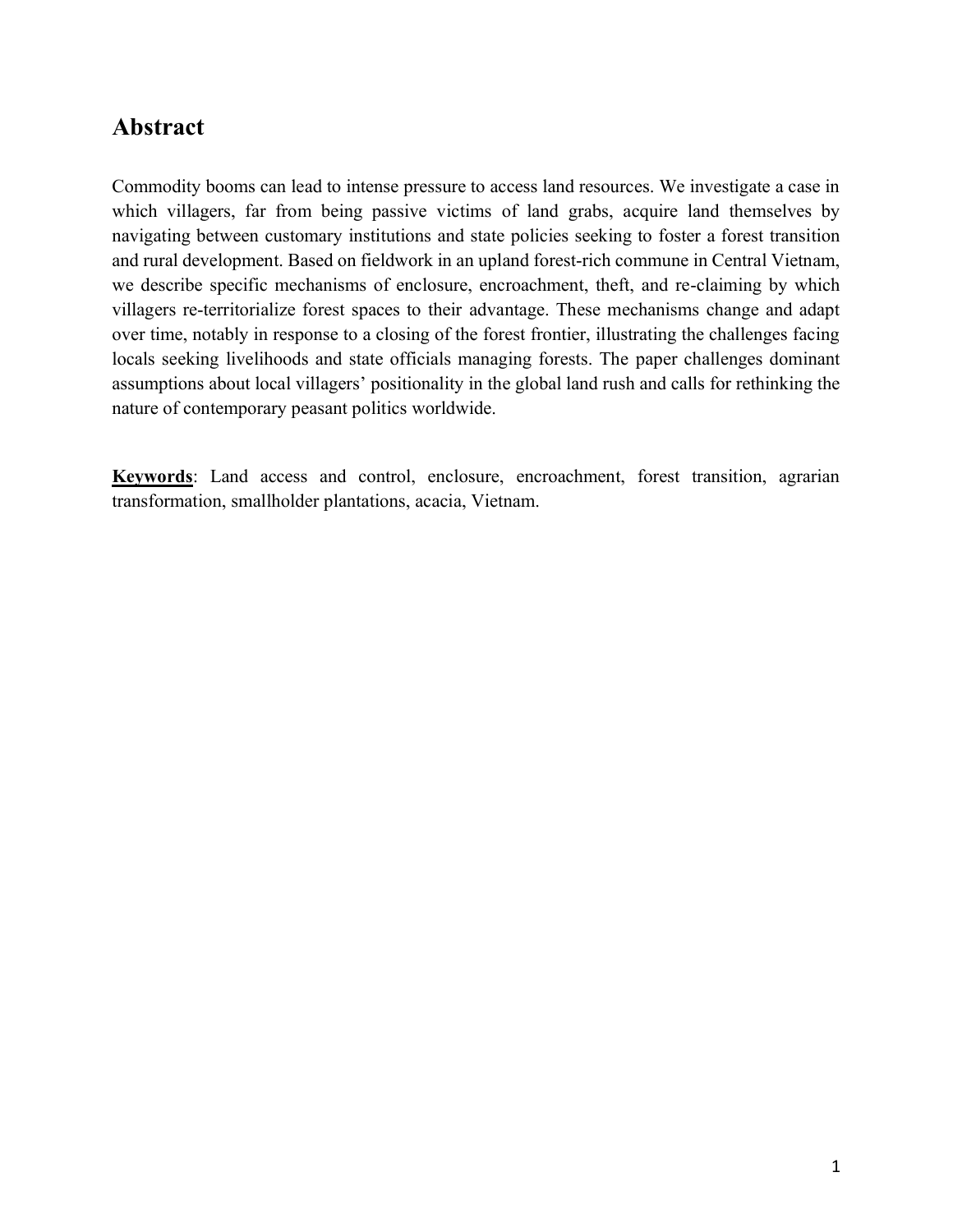### **Introduction**

Land acquisitions are often pushed by demand for commodities. Research on the recent wave of such 'land grabs' have typically focused on the agricultural, biofuel and mining sectors (Heinimann and Messerli [2013;](https://www.tandfonline.com/doi/full/10.1080/03066150.2022.2029849) Kröger [2014\)](https://www.tandfonline.com/doi/full/10.1080/03066150.2022.2029849). Attention is most focused on largescal[e](https://www.tandfonline.com/doi/full/10.1080/03066150.2022.2029849)<sup>1</sup> and long ter[m](https://www.tandfonline.com/doi/full/10.1080/03066150.2022.2029849)<sup>2</sup> land deals (Friis and Nielsen  $\frac{2016}{10}$ ). They emphasize land acquisitions driven by large-scale, non-local actors, such as foreign and domestic state entities or private sector groups (Hall [2011\)](https://www.tandfonline.com/doi/full/10.1080/03066150.2022.2029849). Research demonstrates that the resultant changes in land control and land-use have strongly affected villagers' livelihoods and in many cases, alienated them from the land they previously used or potentially could use, leading to resistance (Hall [2011;](https://www.tandfonline.com/doi/full/10.1080/03066150.2022.2029849) Hall, Hirsch, and Li [2011;](https://www.tandfonline.com/doi/full/10.1080/03066150.2022.2029849) Li [2014;](https://www.tandfonline.com/doi/full/10.1080/03066150.2022.2029849) Borras and Franco [2013;](https://www.tandfonline.com/doi/full/10.1080/03066150.2022.2029849) Mamonova [2015;](https://www.tandfonline.com/doi/full/10.1080/03066150.2022.2029849) McKay and Colque [2016\)](https://www.tandfonline.com/doi/full/10.1080/03066150.2022.2029849).

The dramatic growth of acacia plantations in Vietnam in the past twenty-five years (Cochard et al. [2020\)](https://www.tandfonline.com/doi/full/10.1080/03066150.2022.2029849) suggests a different set of patterns in a case of commodity-boom land acquisitions. It embraces several anomalies (cf. Sikor [2012\)](https://www.tandfonline.com/doi/full/10.1080/03066150.2022.2029849). First, the acacia boom is strongly characterized by small-scale land acquisitions by a broad swath of rural households, on land previously state-controlled or formally unclaimed. Second, rural households are active and willing participants, rather than resisting these far-reaching transformations. Third, the phenomenon involves the forestry sector, which has not typically involved smallholders but instead state forest bureaucracies and private companies. Fourth, the role of the state as a strong initial instigator, and constant yet evolving institutional presence and partner, complicates the analysis of actors and institutions shaping the process.

This paper seeks to learn from these anomalies by documenting the dynamics of smallscale land acquisition in a case of rapid smallholder forestry expansion in Vietnam. Specifically, we analyse the *mechanisms* by which rural households have been able to access land resources to grow acacia. We show how those mechanisms evolve over time – in a context of changing state policies, developing market demand, increasing local experience and interest – and how they draw from institutional registers rooted in ethnic traditions as well as state policy. We describe this as a process of *bricolage*, whereby local farmers opportunistically adapt local customs and state rules to access land.

In doing this, we contribute to investigations of land dynamics under commodity booms. Instead of providing a facile 'reversing' of the narrative of 'from above' land grabbers and local victims, we deepen recent more nuanced investigations into agency 'from below', by local villagers (Borras and Franco [2013;](https://www.tandfonline.com/doi/full/10.1080/03066150.2022.2029849) Hall [2011;](https://www.tandfonline.com/doi/full/10.1080/03066150.2022.2029849) Hall et al. [2015;](https://www.tandfonline.com/doi/full/10.1080/03066150.2022.2029849) Peluso and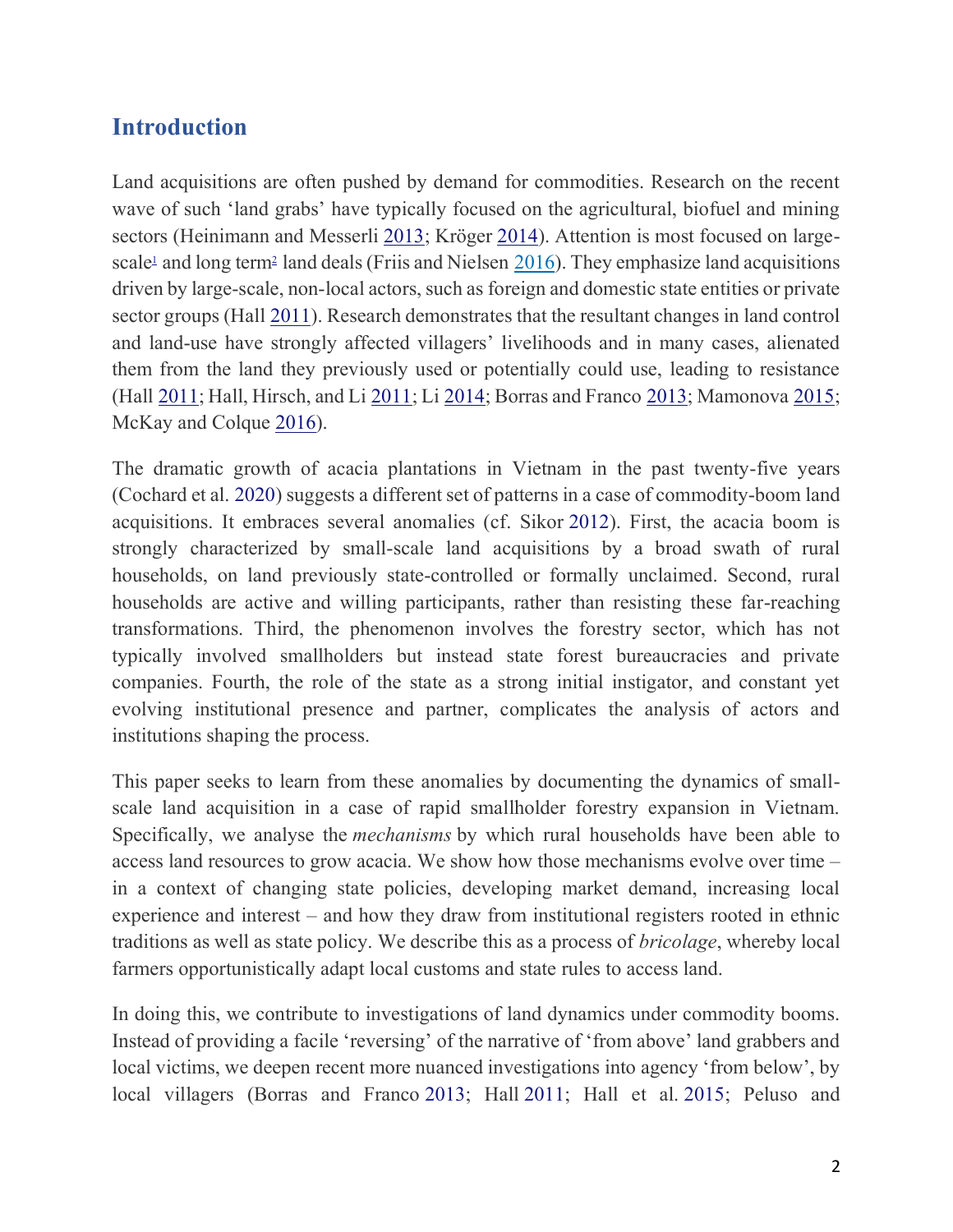Lund [2011;](https://www.tandfonline.com/doi/full/10.1080/03066150.2022.2029849) Scott [1976\)](https://www.tandfonline.com/doi/full/10.1080/03066150.2022.2029849). We also contribute to documenting the processes underlying a 'forest transition', or a turn-around in forest cover, from deforestation to reforestation, linked to social, economic, and political change (Kull [2017;](https://www.tandfonline.com/doi/full/10.1080/03066150.2022.2029849) Mather [1992\)](https://www.tandfonline.com/doi/full/10.1080/03066150.2022.2029849). While researchers have proposed several different constellations of driving forces and actors behind forest transitions – such as a state forestry policy pathway driven by perceived scarcity or crisis, or a smallholder tree-based land-use intensification pathway driven by livelihoods (de Jong et al. [2017;](https://www.tandfonline.com/doi/full/10.1080/03066150.2022.2029849) Lambin and Meyfroidt [2010\)](https://www.tandfonline.com/doi/full/10.1080/03066150.2022.2029849) – less attention has been paid to the types of detailed, fine-grained processes of land access underlying these pathways. A forest transition, whether considered as a description of past and ongoing dynamics, or as a normative prescription for a possibly sustainable future, requires attention to how it unfolds on the ground.

This paper begins by reviewing the conceptual bases for our investigation of land control politics in the case of a forest transition and commodity boom. We then outline our fieldwork methodology and introduce the case of Vietnam's acacia boom and its broader contextual background. We then move to a detailed case study in the mountainous Huong Nguyen commune (Thua Thien Hue province, central Vietnam), starting with the history of ethnic minority settlement and continuing up to today's dynamics of commercial acacia plantations. This is followed by our presentation and analysis of the different mechanisms and tools by which villagers gain access to and control land for acacia production. The final section discusses the findings in the context of broader processes of agrarian transformation and forest transition in contemporary Vietnam.

### **Land access dynamics in smallholder forestry frontiers**

Our focus is on the institutional mechanisms, power dynamics, and historical unfolding of land access dynamics in a particular set of circumstances: a tree-based commmodity boom shaped as much by state forestry policy as market demand. This can be seen as a case of frontier dynamics that reconfigure existing social and institutional orders (Rasmussen and Lund [2018\)](https://www.tandfonline.com/doi/full/10.1080/03066150.2022.2029849).

Land acquisitions gained attention after the wave of large-scale 'land grabs' incited by the 2007 global food price crisis. Research on commodity booms more generally have documented that they are typically accompanied by consequential dynamics in who controls and accesses land to grow the commodity in question, including various forms of accumulation or dispossession (Mintz [1986;](https://www.tandfonline.com/doi/full/10.1080/03066150.2022.2029849) Nevins and Peluso [2008;](https://www.tandfonline.com/doi/full/10.1080/03066150.2022.2029849) Peluso and Lund [2011\)](https://www.tandfonline.com/doi/full/10.1080/03066150.2022.2029849). Most research on land deals focuses on food production. However, booms in tree cultivation, whether for timber, pulp, or other economic products, also merit scrutiny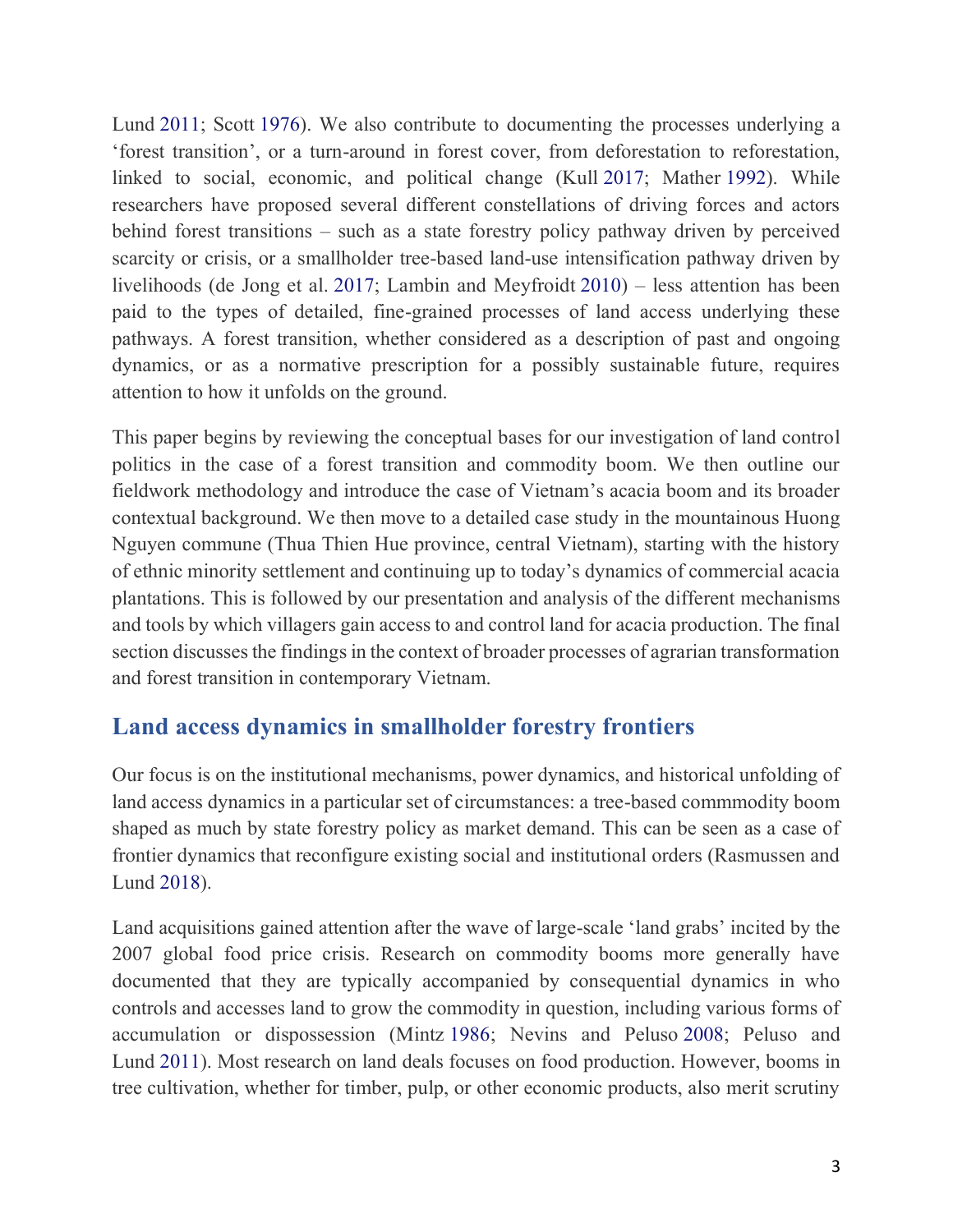for their impacts on land access dynamics. All the more so given enormous current interest in climate mitigation and other ecological services through tree planting (Holl and Brancalion [2020;](https://www.tandfonline.com/doi/full/10.1080/03066150.2022.2029849) McElwee and Tran [2021](https://www.tandfonline.com/doi/full/10.1080/03066150.2022.2029849)) in an emerging 'bio' or 'green economy' (Kröger [2014;](https://www.tandfonline.com/doi/full/10.1080/03066150.2022.2029849) Peluso and Vandergeest [2020\)](https://www.tandfonline.com/doi/full/10.1080/03066150.2022.2029849).

Whether involving agriculture or forestry, commodity booms often lead to new forms of land control, new actors and new mechanisms to acquire land. In many cases, researchers have documented enclosure and/or accumulation of land by certain groups of actors, and in consequence the alienation or dispossessions of others (Borras et al. [2012;](https://www.tandfonline.com/doi/full/10.1080/03066150.2022.2029849) Borras and Franco [2012;](https://www.tandfonline.com/doi/full/10.1080/03066150.2022.2029849) Hall [2011;](https://www.tandfonline.com/doi/full/10.1080/03066150.2022.2029849) Mintz [1986;](https://www.tandfonline.com/doi/full/10.1080/03066150.2022.2029849) Nevins and Peluso [2008;](https://www.tandfonline.com/doi/full/10.1080/03066150.2022.2029849) Peluso and Lund [2011;](https://www.tandfonline.com/doi/full/10.1080/03066150.2022.2029849) White et al. [2012\)](https://www.tandfonline.com/doi/full/10.1080/03066150.2022.2029849). What is unusual in the case of Vietnam is that the acacia boom appears to have empowered rural smallholder households, a category of actors usually considered as victims in cases of land acquisition. This suggests that too much focus on 'outside grabbers' and a romanticization of resistance by local people can obscure more complex and broader ranges of land acquisition processes in practice, and that smallholders are frequently overlooked as key actors in land acquisitions in crop boom (Bersaglio and Cleaver [2018;](https://www.tandfonline.com/doi/full/10.1080/03066150.2022.2029849) Hall, Hirsch, and Li [2011\)](https://www.tandfonline.com/doi/full/10.1080/03066150.2022.2029849). In practice, as local actors negotiate and capture aspects of interventions from above, they insert their own motives and desires in order to influence the extent to which external actors are able to 'prescribe activities within spatial boundaries' (Vandergeest and Peluso [1995,](https://www.tandfonline.com/doi/full/10.1080/03066150.2022.2029849) 388).

While forestry has typically involved state agencies or private companies, in recent decades, smallholders have increasingly come to play a role in forest restoration and forest plantation efforts worldwide (Chazdon et al. [2017;](https://www.tandfonline.com/doi/full/10.1080/03066150.2022.2029849) Nawir et al. [2007\)](https://www.tandfonline.com/doi/full/10.1080/03066150.2022.2029849). A pattern of smallholder forest expansion has occurred in settings where smallholders found sufficient value in forest products to invest the labor to plant trees. Such trends have been documented in parts of Africa, Latin America and Southeast Asia for at least three decades, sometimes facilitated by ambitious policies for forest landscape restoration involving smallholders (Holmgren, Masakha, and Sjoholm [1994;](https://www.tandfonline.com/doi/full/10.1080/03066150.2022.2029849) Kull [1998;](https://www.tandfonline.com/doi/full/10.1080/03066150.2022.2029849) McElwee and Tran [2021\)](https://www.tandfonline.com/doi/full/10.1080/03066150.2022.2029849). According to Del Lungo, Ball, and Carle [\(2006,](https://www.tandfonline.com/doi/full/10.1080/03066150.2022.2029849) 24), a third of global productive planted forests were owned by smallholders in the early 2000s, compared to less than 10% in 1990. This trend has continued recently with the convergence of environmentally-motivated tree plantation programs and high market demand due to the emergence of a forestry sector in Southeast Asia (Overbeek, Kroger, and Gerber [2012;](https://www.tandfonline.com/doi/full/10.1080/03066150.2022.2029849) Kröger [2014\)](https://www.tandfonline.com/doi/full/10.1080/03066150.2022.2029849).

The increased participation of smallholders in forest commodity plantation booms leads to new land dynamics. Based on work with other types of commodity crops in Southeast Asia, Hall, Hirsch, and Li [\(2011\)](https://www.tandfonline.com/doi/full/10.1080/03066150.2022.2029849) show how villagers have actively sought means to assert new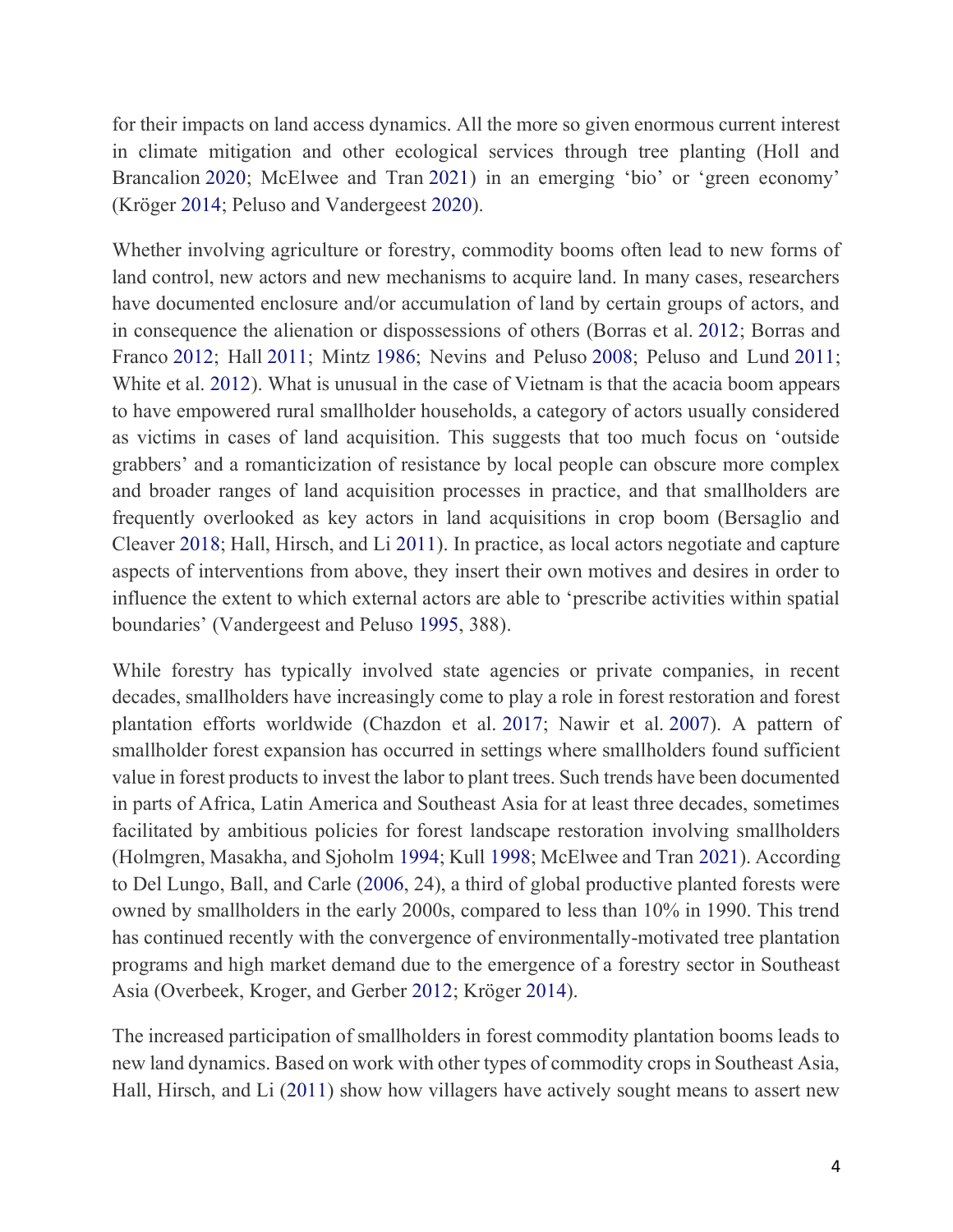forms of land control, acquiring land from village commons or another actors' land, or even 'intimately' among neighbors and kin. These are 'from below' land grabs (cf. Borras and Franco [2013;](https://www.tandfonline.com/doi/full/10.1080/03066150.2022.2029849) Hall [2011\)](https://www.tandfonline.com/doi/full/10.1080/03066150.2022.2029849): new ways in which processes of land accumulation work at a local scale. Such acts may cover small plots individually, taking place day-by-day in piecemeal ways, but their cumulative impact may come to thousands of hectares and be equivalent to the scale of large land acquisitions (Friis and Nielsen [2016;](https://www.tandfonline.com/doi/full/10.1080/03066150.2022.2029849) Xu [2018\)](https://www.tandfonline.com/doi/full/10.1080/03066150.2022.2029849). Our study shows that these dynamics also take place in forestry booms.

In order to unpack these local land access dynamics, we rely on the theory of 'access' developed by Ribot and Peluso [\(2003\)](https://www.tandfonline.com/doi/full/10.1080/03066150.2022.2029849). Their framework allows us to examine how villagers' ability to benefit from resources is not only based in formal rights (property and tenure claims) but also in a larger array of institutions and political-social-economic relations. In addition, their framework allows us to identify and describe specific types of strategies, mechanisms and relations of access among those who control and those who seek to gain or maintain access – through co-operation, competition, conflict, and negotiation (Peluso and Ribot [2020\)](https://www.tandfonline.com/doi/full/10.1080/03066150.2022.2029849).

In addition, the concept of 'bricolage' (Cleaver [2000;](https://www.tandfonline.com/doi/full/10.1080/03066150.2022.2029849) cf. Dressler et al. [2012\)](https://www.tandfonline.com/doi/full/10.1080/03066150.2022.2029849) allows us to make sense of the way in which access rights are negotiated opportunistically at the intersection of state programs and policies with local norms and traditions. As regulatory, political, and socio-economic conditions evolve, the villagers stay acutely aware of the nuances of their access rights and what powers, discourses, technology, and capital they could mobilize to produce new access opportunities (cf. Sikor and Lund [2009;](https://www.tandfonline.com/doi/full/10.1080/03066150.2022.2029849) Ribot and Peluso [2003;](https://www.tandfonline.com/doi/full/10.1080/03066150.2022.2029849) Peluso and Ribot [2020\)](https://www.tandfonline.com/doi/full/10.1080/03066150.2022.2029849). The strategies and mechanisms we describe can be labeled as *land acquisition through bricolage*, in that the ways in which villagers get access to land for growing acacias are 'borrowed or constructed from existing institutions, styles of thinking and sanctioned relationships' (Cleaver [2002,](https://www.tandfonline.com/doi/full/10.1080/03066150.2022.2029849) 16). Through a process of tenurial bricolage, villagers have taken advantage of the points of convergence between the state and the local tenure institutions to produce their own new access opportunities and new mechanisms to secure land for acacia.

### **Methods**

This research builds on a case study of Huong Nguyen commune, which is found within A Luoi district, a mountainous area of Thua Thien Hue province, Central Vietnam. Based on available government forestry and socio-economic data and preliminary fieldwork in the summer of 2017, we determined that this case is a particularly dynamic example of the acacia frontier. The lead author lived for a total of three months in the site between August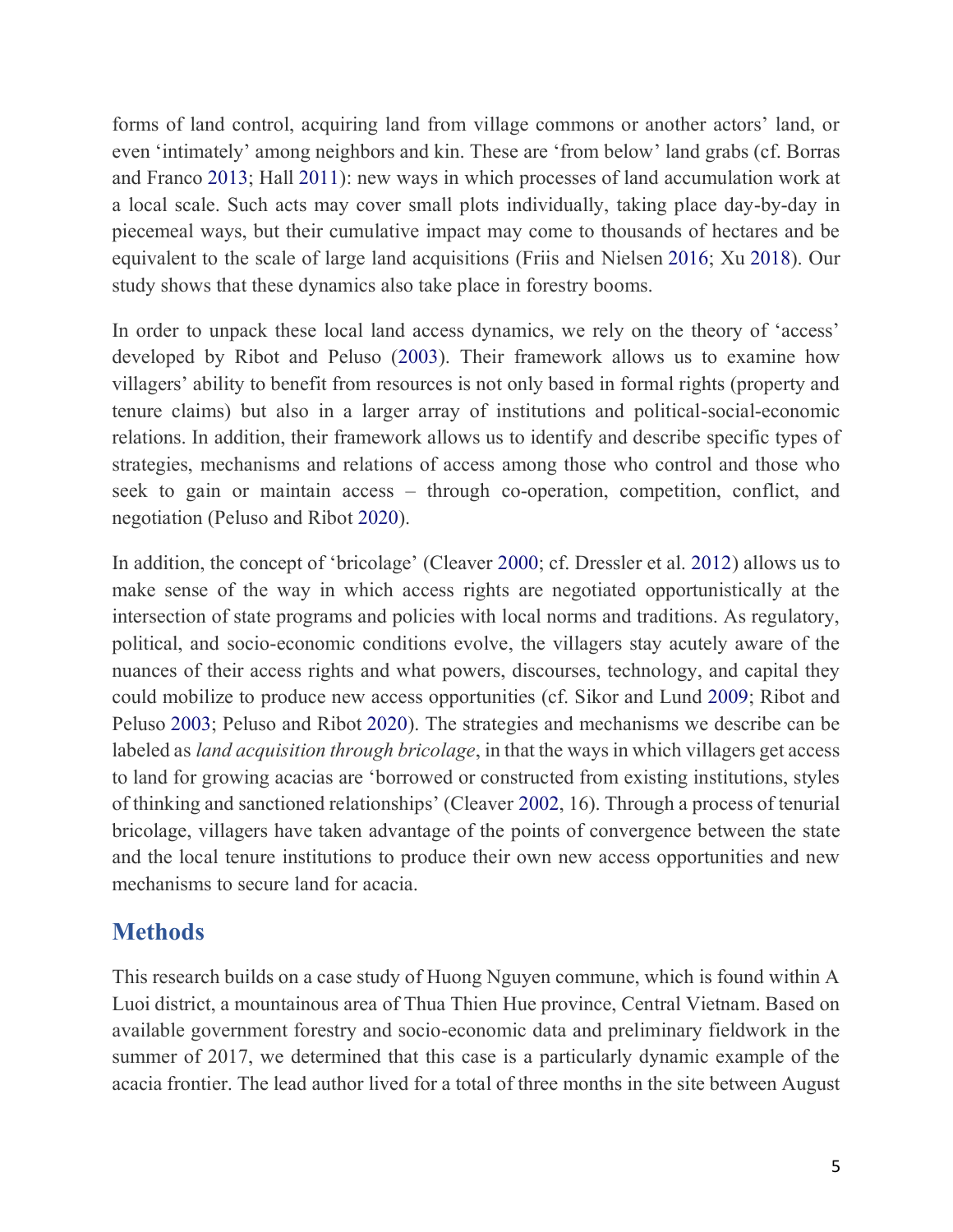2018 and June 2019. Specific methods included observations, interviews, focus groups, a survey, and collection of documents, reports, and government statistics.

Eight focus group discussions facilitated the exchange of ideas and encouraged interaction among the participants to understand historical contexts and map out dynamics of forest and land-use changes at the local level. Formal and informal interviews were conducted with key informants, including four local communal authorities, two local forest rangers, 11 leaders of community forest protection teams, three representatives of nearby state forest owners, four village headmen, four village elders, and 20 male and female villagers.

We conducted surveys with 91 households in all four villages of the commune covering both quantitative livelihood data and open questions on land access. Participating households were purposively selected through a stratified sampling approach to reflect the range of socio-economic levels (see Table 1); including 21 female-headed households (equivalent to 23% of the household surveyed). The survey helped generate quantitative data to describe the differences in material conditions and benefits those different villagers derived from access and control over land for their livelihoods.

| Village    | No. of<br><b>HHs</b> | No. of<br>people | % Ethnic<br>minority<br>people<br>(mostly<br>Katuic) | No. HH<br>surveyed | Classification of a multidimensional socio-economic status for HHs<br>in Huong Nguyen Commune |                     |                             |                               |                      |                                  |
|------------|----------------------|------------------|------------------------------------------------------|--------------------|-----------------------------------------------------------------------------------------------|---------------------|-----------------------------|-------------------------------|----------------------|----------------------------------|
|            |                      |                  |                                                      |                    | Poor HH                                                                                       | Poor HH<br>surveyed | Near-<br>poor<br><b>HHs</b> | Near-<br>poor HHs<br>surveyed | Medium<br><b>HHs</b> | Medium<br><b>HHs</b><br>surveyed |
| $Mu Nu -$  | 108                  | 416              | $100\%$                                              | 23                 | 38                                                                                            | $n = 10$            | 18                          | 3                             | 56                   | 10                               |
| Ta Ra      |                      |                  |                                                      |                    |                                                                                               |                     |                             |                               |                      |                                  |
| $Chi Du -$ | 72                   | 281              | 98.6%                                                | 24                 | 19                                                                                            | $n = 10$            | 7                           | 2                             | 46                   | 12                               |
| Nghia      |                      |                  |                                                      |                    |                                                                                               |                     |                             |                               |                      |                                  |
| Giong      | 84                   | 344              | 97.6%                                                | 21                 | 16                                                                                            | $n = 6$             | 4                           | $\mathfrak{D}$                | 64                   | 13                               |
| A Ry       | 84                   | 321              | 76.1%                                                | 23                 | 15                                                                                            | $n = 7$             | 3                           | $\mathfrak{D}$                | 66                   | 14                               |
| Total      | 348                  | 1362             | 93.39%                                               |                    | 88                                                                                            | $N = 33$ ,          | 32                          | $N = 9$ .                     | 232                  | $N = 49$ ,                       |
|            |                      |                  |                                                      |                    |                                                                                               | 26.07 %             |                             | 28.12 %                       |                      | 21.12 %                          |
|            |                      |                  |                                                      |                    |                                                                                               | of total            |                             | of total                      |                      | of total                         |
|            |                      |                  |                                                      |                    |                                                                                               | poor HHs            |                             | near poor                     |                      | medium                           |
|            |                      |                  |                                                      |                    |                                                                                               |                     |                             | <b>HHs</b>                    |                      | and rich                         |
|            |                      |                  |                                                      |                    |                                                                                               |                     |                             |                               |                      | <b>HHs</b>                       |

Table 1: Characteristics of households (HH) surveyed in Huong Nguyen commune

|  | (Source: Huong Nguyen CPC and household survey, 2019) |  |
|--|-------------------------------------------------------|--|
|--|-------------------------------------------------------|--|

Interviews, surveys, discussions and observations were held in various settings, including in fields, forest, and offices, but most commonly in the community meeting hall, or in villagers' houses during lunchtime or the evening when people finish their working day. All interviews, surveys and discussions were conducted face-to-face by the researchers in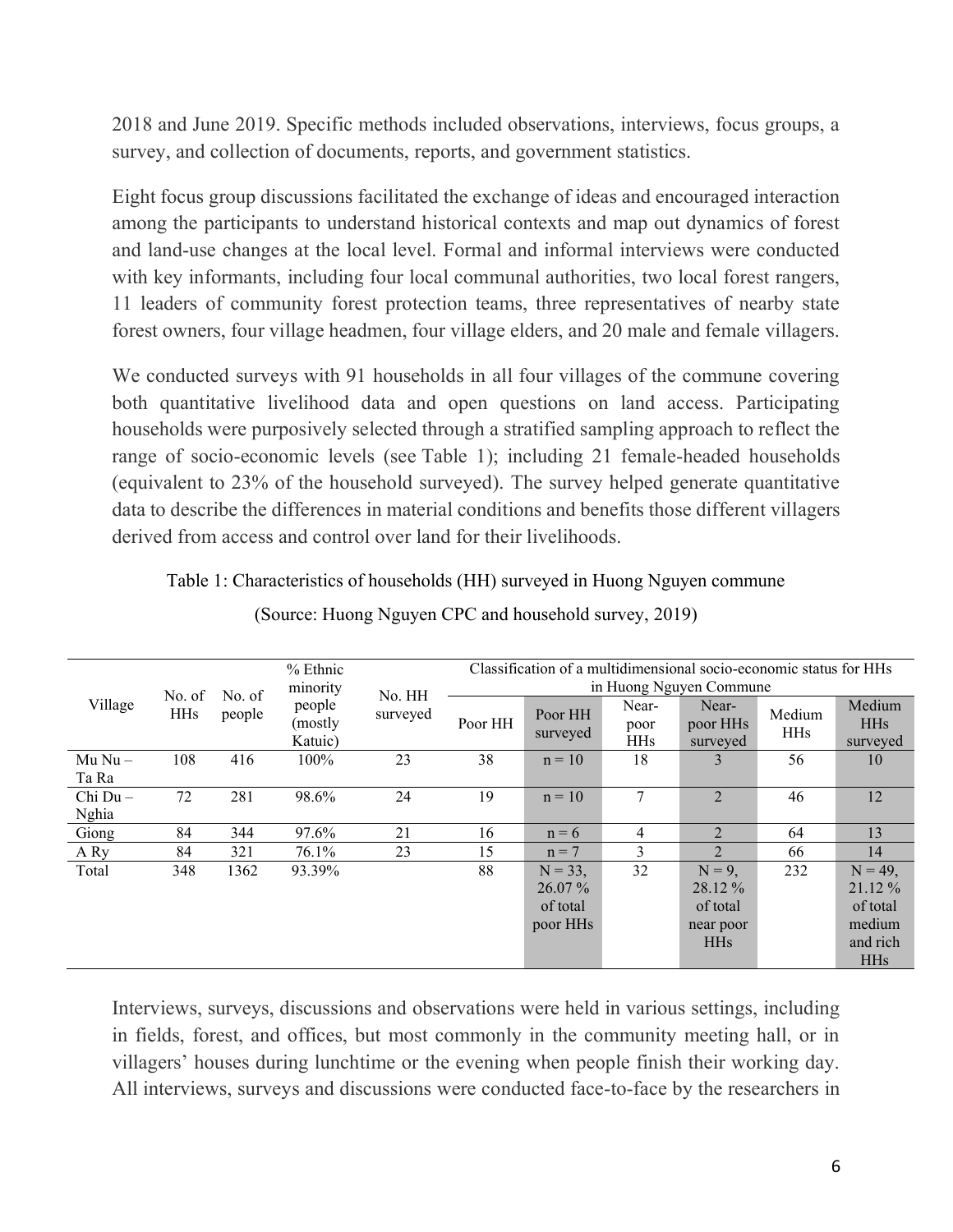the Vietnamese language (this was not a barrier as most of the respondents – of the Katu ethnic minority – were fluent in Vietnamese). Informed consent was generally sought orally, as written consent from villagers was either impractical due to poor levels of literacy or considered too invasive.

### **Background: the rise of smallholder tree plantations in Vietnam**

Over the past twenty-five years, plantations of fast-growing trees have swept across Vietnam (Cochard et al. [2020](https://www.tandfonline.com/doi/full/10.1080/03066150.2022.2029849)). According to the latest official data, fully 13% of Vietnam's territory is under tree plantations, of which 65–85% is acacia (MARD [2020\)](https://www.tandfonline.com/doi/full/10.1080/03066150.2022.2029849). Acacia, locally known as *keo*, is native to Australia, and represented mainly by two varieties: *Acacia mangium* and a locally-bred hybrid of this species with *A. auriculiformis.* Millions hectares of bare land and shrublands that local communities lived off have been replaced with monoculture plantations (Sikor [2012;](https://www.tandfonline.com/doi/full/10.1080/03066150.2022.2029849) McElwee [2016\)](https://www.tandfonline.com/doi/full/10.1080/03066150.2022.2029849). Smallholder[s](https://www.tandfonline.com/doi/full/10.1080/03066150.2022.2029849)<sup>3</sup> account for 52–64% (Sikor and Baggio [2014\)](https://www.tandfonline.com/doi/full/10.1080/03066150.2022.2029849) or nearly 70% (MARD 2020) of the total tree plantation area. According to Midgley, Stevens, and Arnold [\(2017\)](https://www.tandfonline.com/doi/full/10.1080/03066150.2022.2029849), smallholder planting areas may be even larger than captured in government data. They identify at least 600,000 ha of unaccounted acacia smallholdings and informal plantings in areas not designated as forestlands, such as gardens, agricultural land, roadsides, or illegal encroachments in natural forests.

Household tree plantations have become a significant contemporary land-use across rural and upland regions in Vietnam (Do and Mulia [2018,](https://www.tandfonline.com/doi/full/10.1080/03066150.2022.2029849) Nambiar, Harwood, and Kien [2015;](https://www.tandfonline.com/doi/full/10.1080/03066150.2022.2029849) Ohlsson et al. [2005;](https://www.tandfonline.com/doi/full/10.1080/03066150.2022.2029849) Sandewall et al. [2010\)](https://www.tandfonline.com/doi/full/10.1080/03066150.2022.2029849) and form the backbone of the wood supply economy (La, Darr, and Pretzsch [2020\)](https://www.tandfonline.com/doi/full/10.1080/03066150.2022.2029849). The plantations are cultivated on small plots measuring anything from less than a single hectare to a few hectares (Sikor [2012\)](https://www.tandfonline.com/doi/full/10.1080/03066150.2022.2029849). In rural areas such as in the mountains of Thua Thien Hue province, acacia plantations are the main source of income for villagers (La, Darr, and Pretzsch [2020\)](https://www.tandfonline.com/doi/full/10.1080/03066150.2022.2029849). Vietnam now produces some 10–12 billion USD of wood products for export per year based, contributing 6-7% to the national economy (MARD 2020).

The development of smallholder tree plantations over the last three decades in Vietnam took place in a context of major transformations to rural agrarian economies as a result of the country's post-socialist transformation (Kirkvliet and Porter [1995,](https://www.tandfonline.com/doi/full/10.1080/03066150.2022.2029849) Sikor et al. [2011,](https://www.tandfonline.com/doi/full/10.1080/03066150.2022.2029849) Tai and Sidel [2013,](https://www.tandfonline.com/doi/full/10.1080/03066150.2022.2029849) McElwee [2016\)](https://www.tandfonline.com/doi/full/10.1080/03066150.2022.2029849). Rural villages increasingly benefit from better services and infrastructures, their reliance on both cash-crop and non-agricultural income has increased, and migration for studies or jobs is common, though more for better-off households (Tarp [2017](https://www.tandfonline.com/doi/full/10.1080/03066150.2022.2029849)). Vietnam's political and economic reforms have accelerated the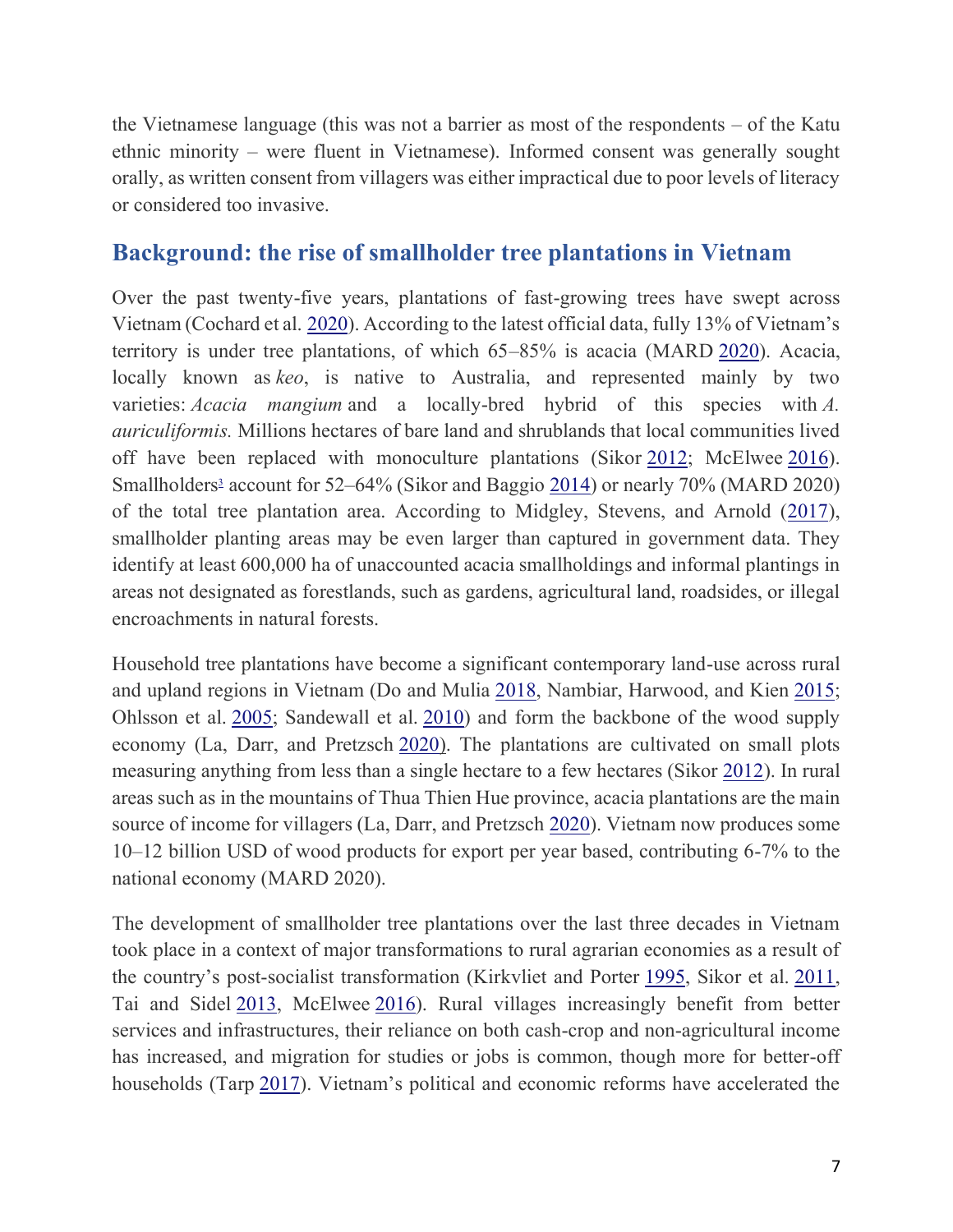shifts in upland crops, labor and land-based resources (Sikor et al. [2011\)](https://www.tandfonline.com/doi/full/10.1080/03066150.2022.2029849). However, unlike purely market-oriented agricultural commodities like cassava (To et al. [2016\)](https://www.tandfonline.com/doi/full/10.1080/03066150.2022.2029849), smallholder acacia plantations also fit into broader state strategies to increase forest cover, boost timber processing industries, and create economic development opportunities for improving rural livelihoods (Sowerwine [2004;](https://www.tandfonline.com/doi/full/10.1080/03066150.2022.2029849) To [2007;](https://www.tandfonline.com/doi/full/10.1080/03066150.2022.2029849) Auer [2012\)](https://www.tandfonline.com/doi/full/10.1080/03066150.2022.2029849).

Specific state strategies included allocating forestland to households and communities; large-scale planting programs; identifying target landscapes and suitable tree species; and finally facilitating a wood products economy. We review each in turn.

First, the government-led land tenure reforms that transferred agricultural and forest land to non-state actors and private hands, including households. Around 7 million ha of forestland – most of it barren and in need of reforestation – were allocated to non-state units, mainly local households. This tenure reform was made possible by the 1988 and 1993 Land Laws, the 1991 Forest Protection and Development Law (FPDL), and various supplemental decrees. Land recipients were granted rights to exchange, transfer, lease, inherit, and mortgage the land for 50 years, with land-use certificates (LUCs) issued by the local government. The government expected that by giving local people more access to land, with clear tenure rights, they would be motivated to invest in the land, benefitting them, the country's forest cover, and the economy (To [2008\)](https://www.tandfonline.com/doi/full/10.1080/03066150.2022.2029849).

Second, at the same time, the Vietnamese forestry sector underwent a crisis. Forest cover had dramatically declined from perhaps 43% of national territory in 1943 to 16–27% in 1993 (estimates vary: Cochard et al. [2020\)](https://www.tandfonline.com/doi/full/10.1080/03066150.2022.2029849). This crisis spurred profound changes in the Vietnamese forestry sector, shifting its emphasis from timber extraction into forest production and protection (McElwee [2004,](https://www.tandfonline.com/doi/full/10.1080/03066150.2022.2029849) [2016;](https://www.tandfonline.com/doi/full/10.1080/03066150.2022.2029849) Nguyen [2009\)](https://www.tandfonline.com/doi/full/10.1080/03066150.2022.2029849), through implementing several ambitious nationwide policies and programs for forest protection, restoration and tree plantations (Bartlett et al. [2017\)](https://www.tandfonline.com/doi/full/10.1080/03066150.2022.2029849). In particular, with the support of international donors, the country embarked on successive large-scale environmental restoration plans to reforest much of the uplands with small-scale tree plantations by villagers. These included subsidies and concessionary loan schemes to get smallholders involved in tree plantations. The first major program, named 'PAM' in the late 1970s, invested in planting nearly 450,000 ha of forest (Ministry of Forestry 1991). Smallholders, mainly in the North and Central Coastal Region, were provided with food or cash and tree seedlings. The next major program, the 327 Program, ran from 1992 to 1998 and created policies to bring barren land into effective use. The follow-on 661 Program, launched in 1998, aimed to create five million ha of new forest (3 million were for wood production through afforestation) in the country by 2010. Unlike the PAM and the 327 Program in which the local people were passive participants,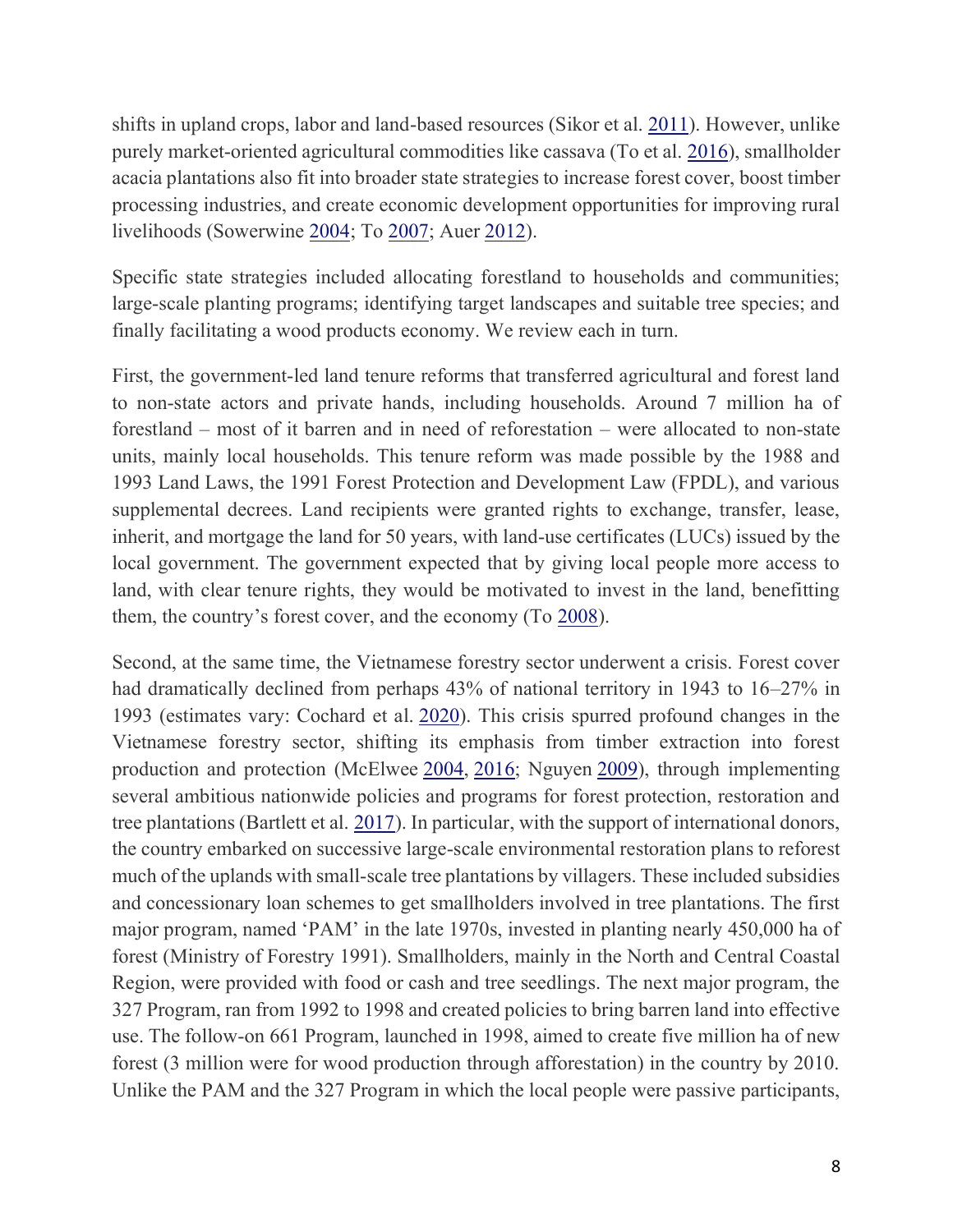Program 661 considered local people as the main actors in forest planting and main beneficiaries of these activities. Between 1990 and 2010, the country expanded its total tree plantations from less than 1 million ha to 3.3–3.5 million ha (MARD 2011; To and Tran [2014\)](https://www.tandfonline.com/doi/full/10.1080/03066150.2022.2029849).

Third, as part of these programs and its general forestry planning, the government identified priority zones for tree plantation investments. These included nearly a third of land areas in rural and upland regions, mainly steep mountain slopes denuded by human activities like shifting cultivation and logging, or hilly regions with bush, scrub, or grassland vegetation (McElwee [2016,](https://www.tandfonline.com/doi/full/10.1080/03066150.2022.2029849) 154). The process also encompassed different strategies for replanting forests, such as surveying, boundary demarcating, mapping, land-use planning, issuing policies on land-use and land management; implementing policies on land allocation; then delineating how and by whom these activities can be carried out; as well as market, financial and technical supports to help the process take off.

Fourth, the government identified suitable tree species for planting. The dominant trees were mainly fast-growing acacias and eucalypts (Tran et al. [2020\)](https://www.tandfonline.com/doi/full/10.1080/03066150.2022.2029849). They can be grown on rotations shorter than those employed for other species, such as pine, teak, or other native species, and are versatile in use (Nambiar, Harwood, and Kien [2015\)](https://www.tandfonline.com/doi/full/10.1080/03066150.2022.2029849). In the beginning, villagers had no particular interest in acacias. They planted trees in priority areas defined by the government, largely to claim land during a brief phase when the country radically shifted from state planning to privately held land ownership (Pietrzak [2010\)](https://www.tandfonline.com/doi/full/10.1080/03066150.2022.2029849). The short rotation times (three to six years) and lucrative market prices for acacia wood – together with its tolerance of diverse soils and its suitability for small plantations  $(0.1 \text{ ha and up})$ made it a favorite of smallholders.

Last but not least, the market has played an important role, facilitated by state encouragement of the forest processing industry. The Government's Program 147 (2007– 2015) encouraged commercial forestry activities through investment in nurseries, roads, forest product processing mills, and factories. Powered by increased global demand, the wood processing and export industry has been steadily expanding, especially since the 2000s, promoting rapid growth of land devoted to plantations using fast-growing species (Tran et al. [2020\)](https://www.tandfonline.com/doi/full/10.1080/03066150.2022.2029849).

Sparked by this raft of policies, villagers around the country quickly engaged in planting and integrating exotic trees into their land-use systems. Much commentary has focused on the financial profitability of small-scale tree plantations and on questions related to subsidies and technical supports for the expansion of the tree plantations (Pietrzak [2010;](https://www.tandfonline.com/doi/full/10.1080/03066150.2022.2029849) Nambiar, Harwood, and Kien [2015;](https://www.tandfonline.com/doi/full/10.1080/03066150.2022.2029849) Maraseni et al. [2017;](https://www.tandfonline.com/doi/full/10.1080/03066150.2022.2029849) La, Darr, and Pretzsch [2020\)](https://www.tandfonline.com/doi/full/10.1080/03066150.2022.2029849).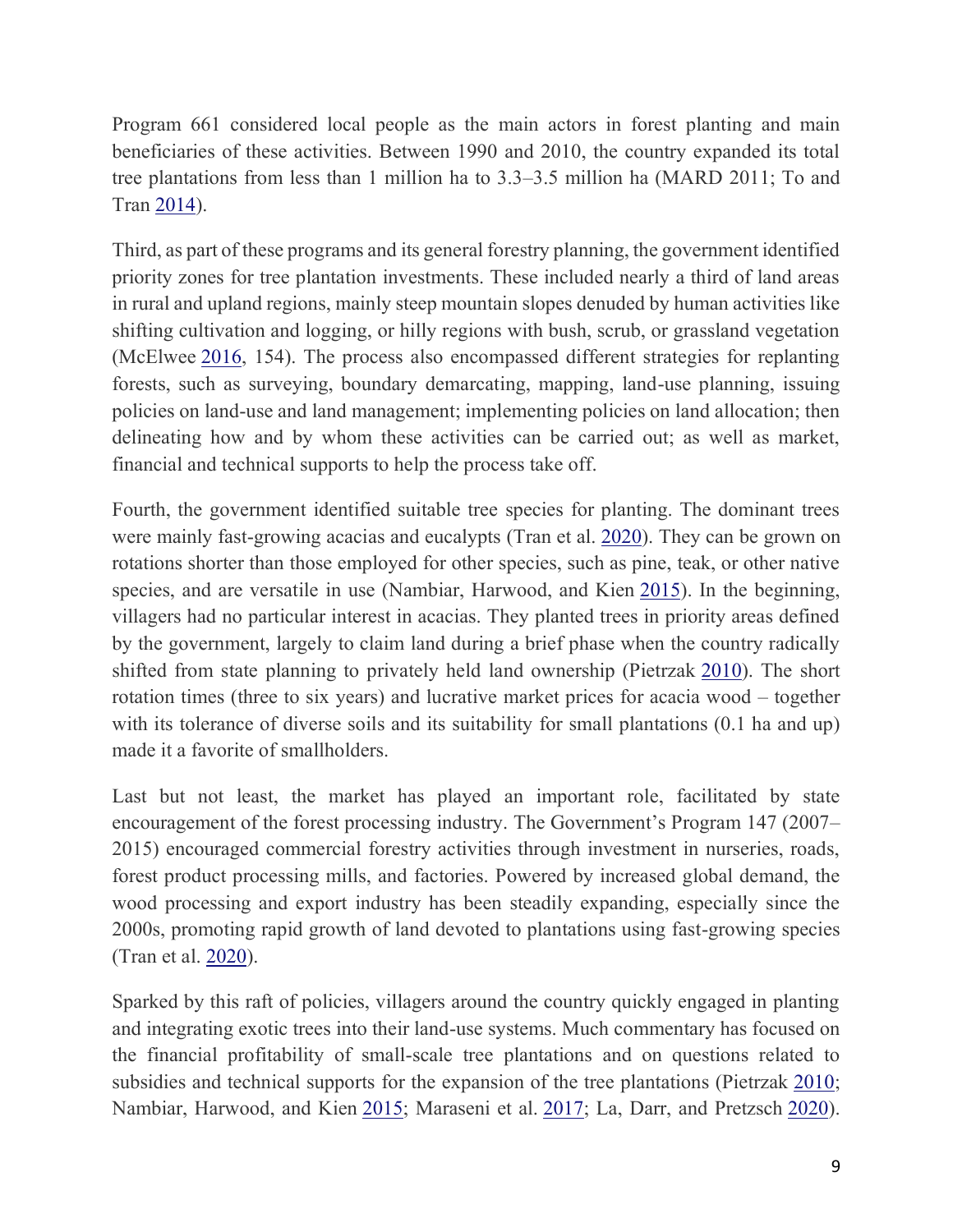Less attention is paid to the underlying land access dynamics, and how they build on and diverge from the above-listed government initiatives. For that, we now turn to our case study.

## **Huong Nguyen case study**

#### **Settlement history and livelihoods**

We now zoom in to Huong Nguyen commune, located in A Luoi district, Thua Thien Hue province. The commune spans a number of valleys in the Truong Son mountains, with the current settlement found in a hilly basin at the northern end of the communal territory. The commune stretches across 32,700 ha but is quite small in terms of population. It consists of four villages with 1360 people in 348 households. Villagers in Huong Nguyen mostly belong to the Katu ethnic group – traditionally a forest reliant group considered the first settlers in the Central Truong Son mountains.

Elders in Huong Nguyen recalled that their ancestral villages in a remote stretch of the Huu Trach river valley were created approximately a century ago, during the 'time of the French' (*thời người Pháp)* by a few small groups migrating from Nam Dong and Quang Nam (see [Figure 1\)](https://www.tandfonline.com/doi/full/10.1080/03066150.2022.2029849#F0001). Since then, the Huong Nguyen settlements have relocated several times. At the height of the war in the late 1960s until late 1976, they moved out of the valley. Those who returned, together with some new Katu immigrants, officially established Huong Nguyen commune under the Hanoi-based government. The second move occurred in late 1996 when the A Luoi District People's Committee ordered villages to relocate close to national road QL 49 to enable easier management and facilitate other environmental and development plans, such as hydropower development and the creation of a nature reserve. The current location, called *Ta Luong,* was previously part of the adjacent Hong Ha commune, also home to Katu people. When the villagers moved in, they joined about 12 households already present. Resettlement has interrupted villager's ties to traditional forest landscapes and practices, as elsewhere in Southeast Asia (Hall, Hirsch, and Li [2011\)](https://www.tandfonline.com/doi/full/10.1080/03066150.2022.2029849).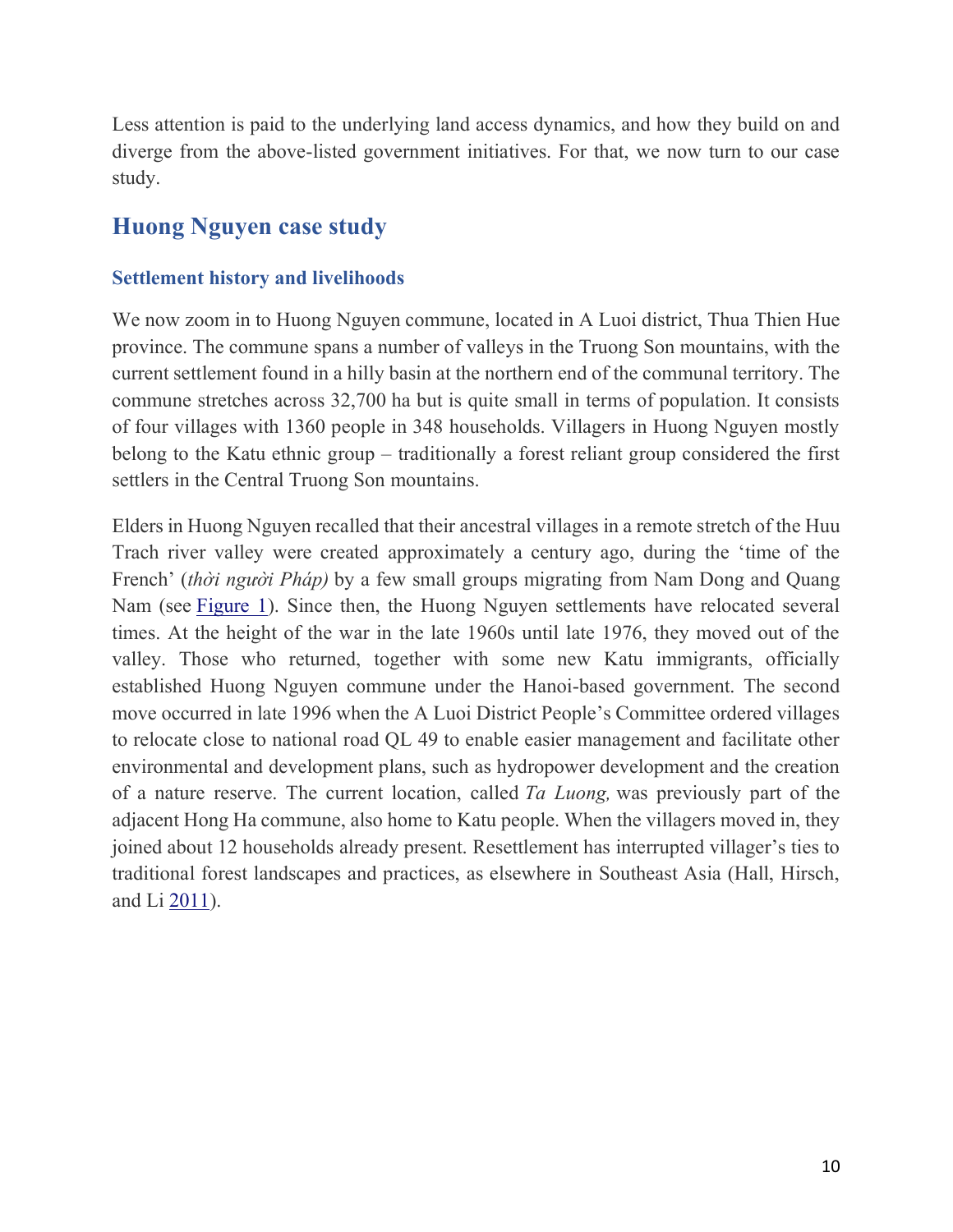

Figure 1. Huong Nguyen commune in A Luoi district of Thua Thien Hue province (Source: Produced by authors)

Katu institutions, social structures, religious beliefs, and livelihood strategies were traditionally strongly linked to the forest landscape in which they live (Arhem [2014\)](https://www.tandfonline.com/doi/full/10.1080/03066150.2022.2029849). In the old Huong Nguyen village sites, people practiced a subsistence economy, primarily based on slash-and-burn rice farming and animal husbandry (mainly buffalo and cows left freely in forests). They also planted  $l\hat{\phi}$   $\hat{\phi}$  bamboo along the river, collected non-timber forest products, and used timber for their houses. After the war, villagers started to use flat areas with good water access to build terraces for wet rice production. Some outsiders came to prospect for gold; local people participated in these activities along streams and tributaries. Being deep in the forest and lacking a road connection, the river was the main trade route for goods like forest products and gold.

When the villagers moved to the new Huong Nguyen, 'the landscape was completely different', the village head revealed [Interview #87, April 2019]. The landscape at that time of the new village site, as described by elders, was mainly bare, or forestland with lowvalue timber trees and bushes on it; rich natural forest still existed far to the South, towards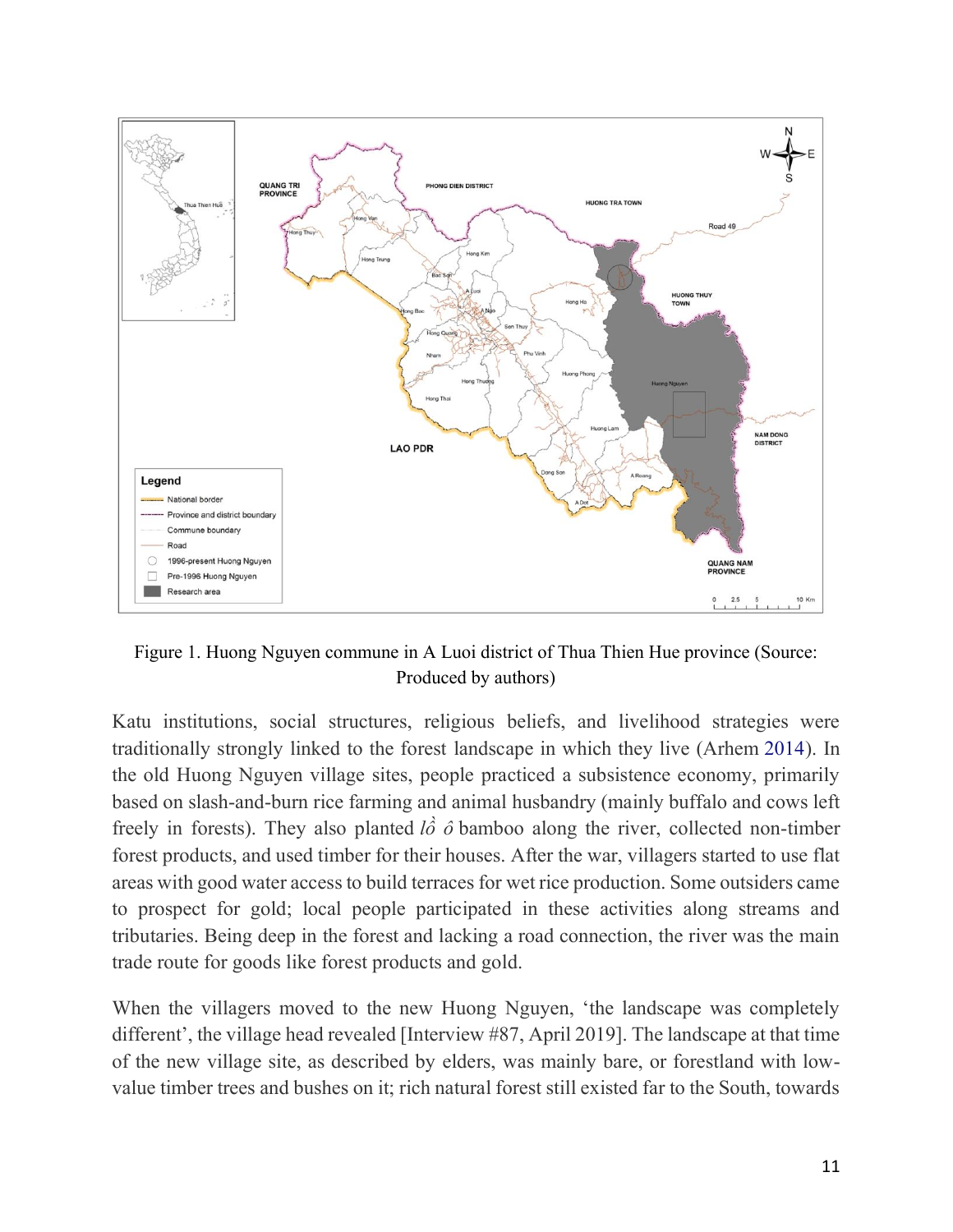the old Huong Nguyen, but belonging to the State. The forest in the new site, particularly along the road and river corridors, was strongly damaged by bombing and chemicals during the war (Biggs [2018](https://www.tandfonline.com/doi/full/10.1080/03066150.2022.2029849)). Thus, with the government's support, villagers had to start building a new place. They built wet-rice paddy fields, planted *lồ ô* along the small streams, and cleared nearby forest areas to grow crops like hill-rice, cassava, and maize. Animal husbandry could not be developed due to several reasons: (i) villagers could not bring their cattle from the old villages and (ii) did not have money to buy new ones; (iii) there was no fodder as the grass cover was very flammable in the dry season and was burned by locals for cultivation or to locate war-related scrap metal to sell; and (iii) due to the cramped landscape, the cattle could damage swidden crops of other villagers and create conflicts[.](https://www.tandfonline.com/doi/full/10.1080/03066150.2022.2029849)<sup>4</sup>

In the past, villagers had their own forest classification and access regimes. The forests were classified into three categories. *Ghost/spirit* forests, which were of spiritual importance, and *headwater forests* which protect water sources were communally protected and typically consisted of rich forests. Cutting timber in these forests was only allowed for communal purposes. Meanwhile, *forests for exploitation* – normally young and relatively poor forests – were central to livelihoods via swidden agriculture (cf. Bayrak, Tu, and Burgers [2013\)](https://www.tandfonline.com/doi/full/10.1080/03066150.2022.2029849). These forests were divided and allocated among different clans by the council of elders and the village patriarch. The clans, consisting of five to ten households, would distribute land among their households (ibid.). Once the land was allocated and cleared for cultivation, the household's private claim was established and maintained even when the land was left to fallow for a few years. Clans were the strongest social structures in the village, rather than the village as a whole, particularly concerning land and labor exchange [FGD #1, Jan 2019]. The above land access institutions continue to play a role in land dynamics, as we will see below.

In new Huong Nguyen, villagers recalled that the Government allocated 1 ha of residential land and 1 ha of wet-rice paddy to each household during the latest resettlement, but no swidden land. This State land distribution was not based on household size: 'the State allocated land was not enough to cultivate food, especially for households with a large number of children', one elderly household shared [Interview #60, March 2019]. At this time, Huong Nguyen had 100–110 households [Interview #87, April 2019]. Households established after resettlement had to cultivate their parent's allocated land, seek suitable areas for new terraces, or open new swidden fields in the nearby forests. Such new paddy fields and swidden lands were established under traditional access and ownership regimes as described above.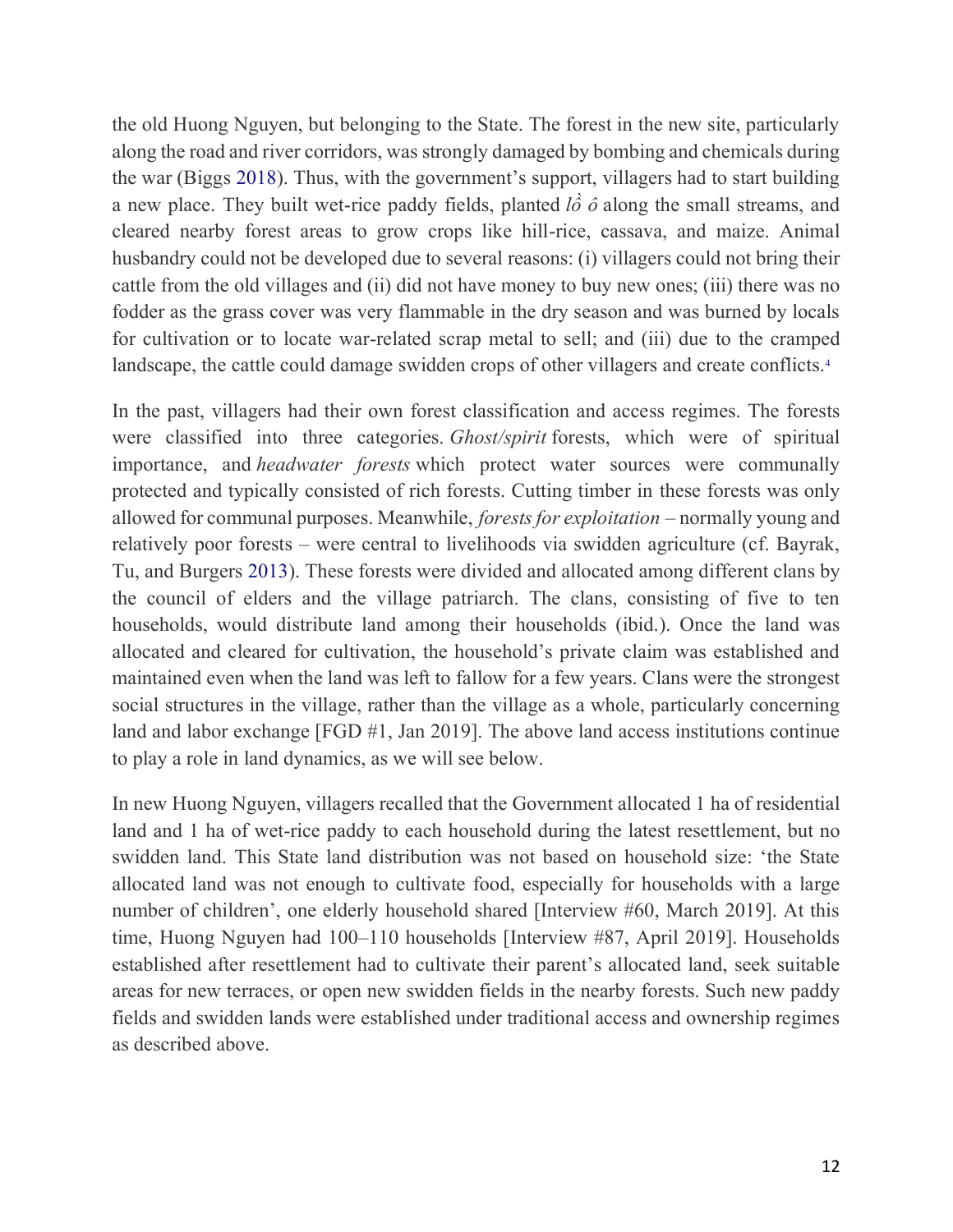Just over 34[%](https://www.tandfonline.com/doi/full/10.1080/03066150.2022.2029849) of the households are today classified as poor or near-poor making the commune among the province's poorest communes (see Table 1). According to our survey, the poor and near-poor households consist mostly of newly established young couples (average age 25–30) or women-headed households with a lack of labor force. The main sources of income in Huong Nguyen come from tree plantations (rubber and acacia), forest protection subsidies, NTFP collection, and acacia-related labor wages (see Table 2). Unlike many other rural communes in Vietnam (cf. Tarp [2017;](https://www.tandfonline.com/doi/full/10.1080/03066150.2022.2029849) Simelton, Duong, and Houzer [2021\)](https://www.tandfonline.com/doi/full/10.1080/03066150.2022.2029849), off-farm work is uncommon despite some programs encourage villagers to diversify their livelihood activities. Likewise, even if some members of the younger generation seek better education in nearby cities, the percentage staying in the cities or outmigrant for work is insignificant, accounting for 5.4% of total commune's population (Huong Nguyen CPC [2019](https://www.tandfonline.com/doi/full/10.1080/03066150.2022.2029849)). Most of them prefer to return to work locally, 'work in the city can get pay higher, but the cost is also expensive and unsafe. Go back home and plant acacia/rubber maybe better' [Interview #42, March 2019].

Table 2. Key socio-economic characteristics of Huong Nguyen commune

Source: Huong Nguyen CPC, 2019; focus groups and household survey, 2019

| <b>Total Households</b>                                                | 348                                                                       |
|------------------------------------------------------------------------|---------------------------------------------------------------------------|
| Total population                                                       | 1362                                                                      |
| (no. of people)                                                        |                                                                           |
| Household size (no. of people)                                         | $3 - 4$                                                                   |
| Total paddy land (ha) (for wet rice, dry rice, corn,<br>cassava, etc.) | 156.5                                                                     |
| Paddy land per HHs                                                     | 0.49                                                                      |
| Rice per capita (kg)                                                   | 299                                                                       |
| Total forest plantation area (ha)                                      | 258                                                                       |
| Forest plantation land per HHs (average)                               | 0.74                                                                      |
| Total rubber plantation (ha)                                           | 428.7                                                                     |
| Rubber plantation land per HHs                                         | 1.23                                                                      |
| Main sources of household income                                       | Tree plantation (acacia and rubber) $-$<br>46%, acacia-related labor wage |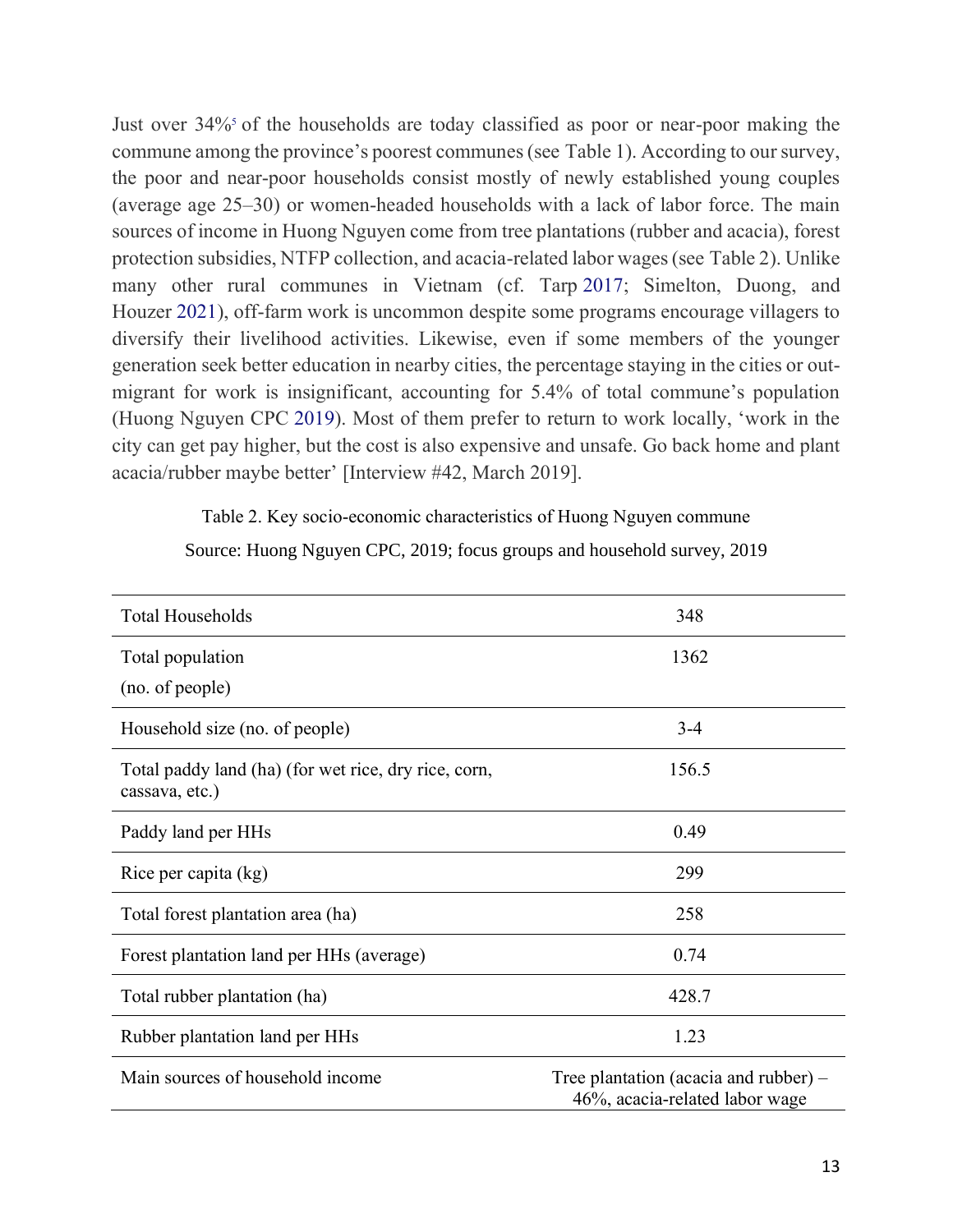|                                             | $(34.8\%)$ , state subsidies $(10.4\%)$ , non-<br>timber forest product collection |
|---------------------------------------------|------------------------------------------------------------------------------------|
|                                             | $(3.48\%)$ , forest protection contract<br>$(1.7\%)$ and others $(3.62\%)$         |
| Total household annual income (million VND) |                                                                                    |

#### **State control over forests in Huong Nguyen**

The presence of state forestry was not felt in old Huong Nguyen due to its remoteness. After the war, the forest areas surrounding the (future) resettlement village sites and extending far to the south (even over the old village sites) were allocated to managed by two State Forest Enterprises: A Luoi SFE and Huong Giang SFE. However, after a long period of industrial timber exploitation, in the 1990s, under new state policies and programs, these SFEs shifted their focus to restoring and replanting forests. Among other things, after Huong Nguyen's resettlement, in order to support people to stabilize their lives and attracting their participation in forest landscape restoration programs, villagers were still free to access forests to open new swidden fields or participated in tree planting activities within State entities' forest boundaries.

Around 2005, a new forest inventory and new policies led to a further suite of changes. A Luoi SFE was transformed into a protection forest management board (PFMB), focusing more on watershed forest management and protection duties. Those areas classified as production forests were redefined as protection forests, with stricter rules. At the same time, Huong Giang SFE was dismantled and merged into an adjacent SFE, becoming Nam Hoa State Forest Company, which focuses on acacia production and completely stopped logging on natural forest areas. In 2013, Saola Nature Reserve (NR) was established from parts of A Luoi PFMB territory and this forest area was upgraded from protection forest to special-use forests, with strict protection rules. Saola NR is managed by a state-owned management board which strictly prohibits any swidden and forest clearance activities by villagers.

For these reasons, villagers have increasingly restricted access to forests and land. Over 93% of Huong Nguyen commune's total land area is classified as forestland (A Luoi FPD [2019\)](https://www.tandfonline.com/doi/full/10.1080/03066150.2022.2029849). Most of these forestlands (92.38%) continue to be managed and protected by State forest owners (A Luoi FPD 2019). A small portion of those forestlands (4.38%, about 1300 hectares of natural forests), was re-allocated to groups of villagers under Thua Thien Hue's provincial forestland allocation program in 2010 (see [Figure 2\)](https://www.tandfonline.com/doi/full/10.1080/03066150.2022.2029849#F0002).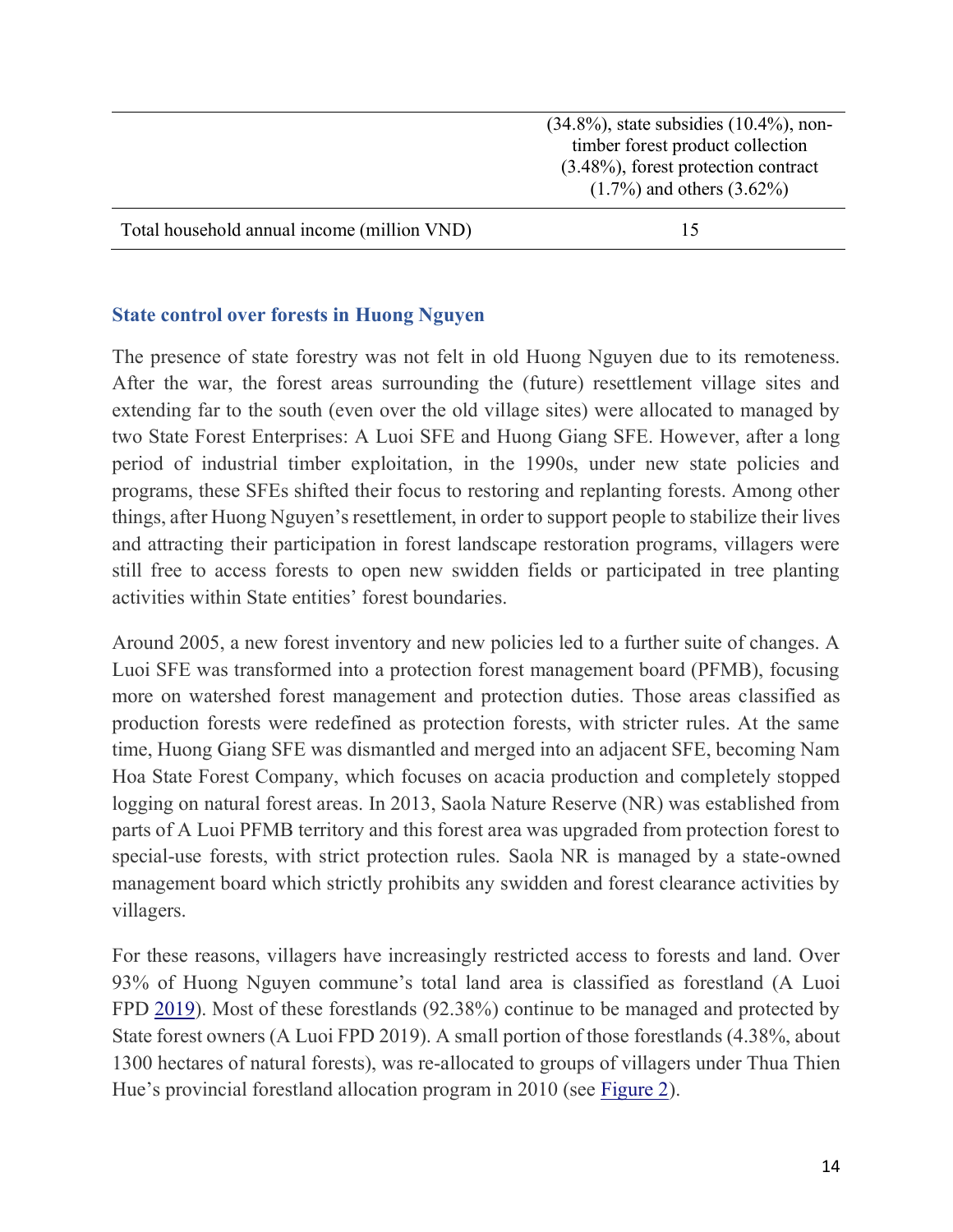Figure 2. Villagers' acacia plantation areas and other forestland owners (Source: Official spatial forestland ownership data (A Luoi FPD [2019](https://www.tandfonline.com/doi/full/10.1080/03066150.2022.2029849)) and authors' field observation).

The combination of Katu traditions of land access, state-organized resettlement and land allocation, and evolving controls over forestlands by diverse state entities have coproduced fuzzy and complicated tenure regimes over every single piece of forestland in Huong Nguyen. It is in this landscape that the forestland acquisitions for acacia are taking place.

#### **The arrival of acacia and state-led tree planting programs**

Acacia appeared in Huong Nguyen shortly after resettlement in the late 1990s, around the time that the SFEs began implementing reforestation programs. The goals were three-fold: (i) to re-green barren land and increase forest cover in the area; (ii) to provide livelihoods, economic growth, and poverty reduction and (iii) to increase the future supply of wood (cf. Nguyen and Gilmour [1999\)](https://www.tandfonline.com/doi/full/10.1080/03066150.2022.2029849). Villagers were enrolled in acacia plantation in two ways. First, the SFEs employed villagers on short-term contracts or food-for-work programs to participate in acacia tree plantation on the SFE's land. Second, the first Forest Land Allocation (FLA) activities were implemented to distribute 'barren' production forestland to individual households, requiring recipient households to plant tree seedlings (mostly acacia, but also cinnamon) chosen and provided by the state.

At this time, acacia was a completely new crop to villagers. They did not like acacia at first, elders said, because they had no particular economic nor environmental interest in it (Interview, #42, March 2019). Villagers participated in planting acacia out of curiosity and due to incentives offered by the SFEs, such as cattle for breeding, labor cost subsidies, foods, or being allowed to continue swidden cultivation if planting trees. During this period, villagers still focused on their wet-rice and swidden cultivation on the hillsides surrounding the villages and planted acacia trees only in areas planned by the State.

As a result, the total area planted in Huong Nguyen under the state-led tree planting programs was reported as over 1110 ha, but most of this area (96%) was on the SFEs' land. Only 34 ha was planted on the villagers' allocated forestland (Thua Thien Hue FPD 2019).

The situation changed dramatically over the last two decades, as villagers invested massively in commercial tree plantations, especially acacia. In our surveys, 90% of households confirmed they have acacia plots, with areas ranging from 0.1 to10 ha. Medium and rich households have at least 2–3 ha of acacia farm, excluding rubber and other crops. In contrast, for the poor households, their acacia cultivation area normally less than 1 ha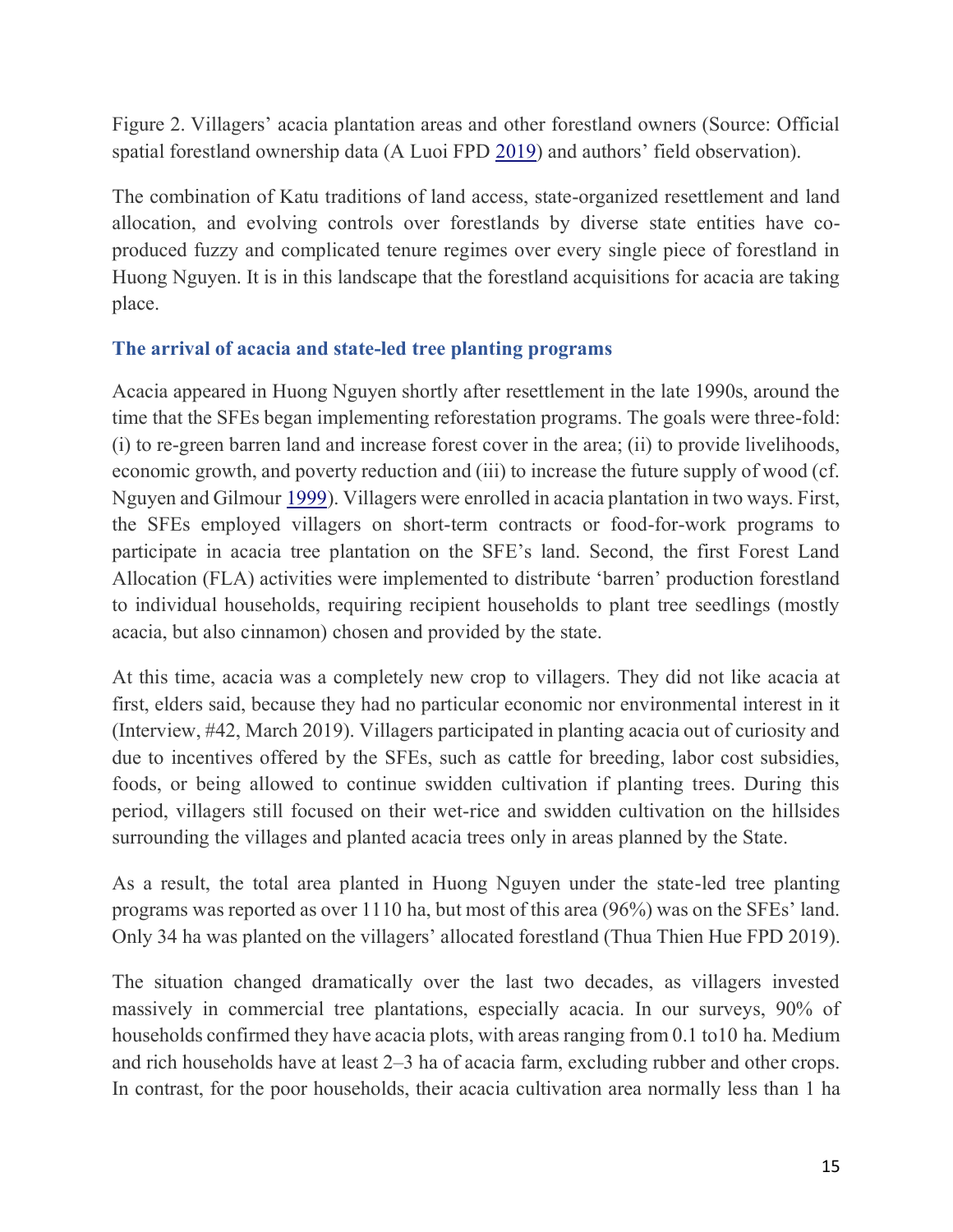and fragmented, consisting of several plots in different locations. Villagers recounted that this practice had been unimaginable to them, even until 2005 when acacia was still perceived as a forest tree planted for the state purposes. Seventy three percent of households stated that they only started planting acacia on their own land after 2005.

On which land are the villagers growing their acacia? Just as in some other localities in Thua Thien Hue province (cf. La, Darr, and Pretzsch [2020\)](https://www.tandfonline.com/doi/full/10.1080/03066150.2022.2029849), surveyed households shared that their acacia farms could be established on different types of land: post-war barren and degraded land, old swidden fields, or converted from other land-uses, such as: wet rice paddy, home gardens, along village roads or most recently rubber plantation areas and even in natural forests. All 91 households also expressed their interest in planting more acacia were more land available. At current trends, it is clear to all that the area of acacia plantations will continue to increase in coming years [Interviews, Feb–April 2020].

Officially, according to the Huong Nguyen CPC, at the end of 2019, the area cultivated with acacia by villagers reached 650 ha, 19 times more than the area planted in 1996. The local forest ranger, however, stated 'I am sure the area is much larger. But with the current method, it will be tough to determine exactly. Villagers usually make use of every single piece of land, everywhere and often convert their other cropland to acacia' [Interview #20, January 2019].

So why have acacia plantations taken off in Huong Nguyen? Acacia was attractive to villagers after they saw their kin and neighbors succeed. As one former village head explained,

My family planted acacia in 1997 with the seedlings supported by A Luoi SFE. In 2003, the trader came and paid me  $35m$  VND  $(2200 \text{ USD})^6$  $(2200 \text{ USD})^6$  $(2200 \text{ USD})^6$  for my acacia. It was the biggest amount of money I had ever seen. The benefits from acacia not only inspired my family to continue our next rotation but also our relatives and neighbors to follow suit. [Interview #15, Feb 2019].

The livelihood rationale for the farmers to undertake acacia plantations is clear. For households who had already harvested acacia, the gross revenue represented about 25–50% of total income, making acacia the most significant and stable income source for Huong Nguyen's households. In addition to the benefits of selling one's own acacias, the regularly available wage labor for planting, nursing, or harvesting acacias – well paid around  $200,000-250,000$  VND/day  $(8.6-10.7 \text{ USD})^2$  $(8.6-10.7 \text{ USD})^2$  $(8.6-10.7 \text{ USD})^2$  – has provided a significant additional daily cash income for households and the main source of income for the poor and landless (who account for 36.26% of surveyed households). As a result, many villagers no longer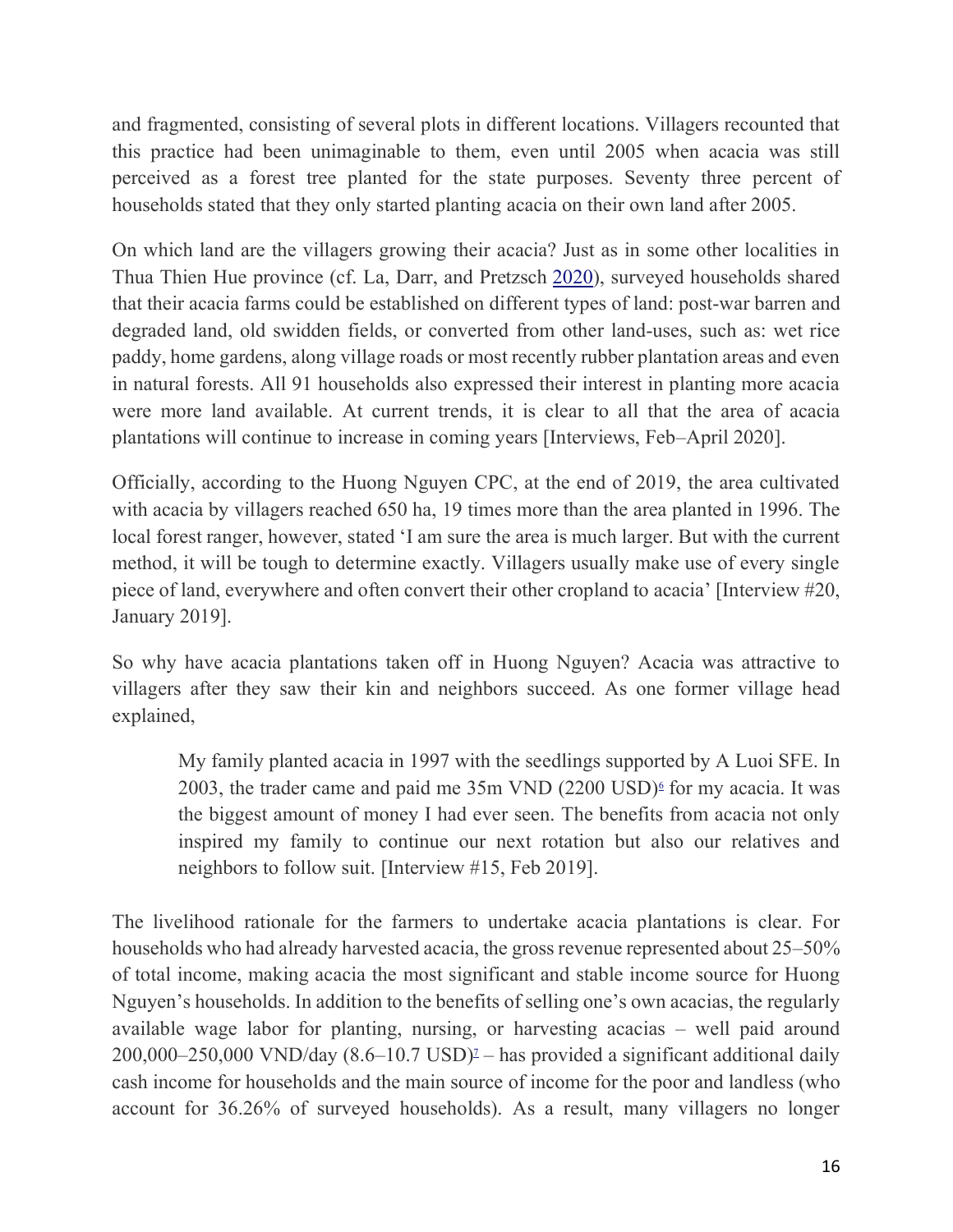emphasize their own food crop subsistence needs. Out of our respondents, around 20% do not have or save land for food crops anymore, while most buy foods from village stores for 3–12 months per year.

The uptake of acacia has been facilitated by its ease of cultivation, by the ways in which it can be integrated into local cultivation systems, and by state and project subsidies. Villagers rely on techniques born out of their traditional slash-and-burn practices. To open new fields, this involves cutting and burning the vegetation, using the resulting ash as fertilizer. During the first years, when acacia seedlings have not yet closed their canopy, villagers grow food crops like rainfed rice and casava between them. Acacia was found to be very easy to grow and easy to manage, even with limited financial and technical resources. Based on our interviews, not only the rich, well-off households, but also the poor are likely to participate in acacia plantation, although the scale maybe smaller. Villagers can easily purchase seedlings from traders, or from Binh Dien town 20 km down the road. In cases where people do not have money to buy seedlings, they can use seeds from previous crop or from their neighbors. Acacias seed well on their own, especially after fire: 'I had no intention of planting, but when we burned our farms, it grew on its own. When the tree got older, I just pruned or removed the stunted trees', one villager shared [Observation, March 2019]. Acacias in Huong Nguyen are often planted at a higher density than recommended by silviculturalists, around 4000–6000 seedlings/ha. According to the villagers, a higher density will generate a larger quantity of timber at harvest. Trees are often harvested at the age of 3–6 years. Afterwards, villagers start a new cycle in the same location, burning the slash and re-seeding or replanting acacias.

Over the past three decades, the wholesale uptake of acacia tree farms has transformed livelihoods and landscapes not only in Huong Nguyen but also in many (if not most) villages away from the coastal plains in central Vietnam (Tran et al. [2014;](https://www.tandfonline.com/doi/full/10.1080/03066150.2022.2029849) Sandewall et al. [2015;](https://www.tandfonline.com/doi/full/10.1080/03066150.2022.2029849) Maraseni et al. [2017;](https://www.tandfonline.com/doi/full/10.1080/03066150.2022.2029849) La, Darr, and Pretzsch [2020\)](https://www.tandfonline.com/doi/full/10.1080/03066150.2022.2029849). Villagers have transitioned from being subsistence-oriented swidden cultivators to being enrolled in the highly marketoriented production of this commercial crop. These dynamics were initially catalyzed by changes in the larger political-economic environment, as well as resettlement programs or state-led forest use and management policies. Yet, these state-led interventions were embedded into a local context, and appropriated by local actors, leading to dynamics influenced by diverse local factors, like livelihood aspirations and power relations. Villagers are not passive state subjects but instead key political actors embracing new opportunities available to them, as the following section illustrates.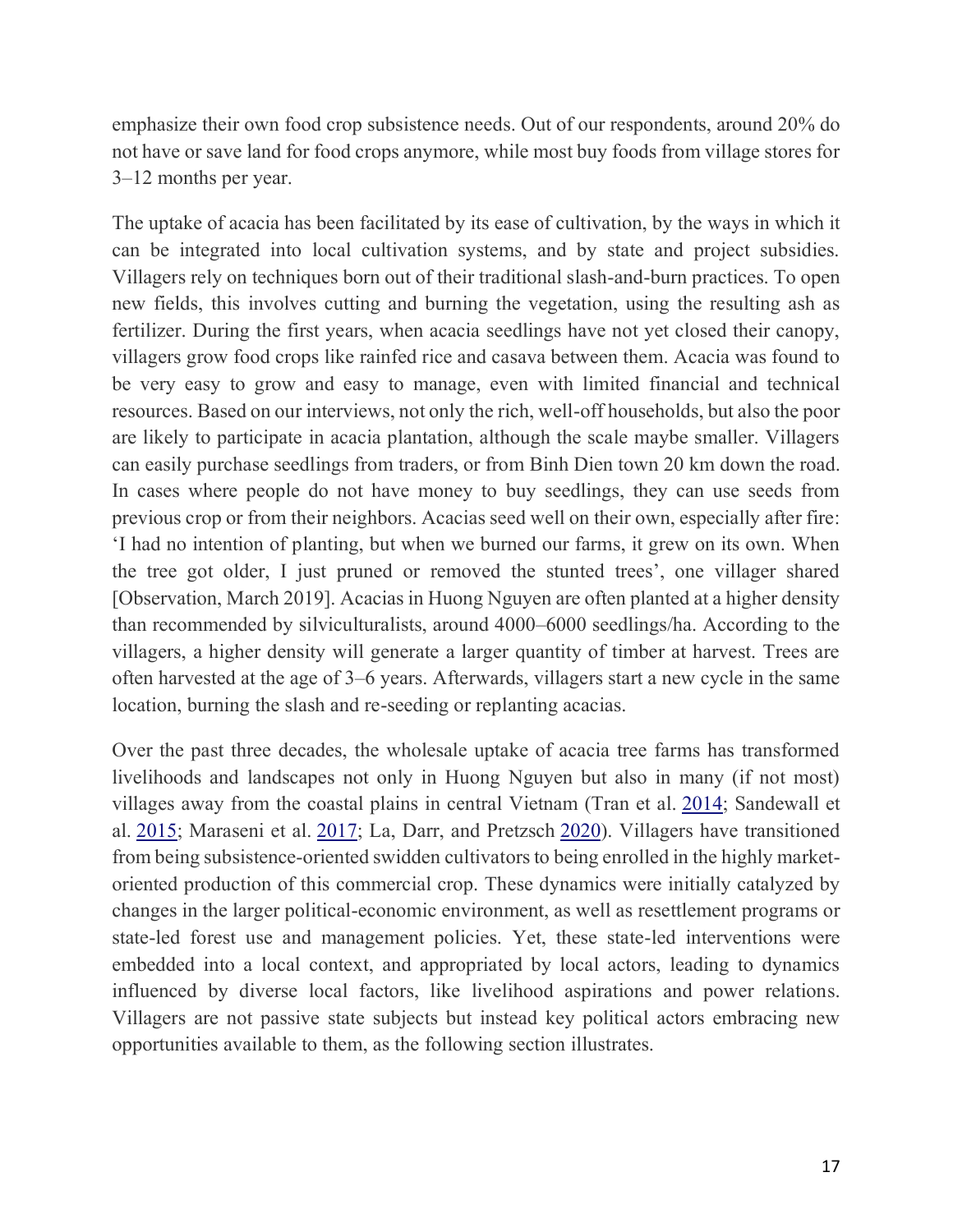## **Land acquisition through bricolage in the boom**

The acacia boom developed in Huong Nguyen simultaneous to state policies seeking to close the forest frontier. Increased land hunger in a context of reduced access led to diverse strategies for land access. These strategies, combining formal measures and daily piecemeal actions, have taken place all around the commune. To better understand these bottom-up processes, we describe here the different mechanisms by which villagers gain access to land and the tools they used to maintain or secure their land control acacia production.

Villager land acquisition has, over the past 25 years, relied on both traditional tenure institutions as well as state-led programs and procedures. The convergence of evolving informal and official tenure institutions gave rise to 'tenurial bricolage' (Cleaver [2002,](https://www.tandfonline.com/doi/full/10.1080/03066150.2022.2029849) 16), in which villagers, instead of resisting or sparking conflicts (To 2007), take advantage of the points of convergence – between state and local existing tenure institutions – to produce new land access opportunities. Such evolving strategies can be gathered under what we call land acquisitions through 'bricolage' (Table 3). They include (i) Enclosure, or the privatization of previously state or common land, particularly at the early stages of the boom; more intensified and competitive approaches as land hunger increases such as (ii) Property Fraud and (iii) Encroachment; and more recently, a larger scale and strategic approach through (iv) Reclaiming Negotiation. We detail each below.

| <b>Mechanism</b>                                                  | When          | <b>Type of land</b> | <b>Scale</b><br>(ha)                      | No. of<br>households<br>involved<br>(out of 91)<br>surveyed) |
|-------------------------------------------------------------------|---------------|---------------------|-------------------------------------------|--------------------------------------------------------------|
| <b>Enclosure</b>                                                  |               |                     |                                           |                                                              |
| Customary assignment                                              |               |                     |                                           |                                                              |
| • Traditional swidden access                                      | 1996-<br>2005 | Swidden land        | 3-7 pieces, or<br>more small<br>pieces/HH | 91                                                           |
| State land allocation                                             |               |                     |                                           |                                                              |
| • Land allocation after<br>resettlement                           | 1996-<br>1997 | Residential<br>land | 1 ha/HH                                   | 5                                                            |
| • Forestland allocation for<br>re-greening barren hill<br>program | 1996-<br>1997 | Forestland          | 1 ha/HH                                   | 6                                                            |

Table 3. Mechanisms of land acquisition observed in Huong Nguyen; see text for detailed explanation (Source: Synthesized by authors).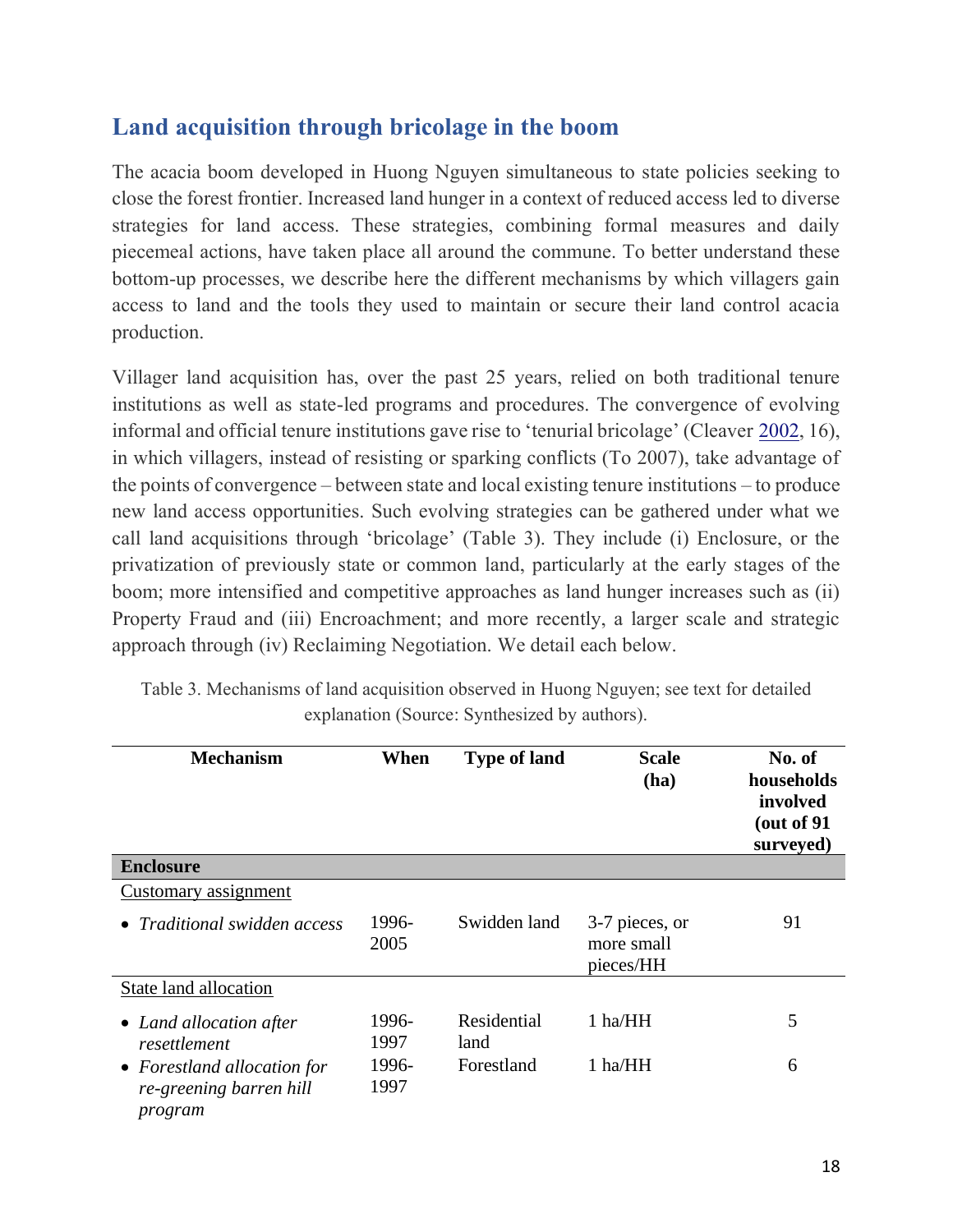| • Land allocation for rubber<br>plantation program | 2003-<br>2005<br>2008-<br>2009<br>$2011 -$<br>2013 | Agricultural<br>land                         | $0.2 - 5$ ha/HH                 | 81             |
|----------------------------------------------------|----------------------------------------------------|----------------------------------------------|---------------------------------|----------------|
| Mixed enclosure approaches                         |                                                    |                                              |                                 |                |
| "Untitled but not informal"                        | $2003 -$<br>2014                                   | Unused land<br>(Barren hills)<br>or forests) | $0.2 - 5$ ha/HH                 | 46             |
| <b>Theft and Fraud</b>                             |                                                    |                                              |                                 |                |
| • Property Fraud                                   | 1996-<br>2014                                      | Old swidden<br>fields                        | $0.2 - 5$ ha/HH                 | 11             |
| <b>Encroachment</b>                                |                                                    |                                              |                                 |                |
| $\bullet$ Intimate encroachment on<br>private land | 2014                                               | Acacia farms                                 | Some lines of<br>acacia         | 7              |
| • Intimate encroachment into<br>community forest   | 2011                                               | <b>Natural forests</b>                       | $0.1-2$ ha/ $HH$                | 5              |
| • Encroachment into state<br>forests               | 2014                                               | <b>Natural forests</b>                       | Some lines $-2$ ha              | $\overline{4}$ |
| <b>Reclaiming negotiation</b>                      |                                                    |                                              |                                 |                |
| • Collective Reclaiming                            | 2016-<br>present                                   | <b>State</b><br>Forestland                   | Large areas $(100 -$<br>1000 ha | 91             |

#### **Enclosure**

The enclosure of state or common land for private acacia plantation has occurred since the resettlement in 1996 and brought a significant modification to the overall land distribution in Huong Nguyen. We distinguish beteween several forms of enclosure, based on the use of different formal and informal tenure systems, including (i) customary assignments, (ii) state land allocation programs, and (iii) a patchwork between them.

#### Customary assignment

When acacia arrived in Huong Nguyen, all of the villagers still subsisted mainly on swidden cultivation. The custom-based claim that the 'land within Huong Nguyen's territory belongs to villagers' [FGD #1-8, April–June 2019] served as the primary foundation for determining villagers' access to a new swidden land. All villagers were seen to have rights to acquire land freely for swidden cultivation, based on the rule of 'first come, first serve'. Once a specific plot of land was chosen and cleared for cultivation, it automatically belonged to the household that worked on it. This claim was then maintained not only during the cultivation period but also during subsequent following (cf. Bayrak,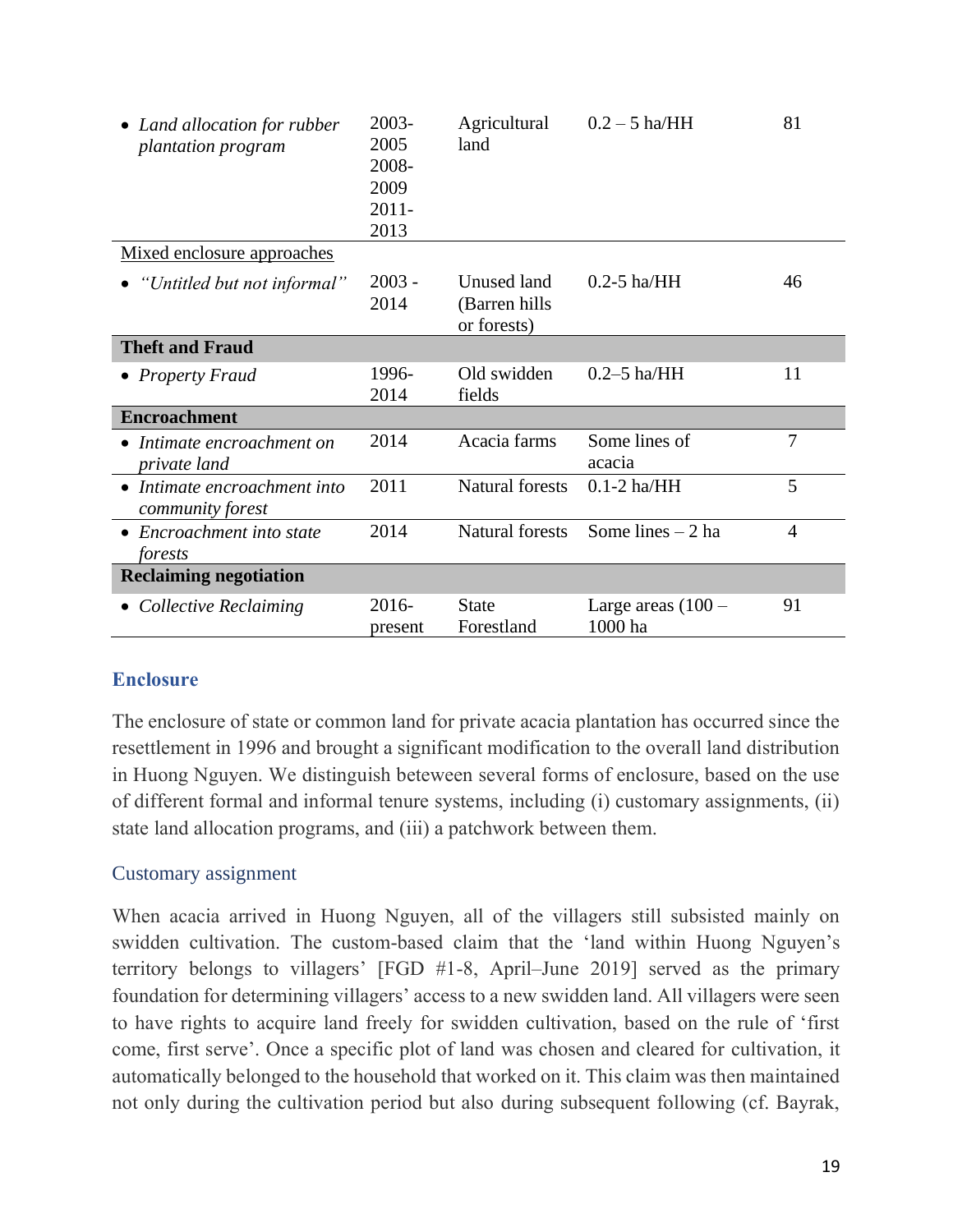Tu, and Burgers [2013\)](https://www.tandfonline.com/doi/full/10.1080/03066150.2022.2029849). Villagers used natural boundaries, such as rocks, big trees, streams, etc., to mark and relatively define their land. Villagers' claim to land were mainly guaranteed through word of mouth and witnessing by nearby villagers and village councils without any official documents.

Opening new swidden fields is a significant labor investment and linked closely to family size (cf. Sikor [2001;](https://www.tandfonline.com/doi/full/10.1080/03066150.2022.2029849) Sikor [2004\)](https://www.tandfonline.com/doi/full/10.1080/03066150.2022.2029849). Households with more labor resources or hired labor could, therefore, acquire more swidden land. Fallowing practices also mean that households have multiple plots. Individual plots were typically not very large, enough for household self-sufficiency. As a result, when these swidden lands were converted to acacia, a fair number (42% of those surveyed in our interviews) were of small size, less than 1 ha. Most households (87% of respondents) have 3–7 or more pieces of acacia land acquired this way.

The initial asymmetries in land access influence later generations, especially when land becomes scarce as it is today. Land access is considered very important for the security of future generations: ' … when our children get married, we give them 1–2 plots of land' [Interview #25, Feb 2019]. At least 30% of our interviewed households indicated that some of their acacia lands were inherited from their parents. However, some complained that

My parents do not have much land and we have many brothers and sisters. For those who got married first when there was a lot of available lands, they inherited and also had opportunities to occupy more land … in our turn, there was not much land left. [Interview #20, Feb 2019]

These original swidden fields have now been converted to different land-uses, especially acacia plantation. This mechanism was most relevant at the time when villagers were resettled to new Huong Nguyen, when they could justify their actions to the state by citing their subsistence needs.

#### State land allocation mechanism

State-led enclosure mechanisms have played an increasingly crucial role in villagers' access to land in Huong Nguyen. Through three main programs, including Resettlement (1996–1997), Forest Land Allocation for Forest Rehabilitation (1996–1997), and Smallholder Rubber Plantation (2003–2010), the district authorities allocated and then provided official land-use certificates to a large proportion of ['](https://www.tandfonline.com/doi/full/10.1080/03066150.2022.2029849)unused'<sup>8</sup> land to villagers.

The state-led enclosure mechanism took place first in the form that applied the principle of egalitarian distribution and allowed households to register for their own plots. For example,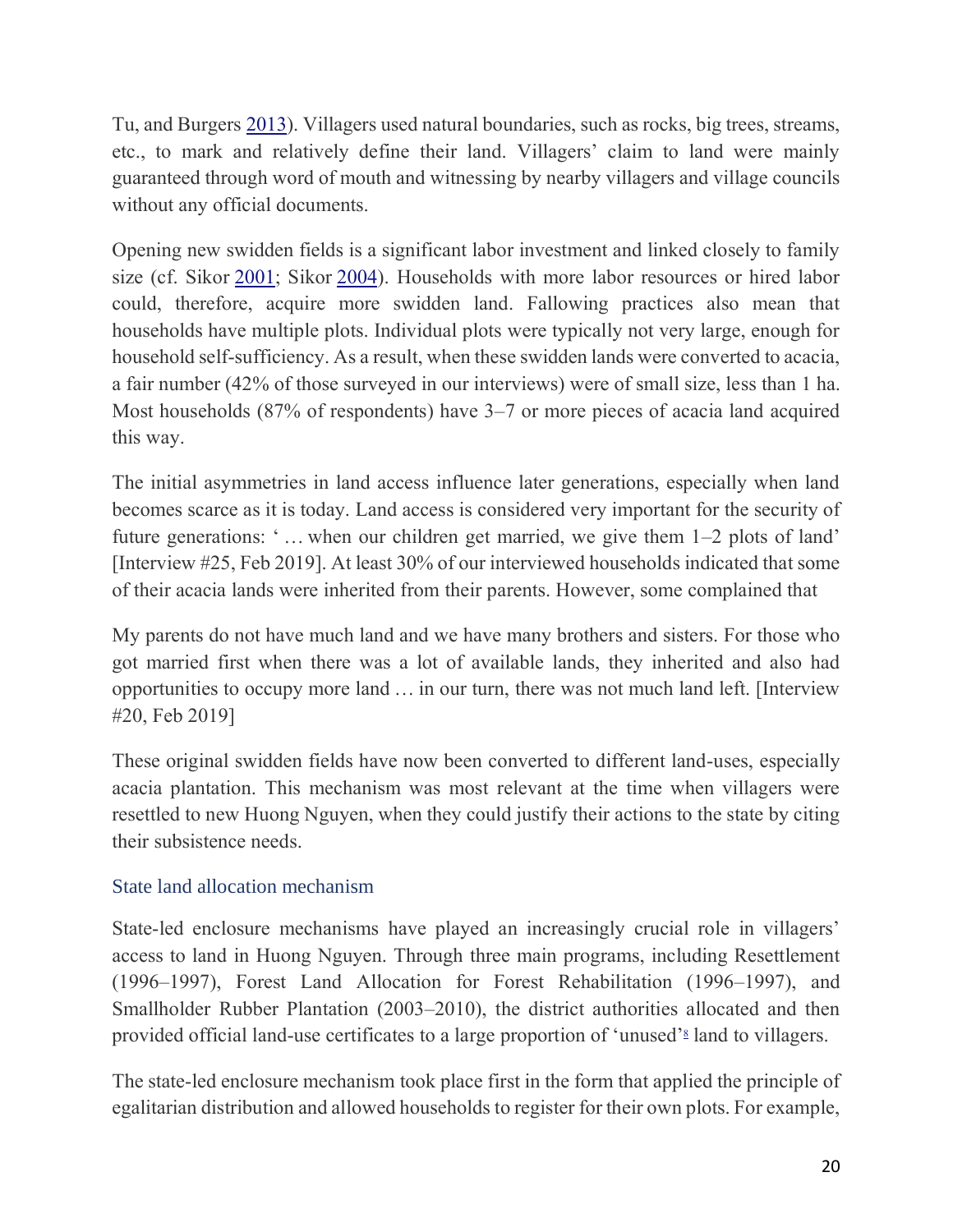villagers received temporary land certificates, so-called Green Books, for the forestland that had been allocated to them by the district-level forest protection unit and nearby SFEs in 1996–1997. The households could later request the issuance of Red Books through several other government rural development programs or self-finance. The situation was similar for the residential and rice paddy plots allocated under the resettlement program. As a result, only a minimal amount of residential land (1%) or rice land (8%) currently does not have a Red Book[.](https://www.tandfonline.com/doi/full/10.1080/03066150.2022.2029849)<sup>9</sup>

It was different with swidden fields. Villagers retained only customary claims to those lands at least until 2003–2004, when the first smallholder rubber plantation program was implemented. Since Red Books were required as a pre-condition for access to plantation loans, many customary swidden fields were formally converted into fixed agricultural land recognized by the State. The result is a high rate of formal documentation of rubber land  $(81\%$ <sup>[10](https://www.tandfonline.com/doi/full/10.1080/03066150.2022.2029849)</sup>) and acacia land (46%) in the swidden areas enclosed under customary assignment above.

Although most of these programs were not initially related to commercial acacia plantation, they provided villagers with opportunities to access land resources. Unlike customary assignment, this state-led mechanism provided a strong guarantee for household land claims through Red Books. The land title is valid for 50 years with specific maps, boundaries, and areas. Each landowner is given clearly defined and exclusive rights to the land, including exchange, transfer, inheritance, mortgage, and lease. This formal system nowadays has gradually demonstrated its advantages and is valued by villagers as a powerful tool to maintain and guarantee access to land, 'with Red-book, the land is our property. It is legal. We can also use this red book to mortgage the bank to get money in production' [Interviews #38, March 2019]. The result is that villagers have a new perception of the land value.

#### 'Untitled but not informal' or gray enclosure

Signs of this third, different type of enclosure had begun to emerge in 2003–2004, as the new rubber program was being implemented, and concurrently, villagers had begun to see acacia's economic value. ' … Responding to the local government's call, we contributed our land to plant rubber. But it takes up to 8 years to get income from rubber. We need land for other crops, such as food crop and acacia', according to group discussions [FGD #1-8, April and June 2019]. To achieve the program's goals while abundant land existed for conversion, local authorities agreed for villagers to open new farmland. So until 2010, there was generalized 'free-for-all' on land within Huong Nguyen territory.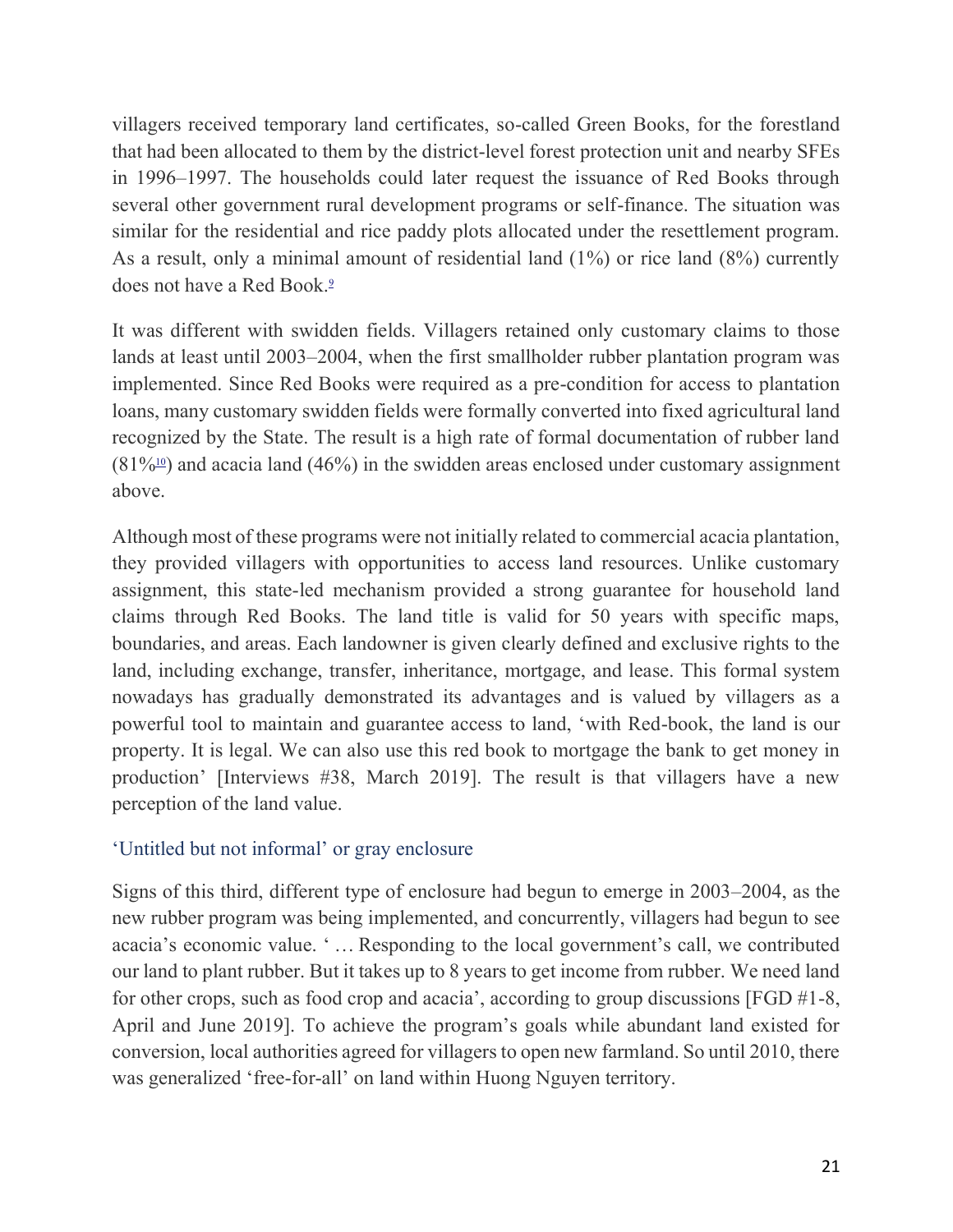More than 13,000 hectares of land, defined as unused in 2006 (CRD [2006\)](https://www.tandfonline.com/doi/full/10.1080/03066150.2022.2029849), have been converted into other land-uses. Due to errors in official statistics and maps between the forestry sector and land-use management, it is difficult to determine exactly what this area is nowaday. However, it clearly involves a large proportion of the A Pro and Khe Tom valleys, two of the main acacia plantation zones of Huong Nguyen (see [Figure 2\)](https://www.tandfonline.com/doi/full/10.1080/03066150.2022.2029849#F0002). 52% of our respondents confirmed that part of their acacia land was established during this period and located in these production areas.

However, our household data also reveals that more than half (54%) of acacia plots in these areas, despite existing for over a decade, are yet to be officially certified. Why? What happened was that people often tended to expand their land claims around their registered rubber planting areas, in order to save land for their children. Much of these areas were natural forests or barren lands intended for forest development in the future. Local authorities, therefore, fell into a dilemma. On the one hand, they could not issue certificates for areas that are in a state of 'conflict' with the Government planning, thus creating a precedent for land grabs; yet it was also impossible to force villagers as a whole to give up and rehabilitate their forests they had destroyed. The local authorities, therefore, tacitly accepted the status quo. 'Untitled but not informal' is what we called this situation.

The mechanism thus combines customary assignment and state-led allocation. In particular, the state programs were used as a strategy to pave the way to gain access to land, while customary traditions legitimized household claims to adjacent land they had cleared based on their available resources. ' … when a lot of (forest)land is still available, those households that have access to information about acacia, better labor condition, or financial capital to buy equipment (such as chainsaw) or hire labor'have a first mover advantage' [FGD #4, March 2019], they could get the 'first-mover advantage' to enable them to occupy more land for their farm. Land areas involved in this enclosure mechanism were as a result larger than in the previous period, with many plots in the range of 3–5 ha.

Under this mechanism, with neither a legal guarantee of land-use rights, nor relevant customary rules, villagers created new tools to maintain their control of the land. For example, they built fences – and in some cases trenches – around their land. Impermanent or vague boundary markers for swidden fields – like for instance trees which could be cut or might lean one way or the other – have thus been replaced by fixed and delineated ones. Households also constructed shelters at their fields and stayed there during clearing, planting, and harvesting time to save time but also to ' … asserted their sovereignty over land and avoided encroachment by other villagers' [Interview #15, Feb 2019].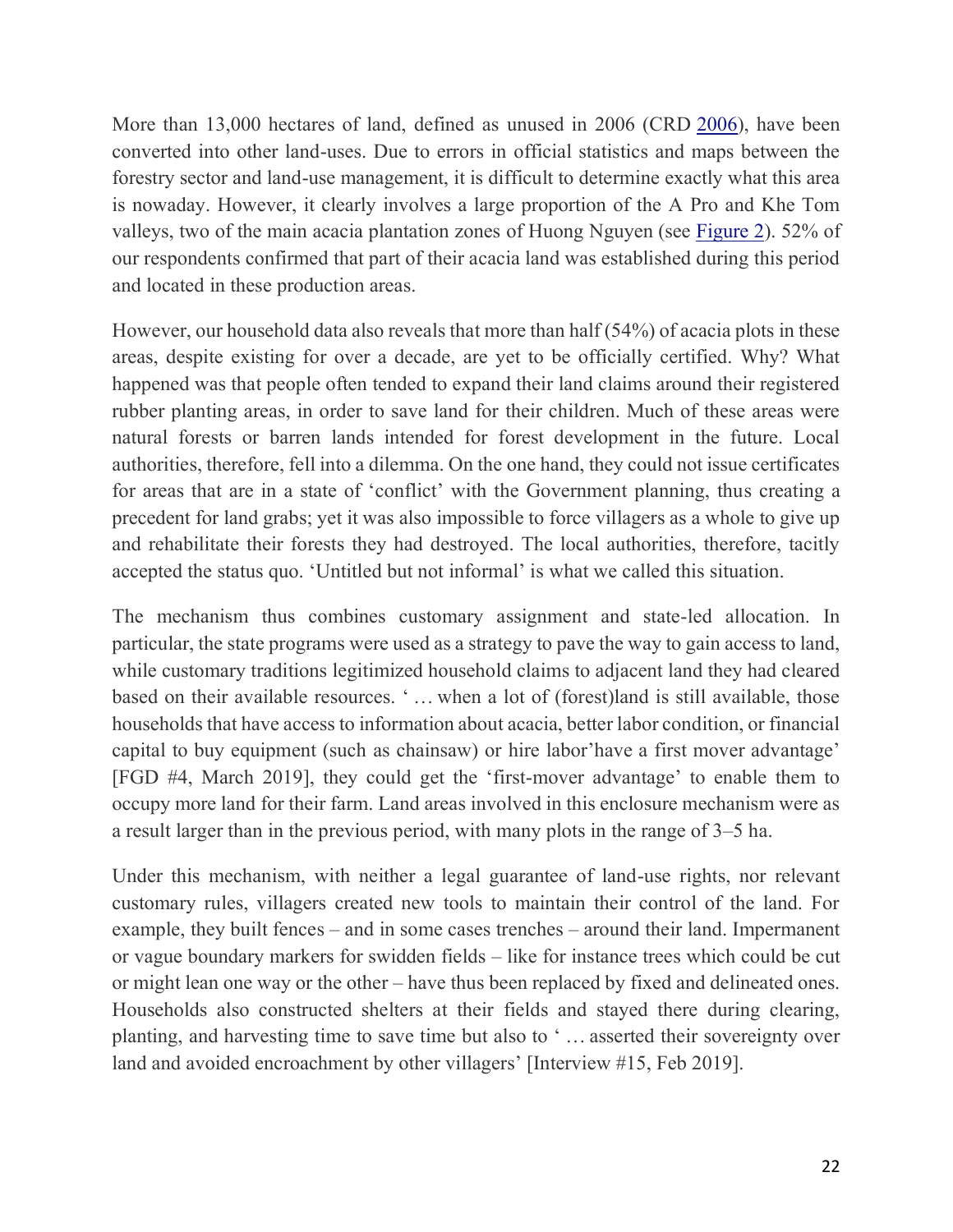#### **Theft and property fraud**

Due to the fuzziness and co-existence of these two systems, property fraud emerged as another mechanism. Under the customary system, cultivated land, even during the fallow period, still belong to the initial cultivator. Yet official procedures ignored such rights; customary land claims were recently considered illegal and had no value compared to State land-use certificates. In the land rush for acacia, several households resorted to formal regulation when the latter became stronger in order to steal land from each other. 'This area belonged to my family. It was in the fallow period. We do not know since when … but our neighbor has a red book for that land. Of course, by law, it's theirs now. We cannot get it back', shared by a villager at a focus group discussion [FGD #3, March 2019].

#### **Encroachment**

The boom in acacia plantations faced a new set of challenges related to the further tightening of the forestland frontier starting in 2010. This included policies and actions like the new round of forest planning and new State forest conservation intiaitives (Dang, Turnhout, and Arts [2011](https://www.tandfonline.com/doi/full/10.1080/03066150.2022.2029849)). Villagers felt that all remaining land, including natural 'poor' forests considered suitable for acacia plantation, were now been placed under protection. This situation, combined with population growth  $(2-3\%/\text{year}^{11})$  $(2-3\%/\text{year}^{11})$  $(2-3\%/\text{year}^{11})$  and the completion of land distribution under the mechanisms described above, reduced opportunities to access new farmland for villagers. The result was that villagers started to expand their farms through gradually encroaching into adjacent areas.

In contrast to the enclosure mechanisms, encroachment is completely illegal whether according to the customary or state system. Based on our household interviews, encroachment happens on land with diverse types of owners: villagers' farmland, community forests, and state forests. It could manifest as a few rows of trees into an adjacent household's plot, or a patch of acacia planted in the middle of the forests and then further encroachment around. Encroachment takes advantage of acacia's characteristics as a fast-growing tree with good survival, in that the species itself has become a vital 'tool' or 'green machete' to take down other crops (cf. Rocheleau and Ross [1995\)](https://www.tandfonline.com/doi/full/10.1080/03066150.2022.2029849). One could thus say that it is not only about land for acacia, but also acacia for land.

This mechanism is often piecemeal and difficult to detect. In the case of enroachment into state or community-owned natural forests, the typical strategy includes several steps. Villagers usually plant acacia on deforested land, grasslands or in poor-quality forests (without big trees) as less labor is required. Or, in natural forest areas, villagers initiate illegal logging to cut down all big trees before planting acacia (they may do the work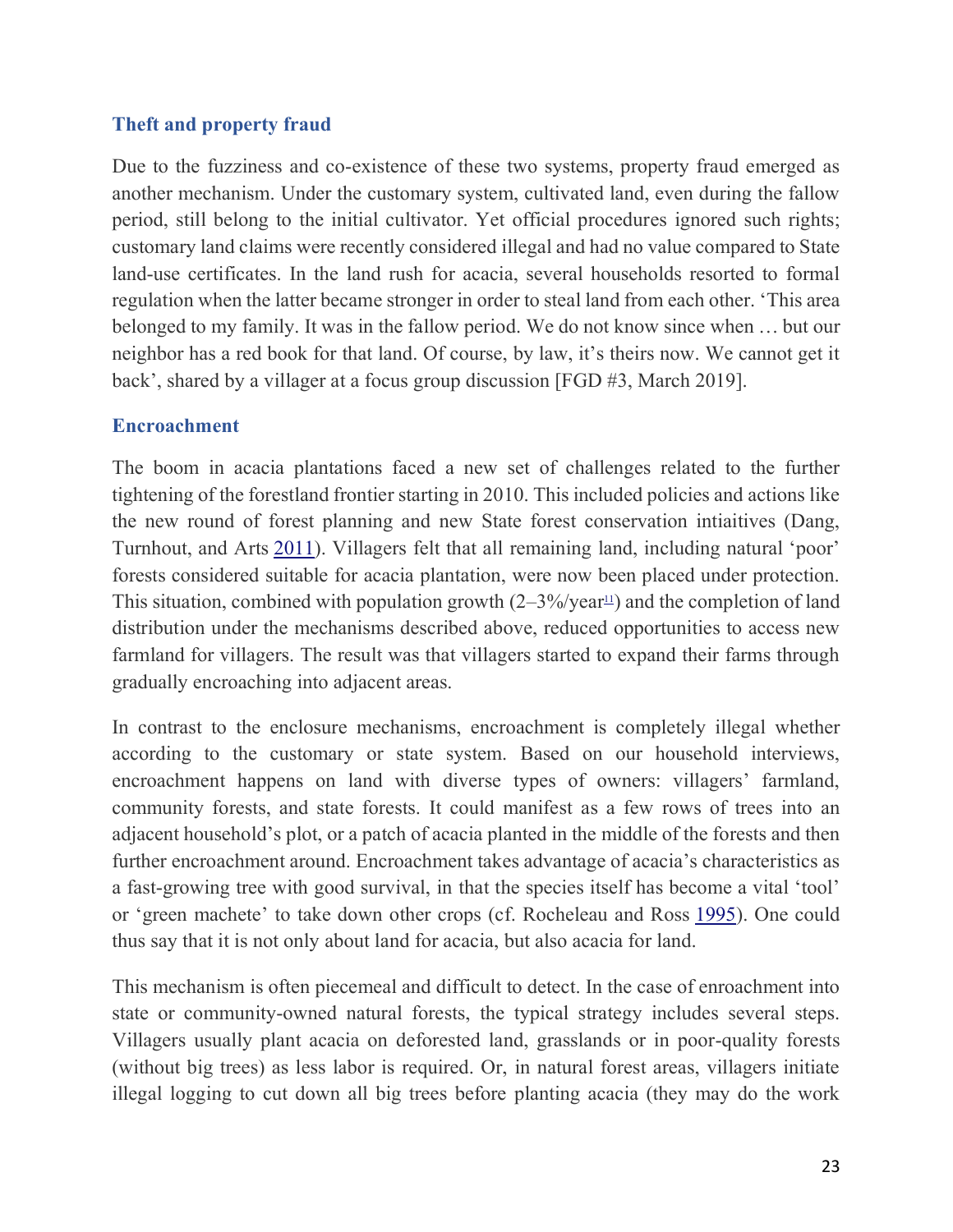themselves, hire people to do so, or facilitate outside loggers). As a result, acacia plots are established and can even be expanded annually. For their efforts, villagers can gain the income from their acacia for at least 1 or even 2 rotations without any permissions or property rights, neither in formal or informal systems. As a result, acacia plots are found scattered around the forestlands, like spots on a leopard skin.



Figure 2. Villagers' acacia plantation areas and other forestland owners (Source: Official spatial forest-land ownership data (A Luoi FPD, 2019) and authors' field observation).

The rejection of the new state forest protection rules and intimate social relation among villagers have contributed to their ability to implement this mechanism. First, the risk of being caught while clearing forest is small. Other villagers and even the state forest owners do not have enough resources to enforce the protection legislation effectively. According to community forest protection team leaders, with the forest protection subsidies (600.000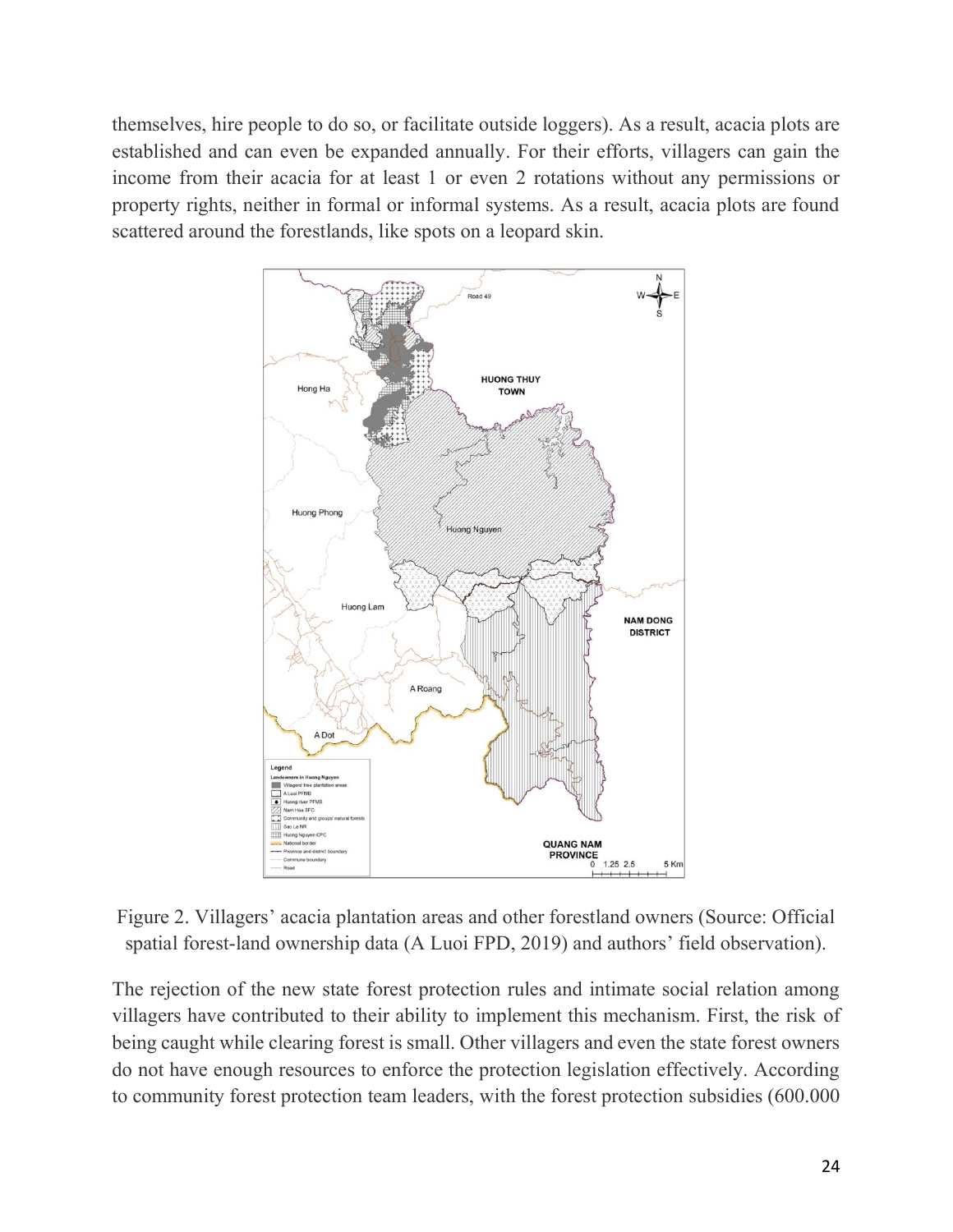VND/ha/year), we can only patrol forests once a month. Villagers often take advantage of the remaining days to clear forests and plant acacia. And it is impossible to identify who did, and villagers even protect each other. [Interview #32, Feb 2019].Second, it is difficult for villagers to inform the authorities when the offenders are their neighbors or relatives. The 'ghost owners' are how the local forest rangers call these villagers.

### **Reclaiming**

A final mechanism we have identified could be called 'reclaiming'. As mentioned above, the high financial benefits have rushed villagers to hunt for land to expand their individual household acacia farms. Not only households themselves, local authorities, and local forest management agencies have realized that land hunger is present here. In fact, the local villagers themselves have initiated some solutions to regulate land among siblings, such as lending land, sharing, sparing, or inheriting. At the same time, local authorities, since 2017, with the supports from district authorities and NGOs, have also tried to come up with some solutions to limit the expansion of acacia expansion and toward sustainable land-use management through diversifying livelihoods strategies, promoting off-farms activities programs, or new local rules on land. According to Huong Nguyen CPC's resolution 2017, each household is only allowed to have no more than 3 ha of acacia plantation. The excess area will be re-distributed by the government for landless or poor households. However, all of these solutions are low efficiency or completely unenforceable, 'it's really not easy to get people to give up their individual financial interests, even among their relatives or family members' [Huong Nguyen CPC officials, Feb 2019].

Consequently, with more than 92% of Huong Nguyen's land under the management of the nearby State owners, this 'land bank' becomes the only source of hope to satisfy the villagers' land hunger. Huong Nguyen villagers, recognizing and playing on recent political developments, are increasingly adopting a much more strategic mechanism. 'The traditional land of Huong Nguyen was very large, accounted one-third of A Luoi district … but the State occupies almost it while we are bounded in the middle … Such a paradox!!! The State should give land back to people because we are hungry for land' – is the message that Huong Nguyen's villagers repeatedly send to the authorities at all levels through various channels, through NGOs that have projects in their village, through the press, through forest rangers and through annual meetings with National Assembly members [Observation, April to June 2019].

One result of such claims was in 2016, when A Luoi FPMB gave back about 167 ha planted forest to the commune. The area is where villagers had participated in the reforestation program under contracts since the late 1990s. The local authority had planned to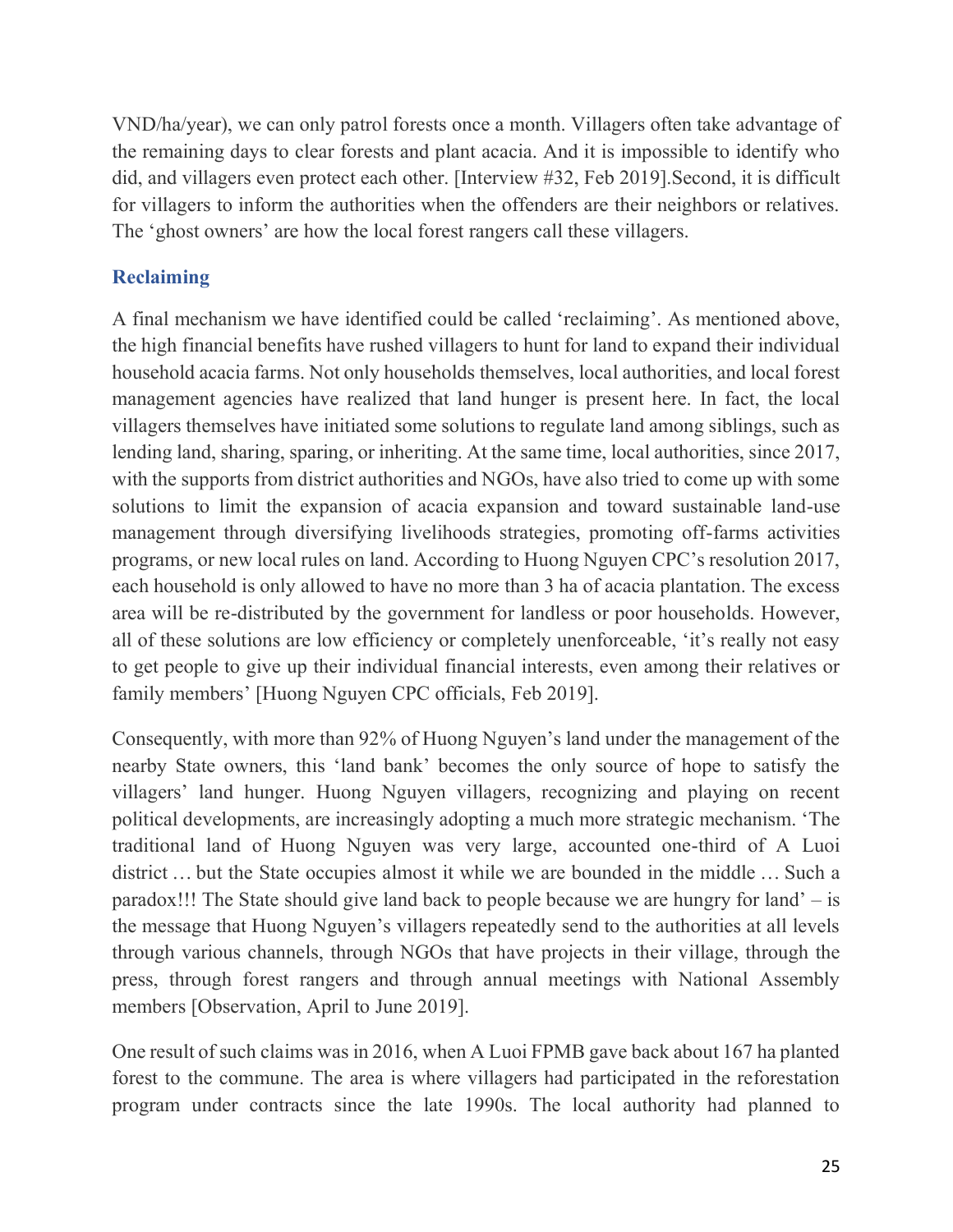redistribute these areas in an egalitarian way to households lacking land, mostly the newly established ones. However, as those land become more valuable and scarce, the plan met opposition from many other villagers who tried to re-claim their parent's contribution to that land. No consensus has been reached for 4 years. Villagers again rejected the attempt to redistribute land. Instead, they insisted on reviving customary assignment, especially the 'first come first serve' rule, to retain that control over that land.

After nearly 20 years of land privatization for commercial acacia plantation, one might assume that all customary rules on land in Huong Nguyen have been gradually replaced. In fact, in the context of land hunger, the customary rules and perceptions about traditional territory have recently return and become stronger. According to the people, they did not use to pay much attention to boundaries and territories. However, as land became increasingly scarce, especially as the forest territories of state owners become stricter and tigher and with the emergence of mobile technology and maps, then this is when villagers know for certain the extent of Huong Nguyen's territory. 'I did not know where Huong Nguyen's land was until the government recently surveyed and allocated the forest to our community … It turns out that a lot of Huong Nguyen's land was occupied by people in Hong Tien (neighboring commune) who then occupied and planted acacia', shared by one leader of forest protection group [Interview #10, January 2019]. According to villagers, land within Huong Nguyen's territory should be held by Huong Nguyen people. Villagers can decide among themselves how land can be distributed among members, exclude outsiders (like Kinh people<sup>[12](https://www.tandfonline.com/doi/full/10.1080/03066150.2022.2029849)</sup> or people from another commune) and regulate land-use. The village councils made rules stating that outsiders are not allowed to own cultivation (acacia) land in Huong Nguyen. Villagers are not allowed to sell land to outsiders. ' … we don't have land ... If we keep selling, we will not have land for the future', one elder emphasized [FGD 1-8, April–June 2019]. Households in violation will no longer be involved in any land distribution plan, neither state or customary assignment in the future. In the cases where outsiders are found to be planting acacia within Huong Nguyen's territory, the village council requests the return of land even if they already have a formal land-use certificate. If they do not comply, villagers will wait for the harvesting period, or even they destroy them, and then they quickly plant their own acacia – as a new way to assert sovereignty and take the land back [Observation, April 2019].

Additionally, in some villages, some small public common lands are still available for collective management. These lands exist for several reasons: through a set-aside at the time of founding of the village, through the village working collectively to clear or claim new lands, or through allocation to groups of households for forest protection. These common lands are managed by the collective and for raising money. For example, in Chi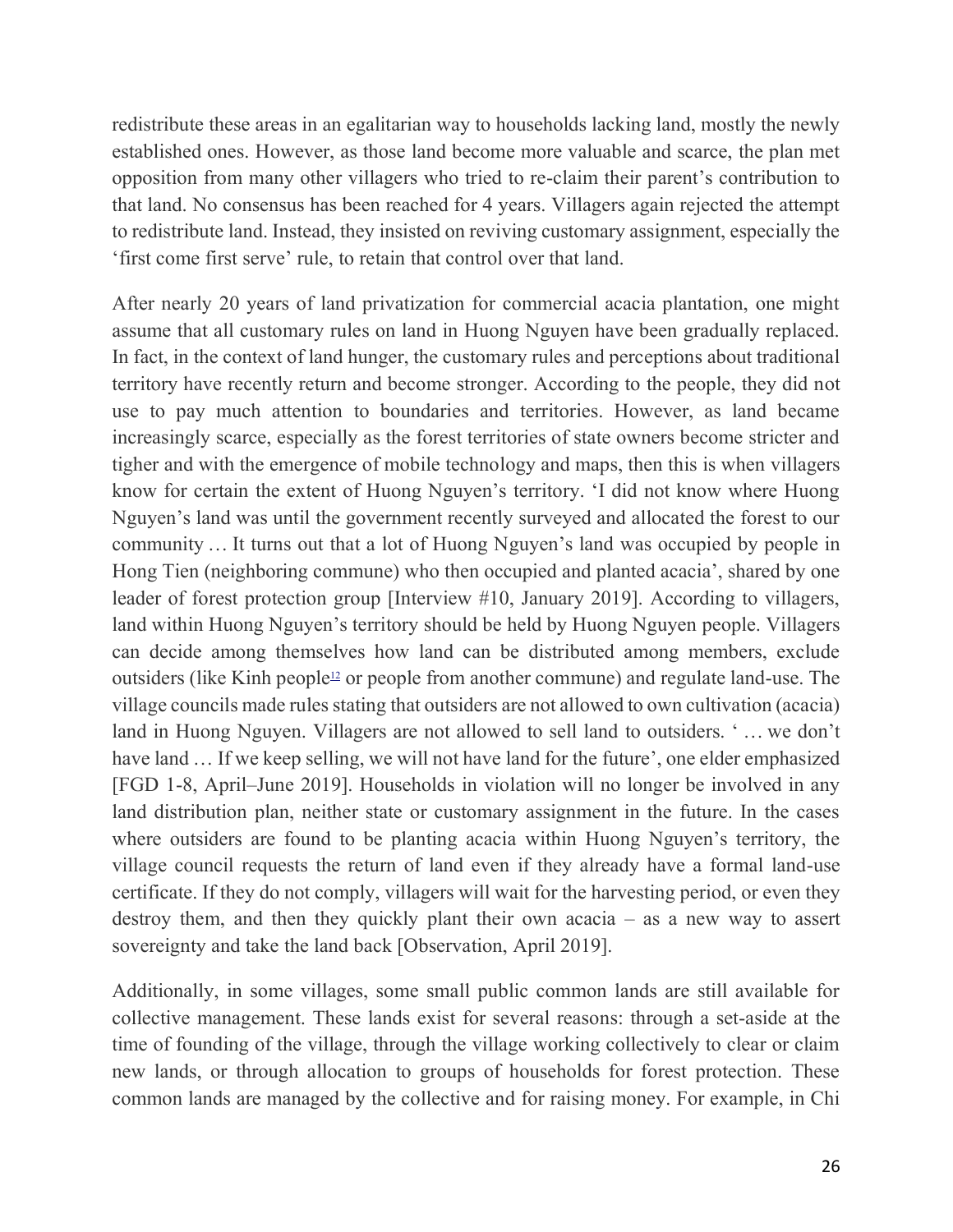Du village, a small area is retained collectively and planted with acacias for raising money for their village feasts and celebrations [Observation, January 2019]. The same occurs for forest protection lands managed allocated to groups of households. A total of 13 groups of households and one village received 1300 ha of natural forest and received payment for forest environmental services (PES) as a subsidies for their efforts to protect forests. These areas are managed collectively by groups and benefits are also shared based on the participation of each member.

# **Discussion and conclusion**

The case of Huong Nguyen highlights the complex dynamics of land acquisition by upland ethnic smallholders operating in a booming forest sector linked to state efforts to develop and transform the economy, society, and the forest environment. Acacia plantations initially arose three decades ago due to state-led interventions for reforestation and regreening barren hills, coupled with a devolution process that awarded property rights to individual households. In the past decade and a half, acacia plantations have boomed in tandem with the forest products economy, and villagers have been front and center in this process. The villagers, whether better-off or poor, whether old or young, are hungry for land. They have thrown themselves into a land hunt with intense competition among neighbors and kin and with nearby state landowners. To acquire land for acacia, villagers are navigating and making creative, resourceful use of multiple formal and informal relations, traditional and regulatory institutions, all in an evolving historical context.

Our analysis reveals the subtle ways that small-scale land acquisitions occur through bricolage, in which villagers make use of a repertoir of formal and traditional institutions, resources and tools in order to access to land for commercial acacia plantation. The resulting mechanisms – ranging from customary assignment to formal state land allocation, and from encroachment to collective negotiations to reclaim land (Table 3) – emerge at different periods in time and with respect to different geographical territories. Our focus on 'bottom-up' agency showed in detail how villagers have opportunistically sought strategies for land access across these periods and territories. They practised tenurial bricolage, mixing and matching local claims anchored in custom or social proximity and formal claims arising from national laws or regional policies. This bricolage allowed villagers to build (or rebuild) their land access portfolios, in part by creating gray areas at the convergence points between the customary and the formal. It is a fluid, fast-evolving arena where activities are carried out piecemeal and (re)produced based on the understandings of villagers about the existing tenure institutions, their local power relations and their suitable application to different parts of the landscape they are living. Another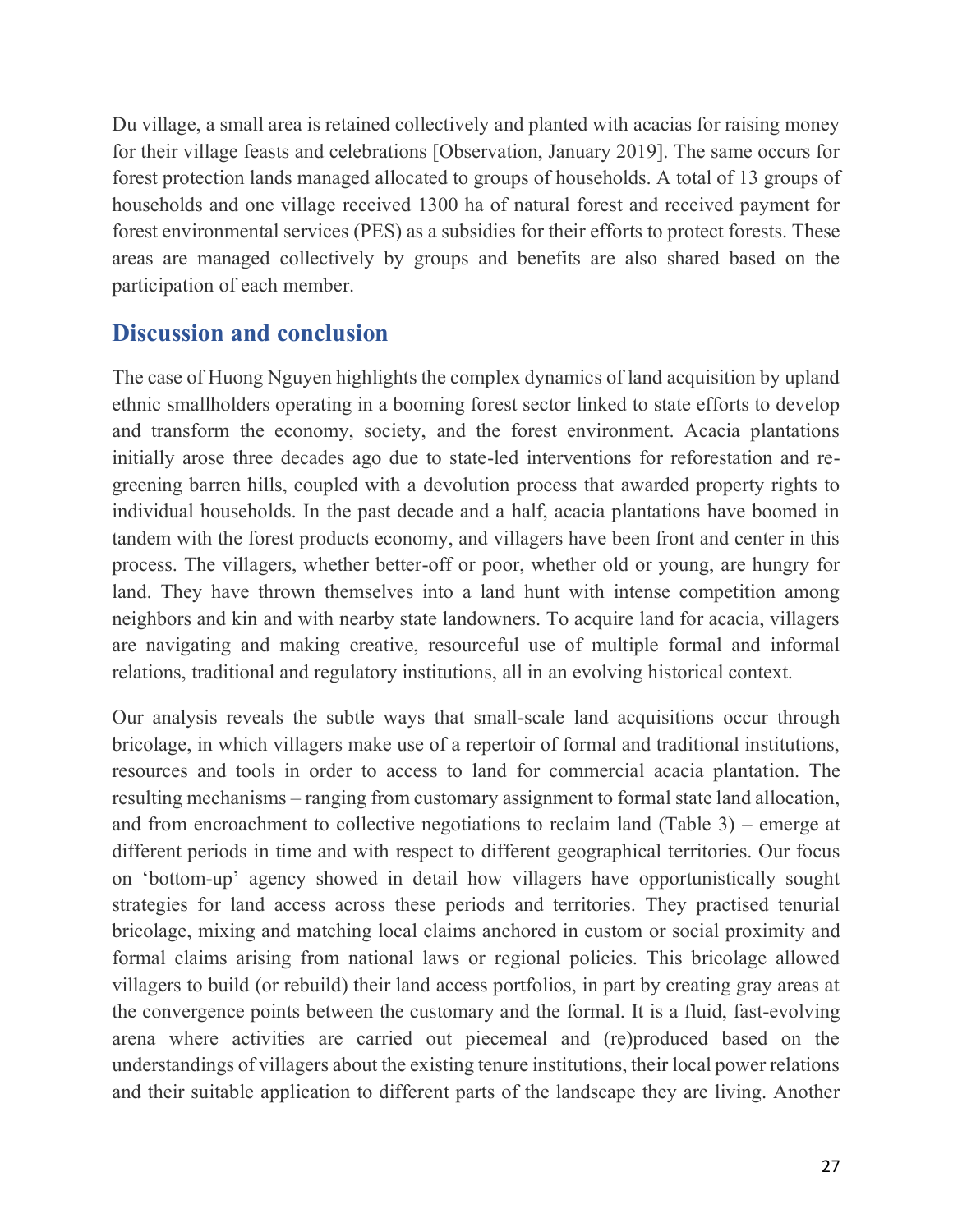way to look at it is to see villagers as involved in a process of 'co-production' (Forsyth [2020\)](https://www.tandfonline.com/doi/full/10.1080/03066150.2022.2029849), where state strategies are translated through scaled institutions and interests, then becoming embedded in and part of local strategies to support local aspirations for poverty reduction and development, and then produce new land access opportunities.

Two points of relevance emerge for discussions of 'land grabbing'. For one, in the context of commodity booms, rural smallholders can be key land acquisition actors to pay attention to. In this case, such a phenomenon was made possible under certain political and economic frameworks somewhat unique to Vietnam. Attention to the unfolding of mechanisms of land acquisition by local villagers provides a crucial window into land access dynamics that – in their cumulative effects – can cover large areas and touch many people.

Second, state interventions to forward economic development and environmental conservation by drawing boundaries in the forest and specifying activities that are allowed or not allowed are often perceived as 'from-above' resource grabs. Yet our case shows that sometimes such interventions are embraced with local complicity and participation. This is in contrast to other regions of Vietnam, where case studies in the northwest highlands (Sikor [2011,](https://www.tandfonline.com/doi/full/10.1080/03066150.2022.2029849) [2004;](https://www.tandfonline.com/doi/full/10.1080/03066150.2022.2029849) Hall, Hirsch, and Li [2011\)](https://www.tandfonline.com/doi/full/10.1080/03066150.2022.2029849) and in Ha Tinh province (McElwee [2011\)](https://www.tandfonline.com/doi/full/10.1080/03066150.2022.2029849) recorded that these state-led interventions were perceived as 'robbery', as large-scale land acquisitions. Indeed, in some areas, authorities colluded with village-level officials to manipulate and keep locals from gaining access. This exclusion sparked resistance efforts to state schemes. The case of Huong Nguyen, however, demonstrates an opposite outcome: state-led reforms do not necessarily result in the exclusion of upland villagers, and villagers do not necessarily respond with resistance. Rather they seized the opportunity to build and shape their individual land portfolios. Twenty-five years after resettlement, people in Huong Nguyen, are not passive subjects or victims excluded from land access for state plans, but key political actors in the land acquisition process, a process enacted 'from above' by the State at the beginning but then implemented and expanded 'from below' by villagers (cf. Hall et al. [2015\)](https://www.tandfonline.com/doi/full/10.1080/03066150.2022.2029849).

These new dynamics reflect and are reflected in transformations to rural agrarian lives and livelihoods. De-collectivization, privatization under devolution, neoliberal economic restructuring, and market forces have presented challenges and opportunities to rural Vietnam (McElwee [2011;](https://www.tandfonline.com/doi/full/10.1080/03066150.2022.2029849) Leisz et al. [2011;](https://www.tandfonline.com/doi/full/10.1080/03066150.2022.2029849) Nghiem and Yanagisawa [2011;](https://www.tandfonline.com/doi/full/10.1080/03066150.2022.2029849) Sikor et al. [2011;](https://www.tandfonline.com/doi/full/10.1080/03066150.2022.2029849) To, Mahanty, and Wells-Dang [2019\)](https://www.tandfonline.com/doi/full/10.1080/03066150.2022.2029849). The mechanisms for land acquisition that we document here suggest that villagers are making numerous economically-based decisions at the same time as they continue to value the local moral economy (such as labor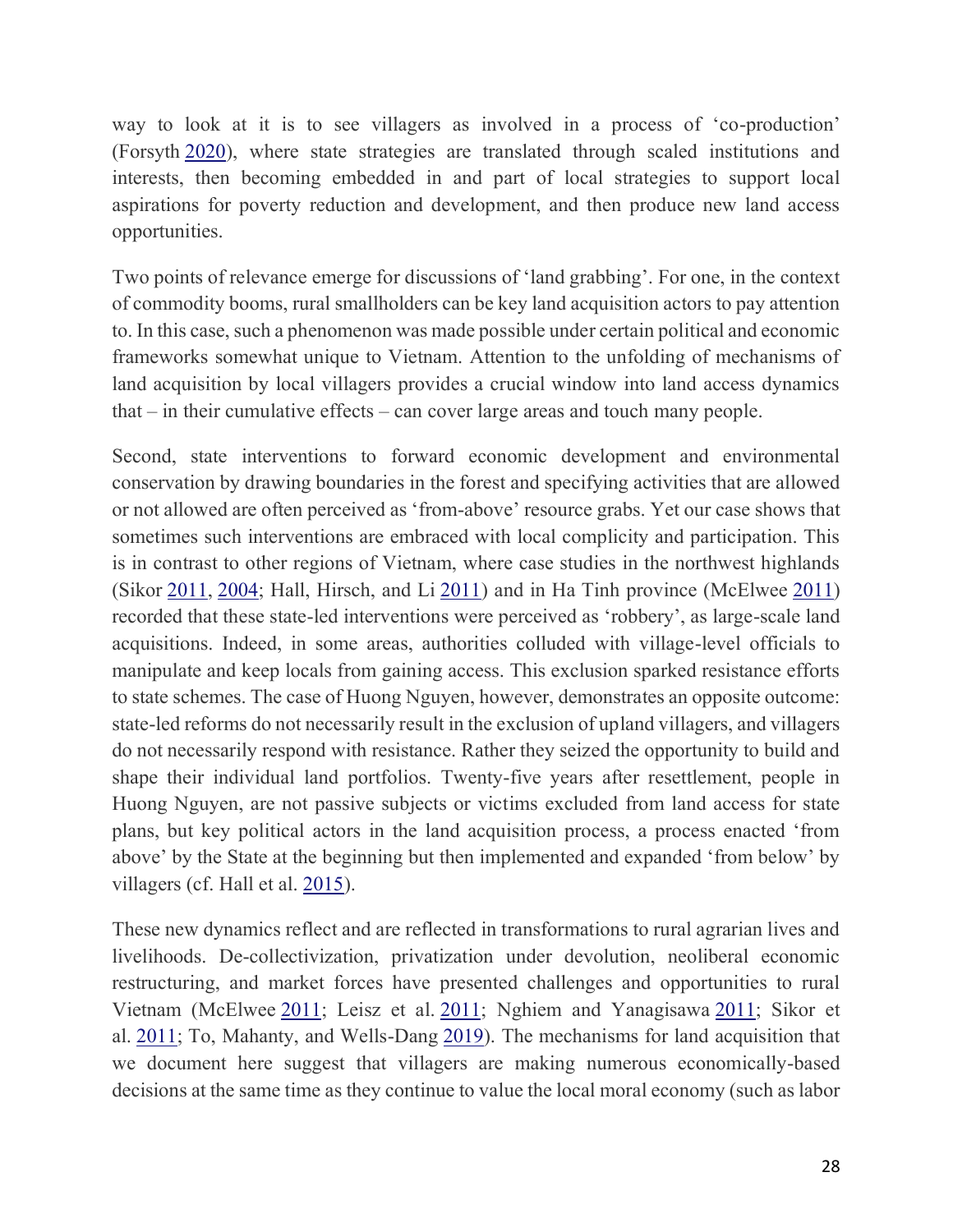reciprocity, traditional access institutions, or collective efforts at reclaiming state forestlands). However, even if most villagers are participants in the acacia boom, there are clearly winners and losers in the scramble for acacia land (for e.g. La, Darr, and Pretzsch [2020\)](https://www.tandfonline.com/doi/full/10.1080/03066150.2022.2029849). Such dynamics of social differentiation merit further attention in future research.

Concerning 'forest transition', the dynamics we detail in this paper are also an important contribution to understanding the processes underlying a transition from deforestation to reforestation. The development of smallholder tree plantations has been recognized as a main driver of increased forest cover, though in some cases at the detriment to natural forest (Cochard et al. [2020;](https://www.tandfonline.com/doi/full/10.1080/03066150.2022.2029849) McElwee and Tran [2021;](https://www.tandfonline.com/doi/full/10.1080/03066150.2022.2029849) Meyfroidt and Lambin [2008;](https://www.tandfonline.com/doi/full/10.1080/03066150.2022.2029849) Rudel et al. [2020\)](https://www.tandfonline.com/doi/full/10.1080/03066150.2022.2029849). We reveal the complex land access mechanisms behind the acacia boom, unearthing a variety of forestland governance processes and issues 'under the canopy', so to speak, of the statistics of increased tree cover. Furthermore, we show that a trend to greater tree canopy under expanding forest can be representative of local empowerment (under certain conditions).

State reforestation strategies, one could argue, have been almost too successful, sparking a commodity boom and land rush linked to a single exotic tree. Acacia has undoubtedly been a motor for local livelihoods, but it has also led to fragmentation of natural forests, land struggles among villagers, and conflicts with forest protection and conservation efforts. We conclude that a stabilization of land access – in ways that are recognizant of the interests, future visions, and historical claims of upland residents, and that are equitable among them – accompanied by support for more diverse livelihoods will be crucial to the development of a sustainable, multi-functional landscape in future.

A take-home message for on-going campaigns, such as Bonn Challenges, 10 billions trees or zero-deforestation as we see across the globe is that they need to seriously consider the mechanisms and land dynamics underlying how restoration and reforestation will occur in a diversity of local contexts.

# **Acknowledgements**

An earlier draft of this paper was presented at the 5th FLARE (Forest and Livelihoods) Network Meeting in 2019 at Michigan University, Ann Arbor, USA and the internal seminar at Institute of Geography and Sustainability, University of Lausanne. We would like to thank anonymous reviewers for their useful comments on an early draft of the paper. The research was funded by grants 400440-169430 and 400940-194004 from the Swiss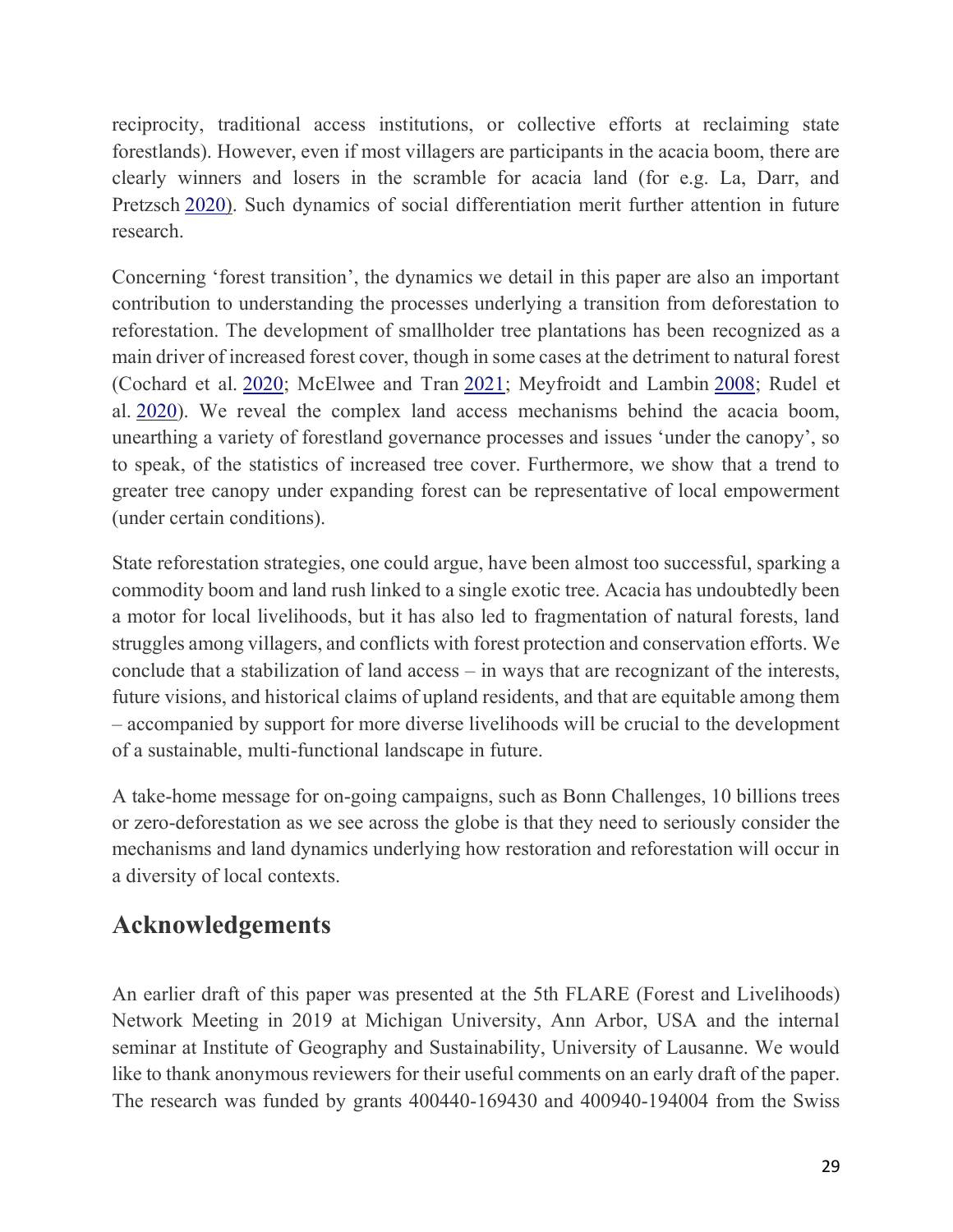Programme for Research on Global Issues for Development (r4d program), a joint initiative of the Swiss National Science Foundation (SNF) and the Swiss Agency for Development and Cooperation (SDC). The views expressed here are those of the authors and do not necessarily represent those of the funders.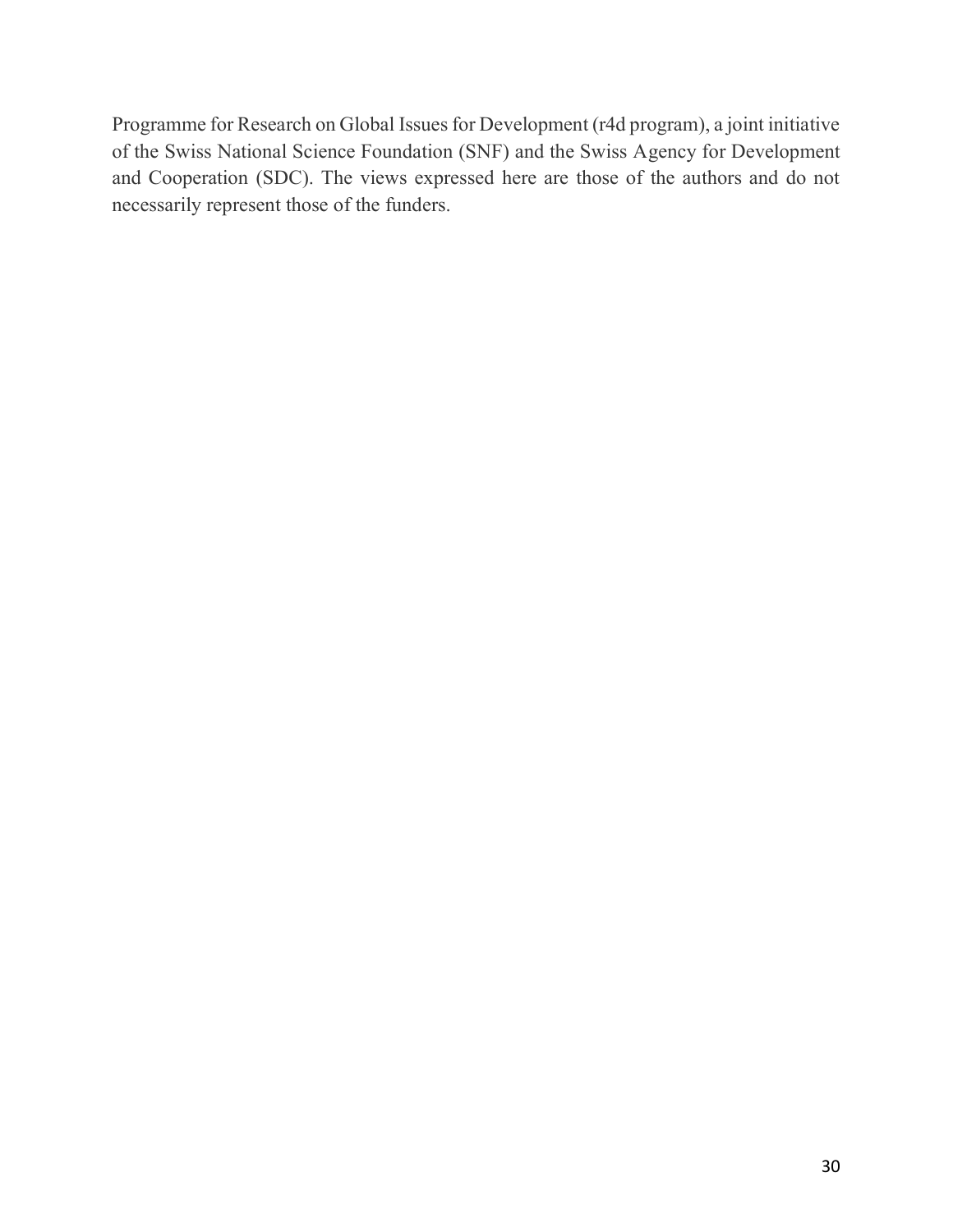### **Notes**

1 By large scale researchers typically look at land acres over 200–100 ha.

2 Long term: over 30–50 years, even 99 years (Antonelli et al. [2015\)](https://www.tandfonline.com/doi/full/10.1080/03066150.2022.2029849).

3 By smallholders, in the case of tree plantation participants in Vietnam we refer to rural households with plots of less than a single hectare up to 10 ha.

4 Reasons for lack of uptake of animal husbandry were discussed in focus group discussion [FGD #1-8, 2019].

5 Huong Nguyen Commune People's Committee (CPC). 2019. The Annual Social-Economic Report of Huong Nguyen.

6 1 USD = 15.868 VND, according to Vietnam Foreign Trade Bank in the end of 2003. Source: [https://bit.ly/3drQcv9.](https://bit.ly/3drQcv9)

7 1 USD = 23.230 VND, according to Vietnam Foreign Trade Bank in the end of 2019. Source; [https://bit.ly/3y6K3MQ.](https://bit.ly/3y6K3MQ)

8 Unused land is understood as the type of land that has not been assigned to anyone, nor in any other land-use plan. According to the official system definition, even people's swidden land is said to be unused land (cf. McElwee [2016\)](https://www.tandfonline.com/doi/full/10.1080/03066150.2022.2029849).

9 Calculated based on the land area survey of 91 interviewed households, not on the whole commune.

10 As above.

11 Huong Nguyen CPC, 2019.

12 Kinh people is majority group of Vietnam. Kinh people in Huong Nguyen are quite few, making up only 1–2% of the commune's population. They often work at the Committee or open shops to sell basic necessities.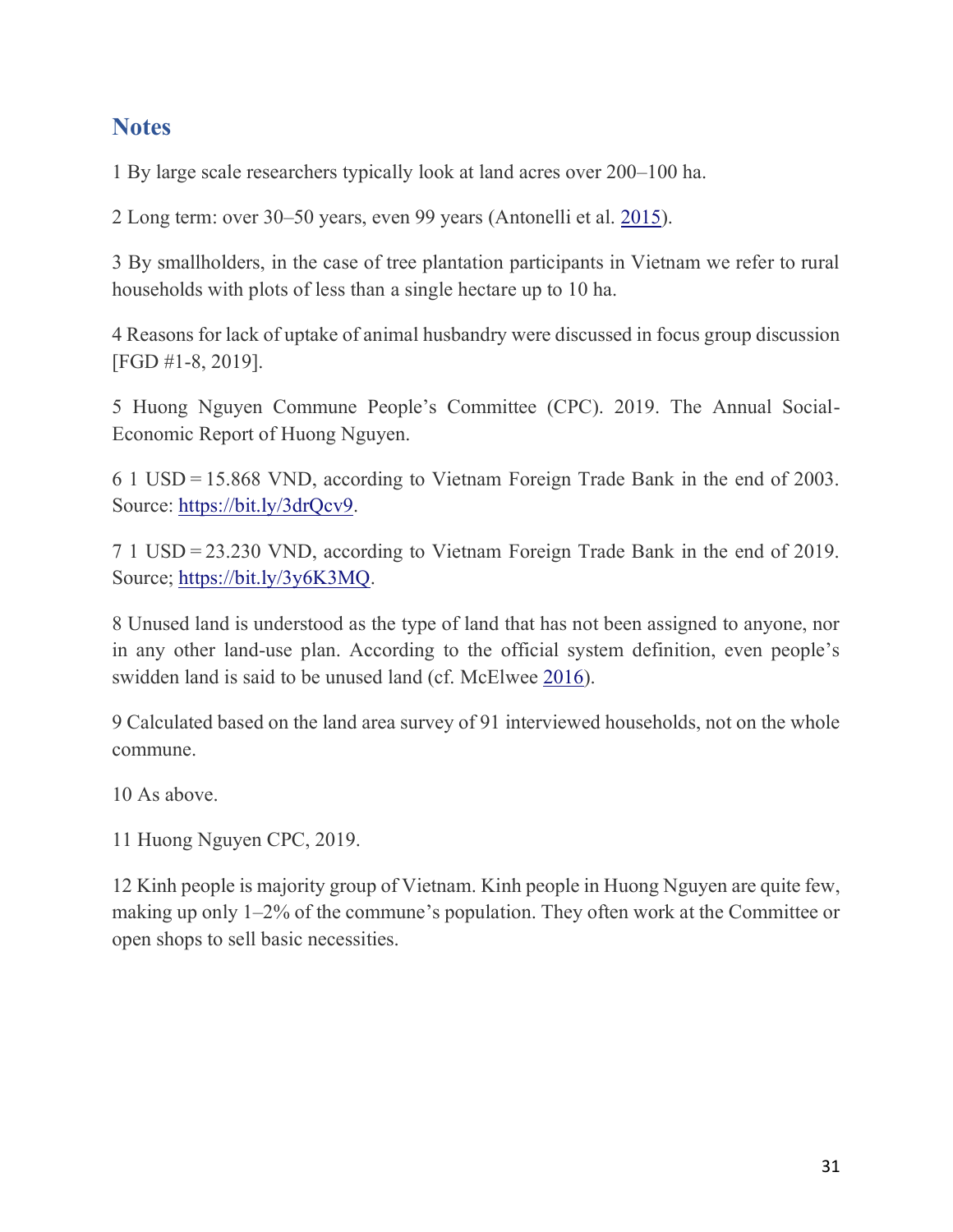## **References**

- **1.** Antonelli, M., G. Siciliano, M. E. Turvani, and M. C. Rulli. 2015. "Global Investments in Agricultural Land and the Role of the EU: Drivers, Scope and Potential Impacts." *Land Use Policy* 47: 98–111. doi[:https://doi.org/10.1016/j.landusepol.2015.04.007.](https://doi.org/10.1016/j.landusepol.2015.04.007) [\[Crossref\],](https://www.tandfonline.com/servlet/linkout?suffix=CIT0001&dbid=16&doi=10.1080%2F03066150.2022.2029849&key=10.1016%2Fj.landusepol.2015.04.007) [\[Web of Science](https://www.tandfonline.com/servlet/linkout?suffix=CIT0001&dbid=128&doi=10.1080%2F03066150.2022.2029849&key=000358807000009)  [®\],](https://www.tandfonline.com/servlet/linkout?suffix=CIT0001&dbid=128&doi=10.1080%2F03066150.2022.2029849&key=000358807000009) [\[Google Scholar\]](http://scholar.google.com/scholar_lookup?hl=en&volume=47&publication_year=2015&pages=98-111&author=M.+Antonelli&author=G.+Siciliano&author=M.+E.+Turvani&author=M.+C.+Rulli&title=Global+Investments+in+Agricultural+Land+and+the+Role+of+the+EU%3A+Drivers%2C+Scope+and+Potential+Impacts&doi=10.1016%2Fj.landusepol.2015.04.007)
- **2.** Arhem, N. 2014. *Forests, Spirits, and High Modernist Development: A Study of Cosmology and Change Among the Katuic Peoples in the Uplands of Laos and Vietnam*. Uppsala: Uppsala University. [\[Google Scholar\]](http://scholar.google.com/scholar_lookup?hl=en&publication_year=2014&author=N.+Arhem&title=Forests%2C+Spirits%2C+and+High+Modernist+Development%3A+A+Study+of+Cosmology+and+Change+Among+the+Katuic+Peoples+in+the+Uplands+of+Laos+and+Vietnam)
- **3.** A Luoi Forest Protection Department (FPD) (2019). *Annual District Forest Monitoring Report*. A Luoi, Thua Thien Hue, Vietnam. [\[Google Scholar\]](http://scholar.google.com/scholar_lookup?hl=en&publication_year=2019&author=A+Luoi+Forest+Protection+Department+%28FPD%29&title=Annual+District+Forest+Monitoring+Report)
- **4.** Auer, M.R (2012). "Group Forest Certification for Smallholders in Vietnam: An Early Test and Future Prospects." *Human Ecology* 40: 5–14. doi: <https://doi.org/10.1007/s10745-011-9451-6> [\[Crossref\],](https://www.tandfonline.com/servlet/linkout?suffix=CIT0102&dbid=16&doi=10.1080%2F03066150.2022.2029849&key=10.1007%2Fs10745-011-9451-6) [\[Web of Science ®\],](https://www.tandfonline.com/servlet/linkout?suffix=CIT0102&dbid=128&doi=10.1080%2F03066150.2022.2029849&key=000302748900002) [\[Google](http://scholar.google.com/scholar_lookup?hl=en&volume=40&publication_year=2012&pages=5-14&author=M.R+Auer&title=Group+Forest+Certification+for+Smallholders+in+Vietnam%3A+An+Early+Test+and+Future+Prospects&doi=10.1007%2Fs10745-011-9451-6)  [Scholar\]](http://scholar.google.com/scholar_lookup?hl=en&volume=40&publication_year=2012&pages=5-14&author=M.R+Auer&title=Group+Forest+Certification+for+Smallholders+in+Vietnam%3A+An+Early+Test+and+Future+Prospects&doi=10.1007%2Fs10745-011-9451-6)
- **5.** Bartlett, A. G., P. J. Kanowski, L. van Kerkhoff, and R. N. Byron. 2017. "Identifying Factors That Influence the Success of Forestry Research Projects Implemented in Developing Countries: Case Study Results from Vietnam." *Forestry* 90 (3): 413–425. doi[:https://doi.org/10.1093/forestry.](https://doi.org/10.1093/forestry) [\[Crossref\],](https://www.tandfonline.com/servlet/linkout?suffix=CIT0004&dbid=16&doi=10.1080%2F03066150.2022.2029849&key=10.1093%2Fforestry%2Fcpw067) [\[Web of Science ®\],](https://www.tandfonline.com/servlet/linkout?suffix=CIT0004&dbid=128&doi=10.1080%2F03066150.2022.2029849&key=000402133100009) [\[Google Scholar\]](http://scholar.google.com/scholar_lookup?hl=en&volume=90&publication_year=2017&pages=413-425&issue=3&author=A.+G.+Bartlett&author=P.+J.+Kanowski&author=L.+van+Kerkhoff&author=R.+N.+Byron&title=Identifying+Factors+That+Influence+the+Success+of+Forestry+Research+Projects+Implemented+in+Developing+Countries%3A+Case+Study+Results+from+Vietnam&doi=10.1093%2Fforestry)
- **6.** Bayrak, Mucahid Mustafa, Tran Nam Tu, and Paul Burgers. 2013. "Restructuring Space in the Name of Development: The Socio-Cultural Impact of the Forest Land Allocation Program on the Indigenous Co Tu People in Central Vietnam." *Journal of Political Ecology* 20: 37–52. [\[Crossref\],](https://www.tandfonline.com/servlet/linkout?suffix=CIT0005&dbid=16&doi=10.1080%2F03066150.2022.2029849&key=10.2458%2Fv20i1.21745) [\[Google Scholar\]](http://scholar.google.com/scholar_lookup?hl=en&volume=20&publication_year=2013&pages=37-52&author=Mucahid+Mustafa+Bayrak&author=Tran+Nam+Tu&author=Paul+Burgers&title=Restructuring+Space+in+the+Name+of+Development%3A+The+Socio-Cultural+Impact+of+the+Forest+Land+Allocation+Program+on+the+Indigenous+Co+Tu+People+in+Central+Vietnam)
- **7.** Bersaglio, B., and F. Cleaver. 2018. "Green Grab by Bricolage The Institutional Workings of Community Conservancies in Kenya." *Conservation and Society* 16 (4): 467–480. doi[:https://doi.org/10.403/cs.cs\\_16\\_144.](https://doi.org/10.403/cs.cs_16_144) [\[Crossref\],](https://www.tandfonline.com/servlet/linkout?suffix=CIT0006&dbid=16&doi=10.1080%2F03066150.2022.2029849&key=10.4103%2Fcs.cs_16_144) [\[Web of Science](https://www.tandfonline.com/servlet/linkout?suffix=CIT0006&dbid=128&doi=10.1080%2F03066150.2022.2029849&key=000445891400008)  [®\],](https://www.tandfonline.com/servlet/linkout?suffix=CIT0006&dbid=128&doi=10.1080%2F03066150.2022.2029849&key=000445891400008) [\[Google Scholar\]](http://scholar.google.com/scholar_lookup?hl=en&volume=16&publication_year=2018&pages=467-480&issue=4&author=B.+Bersaglio&author=F.+Cleaver&title=Green+Grab+by+Bricolage+-+The+Institutional+Workings+of+Community+Conservancies+in+Kenya&doi=10.403%2Fcs.cs_16_144)
- **8.** Biggs, David. 2018. *Footprints of War: Militarized Landscape in Vietnam*. Seattle: University of Washington Press. Illustrated Edition. [\[Google Scholar\]](http://scholar.google.com/scholar_lookup?hl=en&publication_year=2018&author=David.+Biggs&title=Footprints+of+War%3A+Militarized+Landscape+in+Vietnam)
- **9.** Borras, Saturnino M., Jr. and Jennifer C. Franco. 2012. "Global Land Grabbing and Trajectories of Agrarian Change: A Preliminary Analysis." *Journal of Agrarian Change* 12 (1): 34–59. doi[:https://doi.org/10.1111/j.1471-](https://doi.org/10.1111/j.1471-0366.2011.00339.x) [0366.2011.00339.x.](https://doi.org/10.1111/j.1471-0366.2011.00339.x) [\[Crossref\],](https://www.tandfonline.com/servlet/linkout?suffix=CIT0008&dbid=16&doi=10.1080%2F03066150.2022.2029849&key=10.1111%2Fj.1471-0366.2011.00339.x) [\[Web of Science ®\],](https://www.tandfonline.com/servlet/linkout?suffix=CIT0008&dbid=128&doi=10.1080%2F03066150.2022.2029849&key=000298015100002) [\[Google Scholar\]](http://scholar.google.com/scholar_lookup?hl=en&volume=12&publication_year=2012&pages=34-59&issue=1&author=Saturnino+M.+Borras&author=Jennifer+C.+Franco&title=Global+Land+Grabbing+and+Trajectories+of+Agrarian+Change%3A+A+Preliminary+Analysis&doi=10.1111%2Fj.1471-0366.2011.00339.x)
- **10.** Borras, S. M., and J. C. Franco. 2013. "Global Land Grabbing and Political Reactions 'From Below'." *Third World Quarterly* 34 (9): 1723–1747. doi[:https://doi.org/10.1080/01436597.2013.843845.](https://doi.org/10.1080/01436597.2013.843845) [\[Taylor & Francis Online\],](https://www.tandfonline.com/doi/10.1080/01436597.2013.843845) [\[Web of](https://www.tandfonline.com/servlet/linkout?suffix=CIT0009&dbid=128&doi=10.1080%2F03066150.2022.2029849&key=000327180100010)  [Science ®\],](https://www.tandfonline.com/servlet/linkout?suffix=CIT0009&dbid=128&doi=10.1080%2F03066150.2022.2029849&key=000327180100010) [\[Google Scholar\]](http://scholar.google.com/scholar_lookup?hl=en&volume=34&publication_year=2013&pages=1723-1747&issue=9&author=S.+M.+Borras&author=J.+C.+Franco&title=Global+Land+Grabbing+and+Political+Reactions+%E2%80%98From+Below%E2%80%99&doi=10.1080%2F01436597.2013.843845)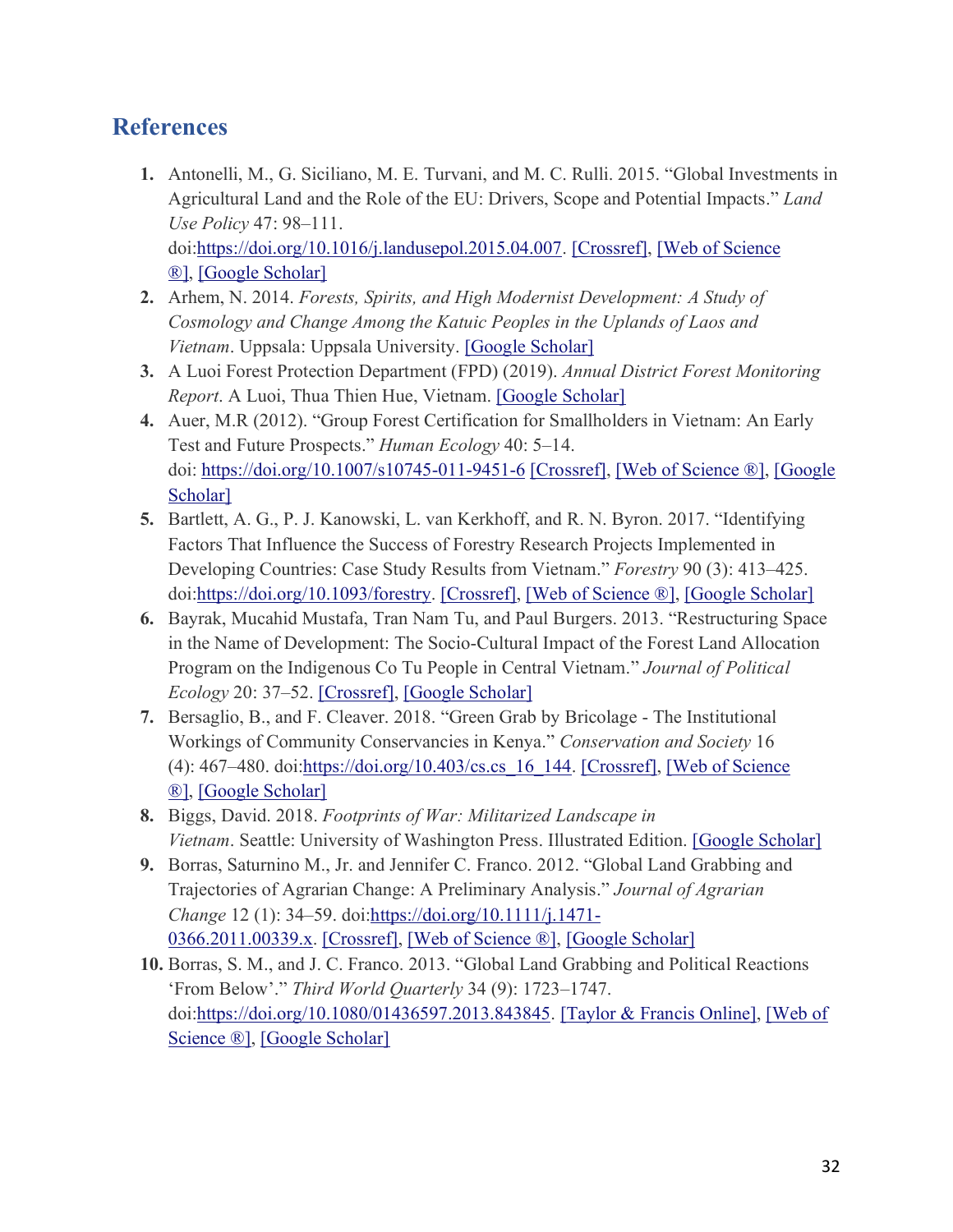- **11.** Borras, S. M., J. C. Franco, S. Gomez, C. Kay, and M. Spoor. 2012. "Land Grabbing in Latin America and the Caribbean." *Journal of Peasan Studies* 39 (3–4): 845–872. [\[Taylor](https://www.tandfonline.com/doi/10.1080/03066150.2012.679931)  [& Francis Online\],](https://www.tandfonline.com/doi/10.1080/03066150.2012.679931) [\[Web of Science ®\],](https://www.tandfonline.com/servlet/linkout?suffix=CIT0010&dbid=128&doi=10.1080%2F03066150.2022.2029849&key=000304477300010) [\[Google Scholar\]](http://scholar.google.com/scholar_lookup?hl=en&volume=39&publication_year=2012&pages=845-872&issue=3%E2%80%934&author=S.+M.+Borras&author=J.+C.+Franco&author=S.+Gomez&author=C.+Kay&author=M.+Spoor&title=Land+Grabbing+in+Latin+America+and+the+Caribbean)
- **12.** Chazdon, Robin L., Pedro H. S. Brancalion, David Lamb, Lars Laestadius, Miguel Calmon, and Chetan Kumar. 2017. "A Policy-Driven Knowledge Agenda for Global Forest and Landscape Restoration." *Conservation Letter* 10 (1): 125–132. doi[:https://doi.org/10.1111/conl.12220.](https://doi.org/10.1111/conl.12220) [\[Crossref\],](https://www.tandfonline.com/servlet/linkout?suffix=CIT0011&dbid=16&doi=10.1080%2F03066150.2022.2029849&key=10.1111%2Fconl.12220) [\[Web of Science ®\],](https://www.tandfonline.com/servlet/linkout?suffix=CIT0011&dbid=128&doi=10.1080%2F03066150.2022.2029849&key=000396046700015) [\[Google Scholar\]](http://scholar.google.com/scholar_lookup?hl=en&volume=10&publication_year=2017&pages=125-132&issue=1&author=Robin+L.+Chazdon&author=Pedro+H.+S.+Brancalion&author=David+Lamb&author=Lars+Laestadius&author=Miguel+Calmon&author=Chetan+Kumar&title=A+Policy-Driven+Knowledge+Agenda+for+Global+Forest+and+Landscape+Restoration&doi=10.1111%2Fconl.12220)
- **13.** Cleaver, Frances. 2000. "Moral Ecological Rationality: Institutions and the Management of Common Property Resources." *Development and Change* 31 (2): 361–383. doi[:https://doi.org/10.1111/1467-7660.00158.](https://doi.org/10.1111/1467-7660.00158) [\[Crossref\],](https://www.tandfonline.com/servlet/linkout?suffix=CIT0012&dbid=16&doi=10.1080%2F03066150.2022.2029849&key=10.1111%2F1467-7660.00158) [\[Web of Science ®\],](https://www.tandfonline.com/servlet/linkout?suffix=CIT0012&dbid=128&doi=10.1080%2F03066150.2022.2029849&key=000086528200001) [\[Google](http://scholar.google.com/scholar_lookup?hl=en&volume=31&publication_year=2000&pages=361-383&issue=2&author=Frances.+Cleaver&title=Moral+Ecological+Rationality%3A+Institutions+and+the+Management+of+Common+Property+Resources&doi=10.1111%2F1467-7660.00158)  [Scholar\]](http://scholar.google.com/scholar_lookup?hl=en&volume=31&publication_year=2000&pages=361-383&issue=2&author=Frances.+Cleaver&title=Moral+Ecological+Rationality%3A+Institutions+and+the+Management+of+Common+Property+Resources&doi=10.1111%2F1467-7660.00158)
- **14.** Cleaver, Frances. 2002. "Reinventing Institutions: Bricolage and the Social Embeddedness of Natural Resource Management." *The European Journal of Development Research* 14 (2): 11–30. [\[Taylor & Francis Online\],](https://www.tandfonline.com/doi/10.1080/714000425) [\[Google Scholar\]](http://scholar.google.com/scholar_lookup?hl=en&volume=14&publication_year=2002&pages=11-30&issue=2&author=Frances.+Cleaver&title=Reinventing+Institutions%3A+Bricolage+and+the+Social+Embeddedness+of+Natural+Resource+Management)
- **15.** CRD (Center for Rural Development in Central Vietnam). (2006). *Hương Nguyen Social - Economic Status Assessment Report (Báo cáo đánh giá tình hình kinh tế - xã hội xã Hương Nguyên)*. Hue, Vietnam. [\[Google Scholar\]](http://scholar.google.com/scholar_lookup?hl=en&publication_year=2006&author=CRD+%28Center+for+Rural+Development+in+Central+Vietnam%29.&title=H%C6%B0%C6%A1ng+Nguyen+Social+-+Economic+Status+Assessment+Report+%28B%C3%A1o+c%C3%A1o+%C4%91%C3%A1nh+gi%C3%A1+t%C3%ACnh+h%C3%ACnh+kinh+t%E1%BA%BF+-+x%C3%A3+h%E1%BB%99i+x%C3%A3+H%C6%B0%C6%A1ng+Nguy%C3%AAn%29)
- **16.** Cochard, Roland, H. Van Nguyen, T. Dung Ngo, and Christian A. Kull. 2020. "Vietnam's Forest Cover Changes 2005–2016: Veering from Transition to (Yet More) Transaction?" *World Development* 35, doi[:https://doi.org/10.1016/j.worlddev.2020.105051.](https://doi.org/10.1016/j.worlddev.2020.105051) [\[Google Scholar\]](http://scholar.google.com/scholar_lookup?hl=en&volume=35&publication_year=2020&author=Roland+Cochard&author=H.+Van+Nguyen&author=T.+Dung+Ngo&author=Christian+A.+Kull&title=Vietnam%E2%80%99s+Forest+Cover+Changes+2005%E2%80%932016%3A+Veering+from+Transition+to+%28Yet+More%29+Transaction%3F&doi=10.1016%2Fj.worlddev.2020.105051)
- **17.** Dang, T. K., Esther Turnhout, B. J. M. Arts. (2011). "Changing Forestry Discourses in Vietnam in the Past 20 Years." *Forest Policy and Economics* 25: 31–41. doi: <https://doi.org/10.1016/j.forpol.2012.07.011> [\[Crossref\],](https://www.tandfonline.com/servlet/linkout?suffix=CIT0104&dbid=16&doi=10.1080%2F03066150.2022.2029849&key=10.1016%2Fj.forpol.2012.07.011) [Web of Science] [®\],](https://www.tandfonline.com/servlet/linkout?suffix=CIT0104&dbid=128&doi=10.1080%2F03066150.2022.2029849&key=000311927500004) [\[Google Scholar\]](http://scholar.google.com/scholar_lookup?hl=en&volume=25&publication_year=2011&pages=31-41&author=T.+K.+Dang&author=Esther+Turnhout&author=B.+J.+M.+Arts&title=Changing+Forestry+Discourses+in+Vietnam+in+the+Past+20+Years&doi=10.1016%2Fj.forpol.2012.07.011)
- **18.** de Jong, Wil, Jinglong Liu, Mi Sun Park, and Leni Camacho. 2017. "Forest Transition in Asia: Trends and Some Theoretical Implications." *Forest Policy and Economics* 76: 1–6. doi[:https://doi.org/10.1016/j.forpol.2016.11.007.](https://doi.org/10.1016/j.forpol.2016.11.007) [\[Crossref\],](https://www.tandfonline.com/servlet/linkout?suffix=CIT0016&dbid=16&doi=10.1080%2F03066150.2022.2029849&key=10.1016%2Fj.forpol.2016.11.007) [\[Web of Science](https://www.tandfonline.com/servlet/linkout?suffix=CIT0016&dbid=128&doi=10.1080%2F03066150.2022.2029849&key=000394075700001)  [®\],](https://www.tandfonline.com/servlet/linkout?suffix=CIT0016&dbid=128&doi=10.1080%2F03066150.2022.2029849&key=000394075700001) [\[Google Scholar\]](http://scholar.google.com/scholar_lookup?hl=en&volume=76&publication_year=2017&pages=1-6&author=Wil+de+Jong&author=Jinglong+Liu&author=Mi+Sun+Park&author=Leni+Camacho&title=Forest+Transition+in+Asia%3A+Trends+and+Some+Theoretical+Implications&doi=10.1016%2Fj.forpol.2016.11.007)
- **19.** Del Lungo, A., J. Ball, and J. Carle. 2006. *Global Planted Forests Thematic Study: Result and Analysis*. Rome: Planted Forests and Trees Working Paper. 38. [\[Google Scholar\]](http://scholar.google.com/scholar?hl=en&q=Del+Lungo%2C+A.%2C+J.+Ball%2C+and+J.+Carle.+2006.+Global+Planted+Forests+Thematic+Study%3A+Result+and+Analysis.+Rome%3A+Planted+Forests+and+Trees+Working+Paper.+38.)
- **20.** Dressler, Wolfram H., Melanie McDermott, Will Smith, and Juan Pulhin. 2012. "REDD Policy Impacts on Indigenous Property Rights Regimes on Palawan Island, the Philippines." *Human Ecology* 40: 679–691. doi[:https://doi.org/10.1007/s10745-012-](https://doi.org/10.1007/s10745-012-9527-y) [9527-y.](https://doi.org/10.1007/s10745-012-9527-y) [\[Crossref\],](https://www.tandfonline.com/servlet/linkout?suffix=CIT0018&dbid=16&doi=10.1080%2F03066150.2022.2029849&key=10.1007%2Fs10745-012-9527-y) [\[Web of Science ®\],](https://www.tandfonline.com/servlet/linkout?suffix=CIT0018&dbid=128&doi=10.1080%2F03066150.2022.2029849&key=000309863900003) [\[Google Scholar\]](http://scholar.google.com/scholar_lookup?hl=en&volume=40&publication_year=2012&pages=679-691&author=Wolfram+H.+Dressler&author=Melanie+McDermott&author=Will+Smith&author=Juan+Pulhin&title=REDD+Policy+Impacts+on+Indigenous+Property+Rights+Regimes+on+Palawan+Island%2C+the+Philippines&doi=10.1007%2Fs10745-012-9527-y)
- **21.** Do, T. H., and R. Mulla (2018). "Constraints to Smallholder Tree Planting in the Northern Mountainous Regions of Vietnam: A Need to Extend Technical Knowledge and Skills." *International forestry Review* 20 (1): 43–57.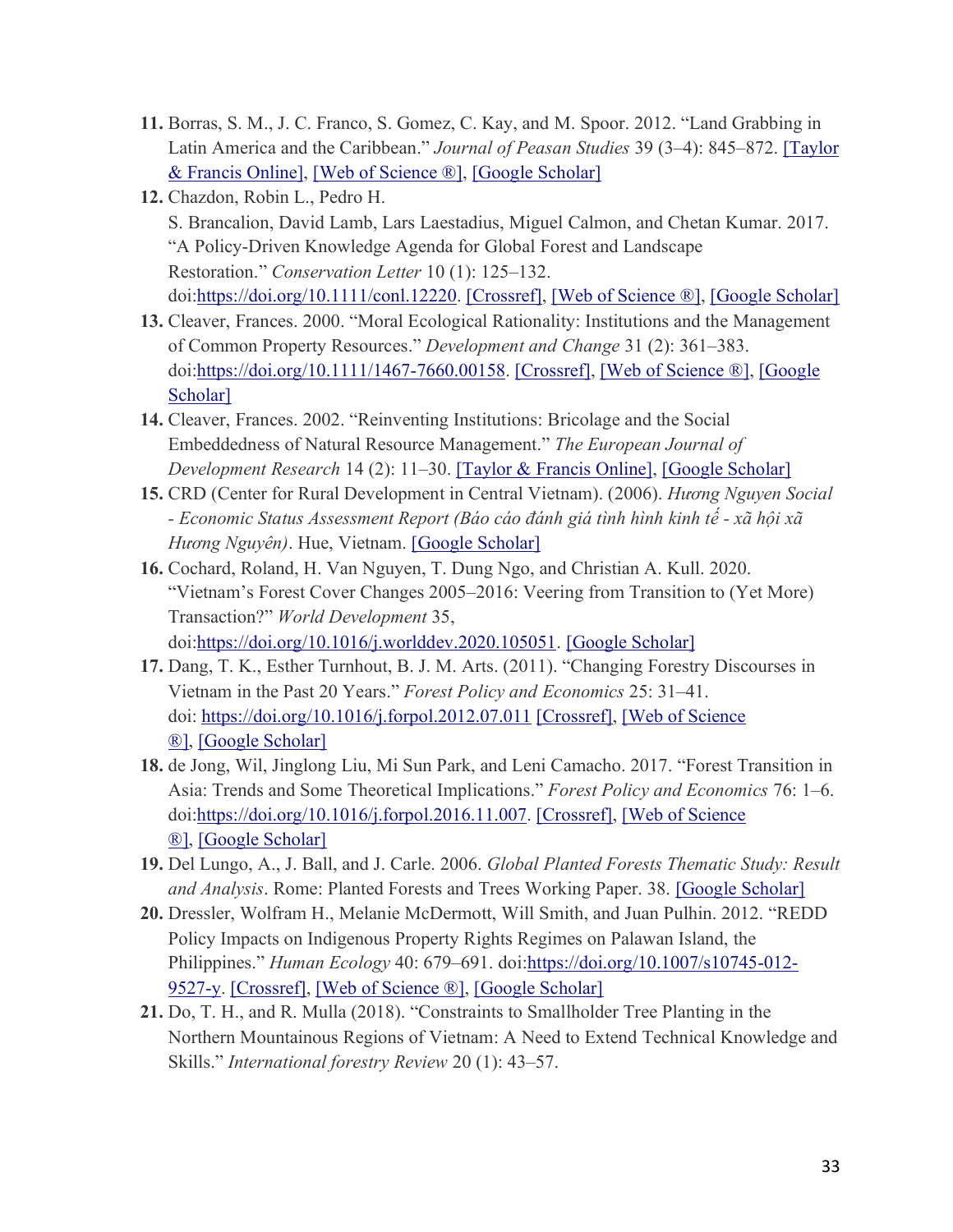doi: <https://doi.org/10.1505/146554818822824246> [\[Crossref\],](https://www.tandfonline.com/servlet/linkout?suffix=CIT0105&dbid=16&doi=10.1080%2F03066150.2022.2029849&key=10.1505%2F146554818822824246) [\[Web of Science](https://www.tandfonline.com/servlet/linkout?suffix=CIT0105&dbid=128&doi=10.1080%2F03066150.2022.2029849&key=000431064600004)  [®\],](https://www.tandfonline.com/servlet/linkout?suffix=CIT0105&dbid=128&doi=10.1080%2F03066150.2022.2029849&key=000431064600004) [\[Google Scholar\]](http://scholar.google.com/scholar_lookup?hl=en&volume=20&publication_year=2018&pages=43-57&issue=1&author=T.+H.+Do&author=R.+Mulla&title=Constraints+to+Smallholder+Tree+Planting+in+the+Northern+Mountainous+Regions+of+Vietnam%3A+A+Need+to+Extend+Technical+Knowledge+and+Skills&doi=10.1505%2F146554818822824246)

- **22.** Forsyth, T. 2020. "Who Shapes the Politics of Expertise? Co-Production and Authoritative Knowledge in Thailand's Political Forests." *Antipode* 52 (4): 1039–1059. doi[:https://doi.org/10.1111/anti.12545.](https://doi.org/10.1111/anti.12545) [\[Crossref\],](https://www.tandfonline.com/servlet/linkout?suffix=CIT0019&dbid=16&doi=10.1080%2F03066150.2022.2029849&key=10.1111%2Fanti.12545) [\[Web of Science ®\],](https://www.tandfonline.com/servlet/linkout?suffix=CIT0019&dbid=128&doi=10.1080%2F03066150.2022.2029849&key=000538310600007) [\[Google Scholar\]](http://scholar.google.com/scholar_lookup?hl=en&volume=52&publication_year=2020&pages=1039-1059&issue=4&author=T.+Forsyth&title=Who+Shapes+the+Politics+of+Expertise%3F+Co-Production+and+Authoritative+Knowledge+in+Thailand%E2%80%99s+Political+Forests&doi=10.1111%2Fanti.12545)
- **23.** Friis, Cecillie, and Jonas Nielsen. 2016. "Small-Scale Land Acquisitions, Large-Scale Implications: Exploring the Case of Chinese Banana Investments in Northern Laos." *Land Use Policy* 57: 117–129. doi[:https://doi.org/10.1016/j.landusepol.2016.05.028.](https://doi.org/10.1016/j.landusepol.2016.05.028) [\[Crossref\],](https://www.tandfonline.com/servlet/linkout?suffix=CIT0020&dbid=16&doi=10.1080%2F03066150.2022.2029849&key=10.1016%2Fj.landusepol.2016.05.028) [\[Web of Science](https://www.tandfonline.com/servlet/linkout?suffix=CIT0020&dbid=128&doi=10.1080%2F03066150.2022.2029849&key=000382341200011)  [®\],](https://www.tandfonline.com/servlet/linkout?suffix=CIT0020&dbid=128&doi=10.1080%2F03066150.2022.2029849&key=000382341200011) [\[Google Scholar\]](http://scholar.google.com/scholar_lookup?hl=en&volume=57&publication_year=2016&pages=117-129&author=Cecillie+Friis&author=Jonas+Nielsen&title=Small-Scale+Land+Acquisitions%2C+Large-Scale+Implications%3A+Exploring+the+Case+of+Chinese+Banana+Investments+in+Northern+Laos&doi=10.1016%2Fj.landusepol.2016.05.028)
- **24.** Hall, Derek. 2011. "Land Grabs, Land Control, and Southeast Asia Crop Booms." *Journal of Peasan Studies* 38 (4): 837–857. doi[:https://doi.org/10.1080/03066150.2011.607706.](https://doi.org/10.1080/03066150.2011.607706) [\[Taylor & Francis Online\],](https://www.tandfonline.com/doi/10.1080/03066150.2011.607706) [\[Web of](https://www.tandfonline.com/servlet/linkout?suffix=CIT0021&dbid=128&doi=10.1080%2F03066150.2022.2029849&key=000299224500009)  [Science ®\],](https://www.tandfonline.com/servlet/linkout?suffix=CIT0021&dbid=128&doi=10.1080%2F03066150.2022.2029849&key=000299224500009) [\[Google Scholar\]](http://scholar.google.com/scholar_lookup?hl=en&volume=38&publication_year=2011&pages=837-857&issue=4&author=Derek.+Hall&title=Land+Grabs%2C+Land+Control%2C+and+Southeast+Asia+Crop+Booms&doi=10.1080%2F03066150.2011.607706)
- **25.** Hall, Ruth, Marc Edelman, Saturnino M. Jr., Borras, Ian Scoones, Ben White, and Wendy Wolford. 2015. "Resistance, Acquiescence or Incorporation? An Introduction to Land Grabbing and Political Reactions 'from Below'." *Journal of Peasant Studies* 42 (3–4): 467–488. doi[:https://doi.org/10.1080/03066150.2015.1036746.](https://doi.org/10.1080/03066150.2015.1036746) [\[Taylor & Francis](https://www.tandfonline.com/doi/10.1080/03066150.2015.1036746)  [Online\],](https://www.tandfonline.com/doi/10.1080/03066150.2015.1036746) [\[Web of Science ®\],](https://www.tandfonline.com/servlet/linkout?suffix=CIT0022&dbid=128&doi=10.1080%2F03066150.2022.2029849&key=000354438600001) [\[Google Scholar\]](http://scholar.google.com/scholar_lookup?hl=en&volume=42&publication_year=2015&pages=467-488.&issue=3%E2%80%934&author=Ruth+Hall&author=Marc+Edelman&author=Saturnino+M.+Borras&author=Ian+Scoones&author=Ben+White&author=Wendy+Wolford&title=Resistance%2C+Acquiescence+or+Incorporation%3F+An+Introduction+to+Land+Grabbing+and+Political+Reactions+%E2%80%98from+Below%E2%80%99&doi=10.1080%2F03066150.2015.1036746)
- **26.** Hall, Derek, Philip Hirsch, and Tania Murray Li. 2011. *Powers of Exclusion: Land Dilemmas in Southeast Asia*. Singapore: NUS Press. [\[Crossref\],](https://www.tandfonline.com/servlet/linkout?suffix=CIT0023&dbid=16&doi=10.1080%2F03066150.2022.2029849&key=10.1007%2F978-94-6091-573-4) [\[Google Scholar\]](http://scholar.google.com/scholar_lookup?hl=en&publication_year=2011&author=Derek+Hall&author=Philip+Hirsch&author=Tania+Murray+Li&title=Powers+of+Exclusion%3A+Land+Dilemmas+in+Southeast+Asia)
- **27.** Heinimann, Andreas, and Peter Messerli. 2013. "Coping with a Land-Grab World: Lessons from Laos." *Global International Geospherre-Biosphere Programme Change* 80: 12–15. [\[Google Scholar\]](http://scholar.google.com/scholar_lookup?hl=en&volume=80&publication_year=2013&pages=12-15&author=Andreas+Heinimann&author=Peter+Messerli&title=Coping+with+a+Land-Grab+World%3A+Lessons+from+Laos)
- **28.** Holl, Karen D., and Pedro H. S. Brancalion. 2020. "Tree Planting Is Not a Simple Solution." *Science* 368 (6491): 580–581. doi[:https://doi.org/10.1126/science.aba8232.](https://doi.org/10.1126/science.aba8232) [\[Crossref\],](https://www.tandfonline.com/servlet/linkout?suffix=CIT0025&dbid=16&doi=10.1080%2F03066150.2022.2029849&key=10.1126%2Fscience.aba8232) [\[PubMed\],](https://www.tandfonline.com/servlet/linkout?suffix=CIT0025&dbid=8&doi=10.1080%2F03066150.2022.2029849&key=32381704) [\[Web of Science](https://www.tandfonline.com/servlet/linkout?suffix=CIT0025&dbid=128&doi=10.1080%2F03066150.2022.2029849&key=000531182900030)  [®\],](https://www.tandfonline.com/servlet/linkout?suffix=CIT0025&dbid=128&doi=10.1080%2F03066150.2022.2029849&key=000531182900030) [\[Google Scholar\]](http://scholar.google.com/scholar_lookup?hl=en&volume=368&publication_year=2020&pages=580-581&issue=6491&author=Karen+D.+Holl&author=Pedro+H.+S.+Brancalion&title=Tree+Planting+Is+Not+a+Simple+Solution&doi=10.1126%2Fscience.aba8232)
- **29.** Holmgren, P., E. J. Masakha, and H. Sjoholm. 1994. "Not All African Land Is Being Degraded: A Recent Survey of Trees on Farm in Kenya Reveals Rapidly Increasing Forest Resources." *Ambio* 23 (7): 390–395. [\[Web of Science ®\],](https://www.tandfonline.com/servlet/linkout?suffix=CIT0026&dbid=128&doi=10.1080%2F03066150.2022.2029849&key=A1994PY69800002) [\[Google Scholar\]](http://scholar.google.com/scholar_lookup?hl=en&volume=23&publication_year=1994&pages=390-395&issue=7&author=P.+Holmgren&author=E.+J.+Masakha&author=H.+Sjoholm&title=Not+All+African+Land+Is+Being+Degraded%3A+A+Recent+Survey+of+Trees+on+Farm+in+Kenya+Reveals+Rapidly+Increasing+Forest+Resources)
- **30.** Huong Nguyen Commune People Committee (CPC). (2019). *Annual Social-Economic Report*. Huong Nguyen, Thua Thien Hue, Vietnam. [\[Google Scholar\]](http://scholar.google.com/scholar_lookup?hl=en&publication_year=2019&author=Huong+Nguyen+Commune+People+Committee+%28CPC%29.&title=Annual+Social-Economic+Report)
- **31.** Kerkvliet, B., and D. Porter, eds. 1995. *Vietnam's Rural Transformation*. Routledge: New York. [\[Google Scholar\]](http://scholar.google.com/scholar_lookup?hl=en&publication_year=1995&author=B.+Kerkvliet&author=D.+Porter&title=Vietnam%27s+Rural+Transformation)
- **32.** Kröger, Markus. 2014. "The Political Economy of Global Tree Plantation Expansion: A Review." *Journal of Peasant Studies* 41 (2): 235–261. doi[:https://doi.org/10.1080/03066150.2014.890596.](https://doi.org/10.1080/03066150.2014.890596) [\[Taylor & Francis Online\],](https://www.tandfonline.com/doi/10.1080/03066150.2014.890596) [\[Web of](https://www.tandfonline.com/servlet/linkout?suffix=CIT0027&dbid=128&doi=10.1080%2F03066150.2022.2029849&key=000334032800004)  [Science ®\],](https://www.tandfonline.com/servlet/linkout?suffix=CIT0027&dbid=128&doi=10.1080%2F03066150.2022.2029849&key=000334032800004) [\[Google Scholar\]](http://scholar.google.com/scholar_lookup?hl=en&volume=41&publication_year=2014&pages=235-261&issue=2&author=Markus.+Kr%C3%B6ger&title=The+Political+Economy+of+Global+Tree+Plantation+Expansion%3A+A+Review&doi=10.1080%2F03066150.2014.890596)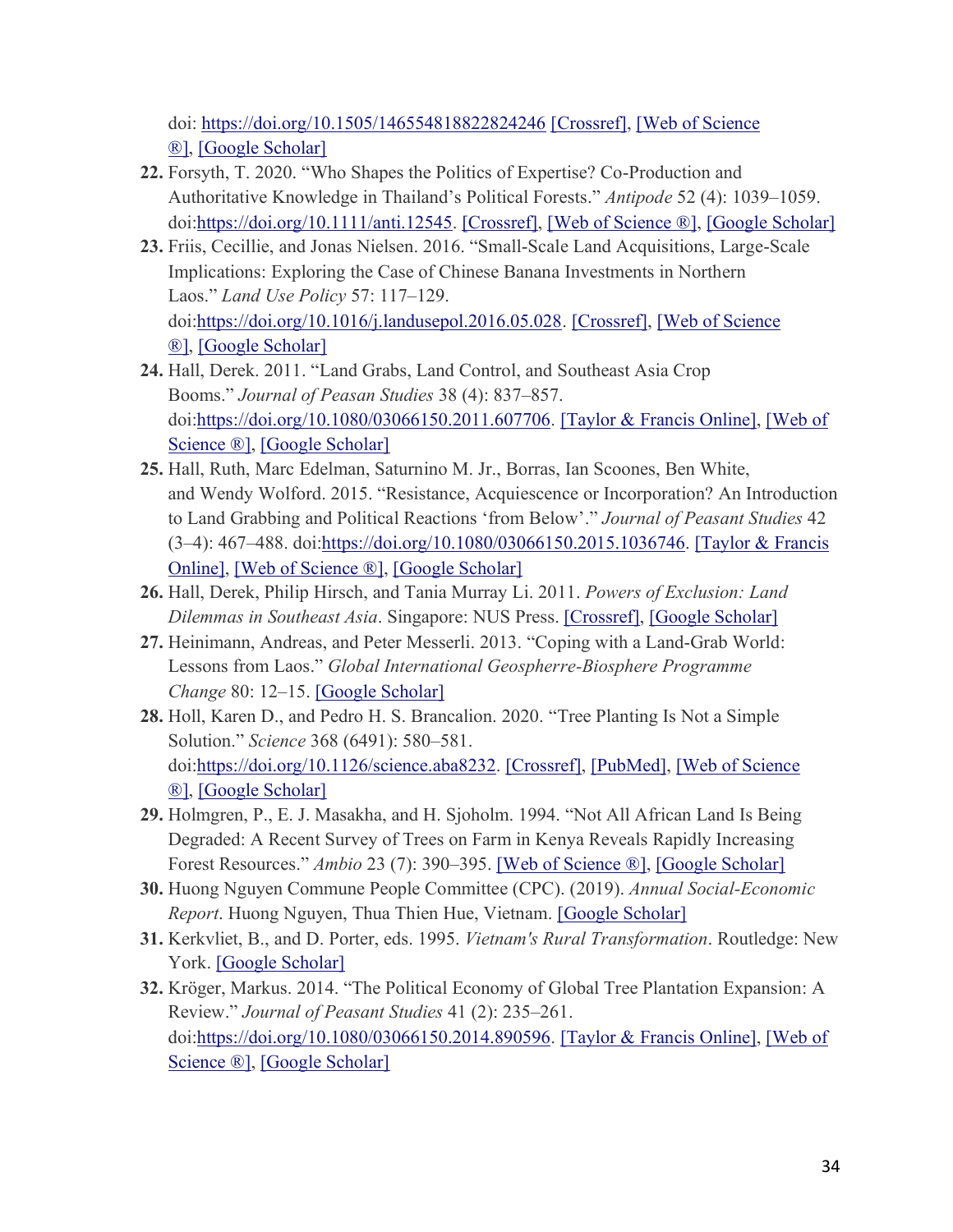- **33.** Kull, Christian A. 1998. "Leimavo Revisited: Agrarian Land-Use Change in the Highlands of Madagascar." *The Professional Geographer* 50 (2): 163–176. doi[:https://doi.org/10.1111/0033-0124.00112.](https://doi.org/10.1111/0033-0124.00112) [\[Taylor & Francis Online\],](https://www.tandfonline.com/doi/10.1111/0033-0124.00112) [\[Web of](https://www.tandfonline.com/servlet/linkout?suffix=CIT0028&dbid=128&doi=10.1080%2F03066150.2022.2029849&key=000081437200001)  [Science ®\],](https://www.tandfonline.com/servlet/linkout?suffix=CIT0028&dbid=128&doi=10.1080%2F03066150.2022.2029849&key=000081437200001) [\[Google Scholar\]](http://scholar.google.com/scholar_lookup?hl=en&volume=50&publication_year=1998&pages=163-176&issue=2&author=Christian+A.+Kull&title=Leimavo+Revisited%3A+Agrarian+Land-Use+Change+in+the+Highlands+of+Madagascar&doi=10.1111%2F0033-0124.00112)
- **34.** Kull, Christian A. 2017. "Forest Transitions: A New Conceptual Scheme." *Geographica Helvetica* 72: 465–474. [\[Crossref\],](https://www.tandfonline.com/servlet/linkout?suffix=CIT0029&dbid=16&doi=10.1080%2F03066150.2022.2029849&key=10.5194%2Fgh-72-465-2017) [\[Google Scholar\]](http://scholar.google.com/scholar_lookup?hl=en&volume=72&publication_year=2017&pages=465-474&author=Christian+A.+Kull&title=Forest+Transitions%3A+A+New+Conceptual+Scheme)
- **35.** La, Thi Tham, Dietrich Darr, and Jurgen Pretzsch. 2020. "Contribution of Small-Scale Acacia Hybrid Timber Production and Commercialization for Livelihood Development in Central Vietnam." *Forests* 11: 1335. doi[:https://doi.org/10.3390//f11121335.](https://doi.org/10.3390/f11121335) [\[Crossref\],](https://www.tandfonline.com/servlet/linkout?suffix=CIT0030&dbid=16&doi=10.1080%2F03066150.2022.2029849&key=10.3390%2Ff11121335) [\[Web of Science ®\],](https://www.tandfonline.com/servlet/linkout?suffix=CIT0030&dbid=128&doi=10.1080%2F03066150.2022.2029849&key=000602097400001) [\[Google](http://scholar.google.com/scholar_lookup?hl=en&volume=11&publication_year=2020&pages=1335&author=Thi+Tham+La&author=Dietrich+Darr&author=Jurgen+Pretzsch&title=Contribution+of+Small-Scale+Acacia+Hybrid+Timber+Production+and+Commercialization+for+Livelihood+Development+in+Central+Vietnam&doi=10.3390%2F%2Ff11121335)  [Scholar\]](http://scholar.google.com/scholar_lookup?hl=en&volume=11&publication_year=2020&pages=1335&author=Thi+Tham+La&author=Dietrich+Darr&author=Jurgen+Pretzsch&title=Contribution+of+Small-Scale+Acacia+Hybrid+Timber+Production+and+Commercialization+for+Livelihood+Development+in+Central+Vietnam&doi=10.3390%2F%2Ff11121335)
- **36.** Lambin, Eric F., and Patrick Meyfroidt. 2010. "Land Use Transitions: Socio-Ecological Feedback Versus Socio-Economic Change." *Land Use Policy* 27: 108–118. doi[:https://doi.org/10.1016/j.landusepol.2009.09.003.](https://doi.org/10.1016/j.landusepol.2009.09.003) [\[Crossref\],](https://www.tandfonline.com/servlet/linkout?suffix=CIT0031&dbid=16&doi=10.1080%2F03066150.2022.2029849&key=10.1016%2Fj.landusepol.2009.09.003) [\[Web of Science](https://www.tandfonline.com/servlet/linkout?suffix=CIT0031&dbid=128&doi=10.1080%2F03066150.2022.2029849&key=000273110500003)  [®\],](https://www.tandfonline.com/servlet/linkout?suffix=CIT0031&dbid=128&doi=10.1080%2F03066150.2022.2029849&key=000273110500003) [\[Google Scholar\]](http://scholar.google.com/scholar_lookup?hl=en&volume=27&publication_year=2010&pages=108-118&author=Eric+F.+Lambin&author=Patrick+Meyfroidt&title=Land+Use+Transitions%3A+Socio-Ecological+Feedback+Versus+Socio-Economic+Change&doi=10.1016%2Fj.landusepol.2009.09.003)
- **37.** Leisz, Stephen J., Rikke Folving Ginzburg, Thanh Lam Nguyen, Duc Vien Tran, and Kjeld Rasmussen. 2011. "Geographical Settings, Government Policies and Market Forces in the Uplands of Nghe An." In *Upland Transformations in Vietnam, Challenges of the Agrarian Transition in Souteast Asia*, edited by T. Sikor, P. T. Nghiem, J. Sowerwine, and J. Romm, 115–145. Singapore: NUS Press – National University of Singapore. [\[Crossref\],](https://www.tandfonline.com/servlet/linkout?suffix=CIT0032&dbid=16&doi=10.1080%2F03066150.2022.2029849&key=10.2307%2Fj.ctv1ntj0w.11) [\[Google Scholar\]](http://scholar.google.com/scholar_lookup?hl=en&publication_year=2011&pages=115-145&author=Stephen+J.+Leisz&author=Rikke+Folving+Ginzburg&author=Thanh+Lam+Nguyen&author=Duc+Vien+Tran&author=Kjeld+Rasmussen&title=Geographical+Settings%2C+Government+Policies+and+Market+Forces+in+the+Uplands+of+Nghe+An)
- **38.** Li, Tania Murray. 2014. *Land's End: Capitalist Relations on an Indigenous Frontier*. Durham, NC: Duke University Press. [\[Crossref\],](https://www.tandfonline.com/servlet/linkout?suffix=CIT0033&dbid=16&doi=10.1080%2F03066150.2022.2029849&key=10.1215%2F9780822376460) [\[Google Scholar\]](http://scholar.google.com/scholar_lookup?hl=en&publication_year=2014&author=Tania+Murray+Li&title=Land%E2%80%99s+End%3A+Capitalist+Relations+on+an+Indigenous+Frontier)
- **39.** Mamonova, N. 2015. "Resistance Orr Adaptation? Ukrainian Peasants' Responses to Large Scale Land Acquisitions." *Journal of Peasant Studies* 42 (3–4): 653–669. doi[:https://doi.org/10.1080/03066150.2014.993320.](https://doi.org/10.1080/03066150.2014.993320) [\[Taylor & Francis Online\],](https://www.tandfonline.com/doi/10.1080/03066150.2014.993320) [\[Web of](https://www.tandfonline.com/servlet/linkout?suffix=CIT0034&dbid=128&doi=10.1080%2F03066150.2022.2029849&key=000354439100004)  [Science ®\],](https://www.tandfonline.com/servlet/linkout?suffix=CIT0034&dbid=128&doi=10.1080%2F03066150.2022.2029849&key=000354439100004) [\[Google Scholar\]](http://scholar.google.com/scholar_lookup?hl=en&volume=42&publication_year=2015&pages=653-669&issue=3%E2%80%934&author=N.+Mamonova&title=Resistance+Orr+Adaptation%3F+Ukrainian+Peasants%E2%80%99+Responses+to+Large+Scale+Land+Acquisitions&doi=10.1080%2F03066150.2014.993320)
- **40.** Maraseni, T. N., L. S. Hoang, G. Cockfield, D. H. Vu, and D. N. Tran. 2017. "Comparing the Financial Returns from Acacia Plantations with Different Plantation Densities and Rotation Ages in Vietnam." *Forest Policy and Economics* 83, doi[:https://doi.org/10.1016/j.forpol.2017.06.010.](https://doi.org/10.1016/j.forpol.2017.06.010) [\[Crossref\],](https://www.tandfonline.com/servlet/linkout?suffix=CIT0035&dbid=16&doi=10.1080%2F03066150.2022.2029849&key=10.1016%2Fj.forpol.2017.06.010) [\[Web of Science](https://www.tandfonline.com/servlet/linkout?suffix=CIT0035&dbid=128&doi=10.1080%2F03066150.2022.2029849&key=000413611000009)  [®\],](https://www.tandfonline.com/servlet/linkout?suffix=CIT0035&dbid=128&doi=10.1080%2F03066150.2022.2029849&key=000413611000009) [\[Google Scholar\]](http://scholar.google.com/scholar_lookup?hl=en&volume=83&publication_year=2017&author=T.+N.+Maraseni&author=L.+S.+Hoang&author=G.+Cockfield&author=D.+H.+Vu&author=D.+N.+Tran&title=Comparing+the+Financial+Returns+from+Acacia+Plantations+with+Different+Plantation+Densities+and+Rotation+Ages+in+Vietnam&doi=10.1016%2Fj.forpol.2017.06.010)
- **41.** Ministry of Agriculture and Rural Development (MARD) (2020). *Báo cáo Chiến lược Phát triển Lâm nghiệp Việt Nam giai đoạn 2021-2030, tầm nhìn đến năm 2050* (Report on Vietnamese Strategy Development in Forestry sector, period 2021-2030, vision toward 2050). Hanoi, Vietnam.

Source: [https://www.mard.gov.vn/VanBanLayYKien/VBPLFile/BC-CL-2020-](https://www.mard.gov.vn/VanBanLayYKien/VBPLFile/BC-CL-2020-2050.pdf) [2050.pdf](https://www.mard.gov.vn/VanBanLayYKien/VBPLFile/BC-CL-2020-2050.pdf) [\[Google Scholar\]](http://scholar.google.com/scholar?hl=en&q=Ministry+of+Agriculture+and+Rural+Development+%28MARD%29+%282020%29.+B%C3%A1o+c%C3%A1o+Chi%E1%BA%BFn+l%C6%B0%E1%BB%A3c+Ph%C3%A1t+tri%E1%BB%83n+L%C3%A2m+nghi%E1%BB%87p+Vi%E1%BB%87t+Nam+giai+%C4%91o%E1%BA%A1n+2021-2030%2C+t%E1%BA%A7m+nh%C3%ACn+%C4%91%E1%BA%BFn+n%C4%83m+2050+%28Report+on+Vietnamese+Strategy+Development+in+Forestry+sector%2C+period+2021-2030%2C+vision+toward+2050%29.+Hanoi%2C+Vietnam.+Source%3A+https%3A%2F%2Fwww.mard.gov.vn%2FVanBanLayYKien%2FVBPLFile%2FBC-CL-2020-2050.pdf)

**42.** Mather, A. S. 1992. "The Forest Transition." *Area* 24 (4): 367–379. [\[Crossref\],](https://www.tandfonline.com/servlet/linkout?suffix=CIT0036&dbid=16&doi=10.1080%2F03066150.2022.2029849&key=10.2307%2F20003181) [\[Web of](https://www.tandfonline.com/servlet/linkout?suffix=CIT0036&dbid=128&doi=10.1080%2F03066150.2022.2029849&key=A1992KK55100004)  [Science ®\],](https://www.tandfonline.com/servlet/linkout?suffix=CIT0036&dbid=128&doi=10.1080%2F03066150.2022.2029849&key=A1992KK55100004) [\[Google Scholar\]](http://scholar.google.com/scholar_lookup?hl=en&volume=24&publication_year=1992&pages=367-379&issue=4&author=A.+S.+Mather&title=The+Forest+Transition)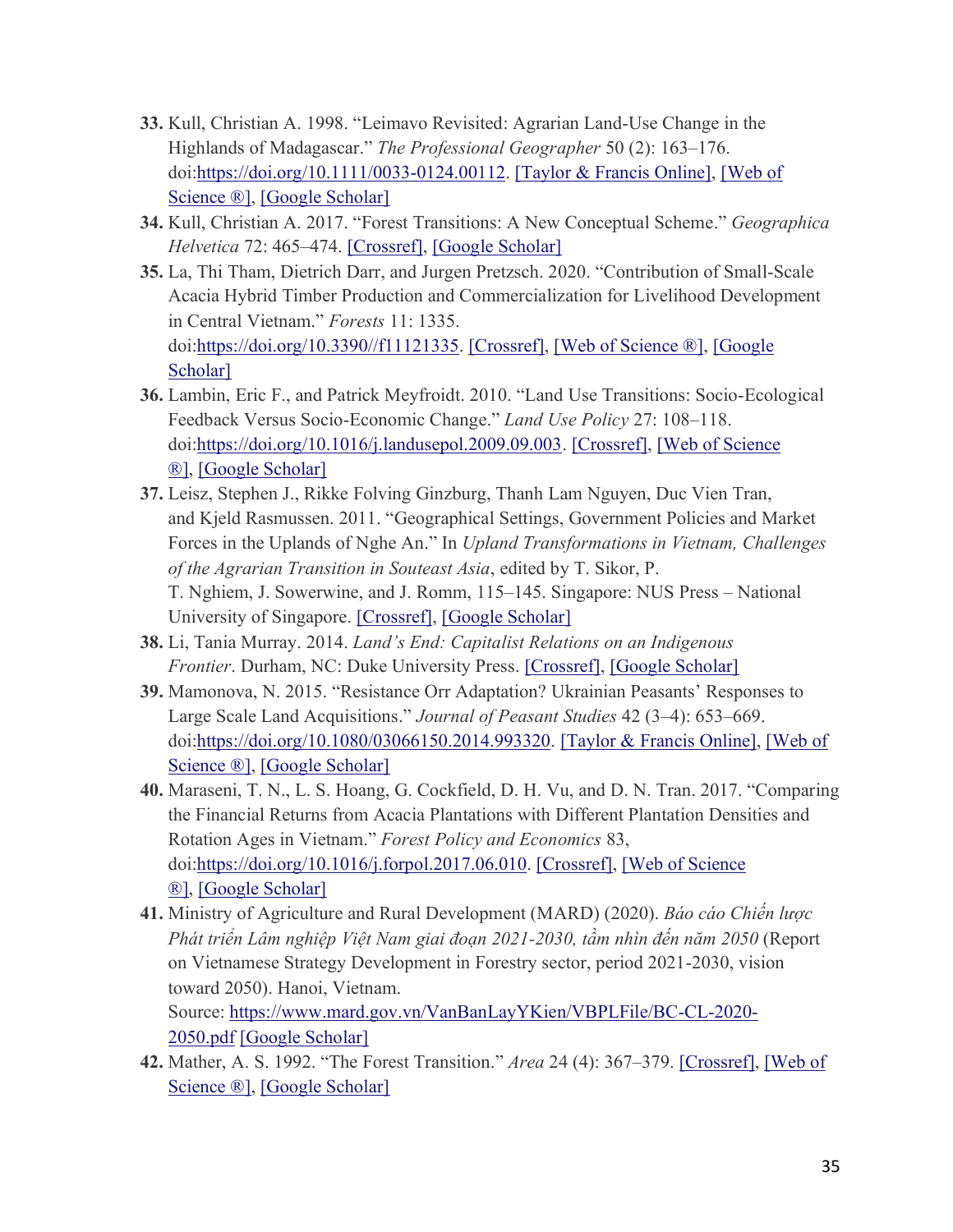- **43.** McElwee, Pamela. 2004. "You Say Illegal, I Say Legal." *Journal of Sustainable Forestry* 19 (1–3): 97–135. doi[:https://doi.org/10.1300/J091v19n01\\_06.](https://doi.org/10.1300/J091v19n01_06) [Taylor & [Francis Online\],](https://www.tandfonline.com/doi/10.1300/J091v19n01_06) [\[Google Scholar\]](http://scholar.google.com/scholar_lookup?hl=en&volume=19&publication_year=2004&pages=97-135&issue=1%E2%80%933&author=Pamela.+McElwee&title=You+Say+Illegal%2C+I+Say+Legal&doi=10.1300%2FJ091v19n01_06)
- **44.** McElwee, Pamela. 2011. "Who Should Manage the Land? Common Property and Community Responses in Vietnam's Shifting Uplands." In *Upland Transformation in Vietnam, Challenges of Agrarian Transition in Southeast Asia (ChATSEA)*, edited by T. Sikor, P. T. Nghiem, J. Sowerwine, and J. Romm, 75–91. Singapore: NUS Press. [\[Google Scholar\]](http://scholar.google.com/scholar_lookup?hl=en&publication_year=2011&pages=75-91&author=Pamela.+McElwee&title=Who+Should+Manage+the+Land%3F+Common+Property+and+Community+Responses+in+Vietnam%E2%80%99s+Shifting+Uplands)
- **45.** McElwee, Pamela. 2016. *Forests Are Gold: Trees, People, and Environmental Rule in Vietnam*. Seattle: University of Washington Press. [\[Google Scholar\]](http://scholar.google.com/scholar_lookup?hl=en&publication_year=2016&author=Pamela.+McElwee&title=Forests+Are+Gold%3A+Trees%2C+People%2C+and+Environmental+Rule+in+Vietnam)
- **46.** McElwee, P., and H. N. Tran. 2021. "Assessing the Social Benefits of Tree Planting by Smallholders in Vietnam: Lessons for Large-Scale Reforestation Programs." *Ecological Restoration* 39 (1): 52–63. doi[:https://doi.org/10.3368/er.39.1-2.52.](https://doi.org/10.3368/er.39.1-2.52) [\[Crossref\],](https://www.tandfonline.com/servlet/linkout?suffix=CIT0042&dbid=16&doi=10.1080%2F03066150.2022.2029849&key=10.3368%2Fer.39.1-2.52) [\[Web of](https://www.tandfonline.com/servlet/linkout?suffix=CIT0042&dbid=128&doi=10.1080%2F03066150.2022.2029849&key=000660568400007)  [Science ®\],](https://www.tandfonline.com/servlet/linkout?suffix=CIT0042&dbid=128&doi=10.1080%2F03066150.2022.2029849&key=000660568400007) [\[Google Scholar\]](http://scholar.google.com/scholar_lookup?hl=en&volume=39&publication_year=2021&pages=52-63&issue=1&author=P.+McElwee&author=H.+N.+Tran&title=Assessing+the+Social+Benefits+of+Tree+Planting+by+Smallholders+in+Vietnam%3A+Lessons+for+Large-Scale+Reforestation+Programs&doi=10.3368%2Fer.39.1-2.52)
- **47.** McKay, B., and G. Colque. 2016. "Bolivia's Soy Complex: The Development of 'Productive Exclusion'." *Journal of Peasan Studies* 43 (2): 583–610. doi[:https://doi.org/10.1080/03066150.2015.1053875.](https://doi.org/10.1080/03066150.2015.1053875) [\[Taylor & Francis Online\],](https://www.tandfonline.com/doi/10.1080/03066150.2015.1053875) [\[Web of](https://www.tandfonline.com/servlet/linkout?suffix=CIT0044&dbid=128&doi=10.1080%2F03066150.2022.2029849&key=000373811300015)  [Science ®\],](https://www.tandfonline.com/servlet/linkout?suffix=CIT0044&dbid=128&doi=10.1080%2F03066150.2022.2029849&key=000373811300015) [\[Google Scholar\]](http://scholar.google.com/scholar_lookup?hl=en&volume=43&publication_year=2016&pages=583-610&issue=2&author=B.+McKay&author=G.+Colque&title=Bolivia%E2%80%99s+Soy+Complex%3A+The+Development+of+%E2%80%98Productive+Exclusion%E2%80%99&doi=10.1080%2F03066150.2015.1053875)
- **48.** Meyfroidt, Patrick, and Eric F. Lambin. 2008. "The Causes of the Reforestation in Vietnam." *Land Use Policy* 25: 182–197. [\[Crossref\],](https://www.tandfonline.com/servlet/linkout?suffix=CIT0045&dbid=16&doi=10.1080%2F03066150.2022.2029849&key=10.1016%2Fj.landusepol.2007.06.001) [\[Web of Science ®\],](https://www.tandfonline.com/servlet/linkout?suffix=CIT0045&dbid=128&doi=10.1080%2F03066150.2022.2029849&key=000253622700004) [\[Google](http://scholar.google.com/scholar_lookup?hl=en&volume=25&publication_year=2008&pages=182-197&author=Patrick+Meyfroidt&author=Eric+F.+Lambin&title=The+Causes+of+the+Reforestation+in+Vietnam)  [Scholar\]](http://scholar.google.com/scholar_lookup?hl=en&volume=25&publication_year=2008&pages=182-197&author=Patrick+Meyfroidt&author=Eric+F.+Lambin&title=The+Causes+of+the+Reforestation+in+Vietnam)
- **49.** Midgley, Stephen J., P. R. Stevens, and R. J. Arnold. 2017. "Hidden Assets: Asia's Smallholder Wood Resources and Their Contribution to Supply Chains of Commercial Wood." *Australian Forestry* 80 (1): 10–25. doi[:https://doi.org/10.1080/00049158.2017.1280750.](https://doi.org/10.1080/00049158.2017.1280750) [\[Taylor & Francis Online\],](https://www.tandfonline.com/doi/10.1080/00049158.2017.1280750) [\[Web of](https://www.tandfonline.com/servlet/linkout?suffix=CIT0046&dbid=128&doi=10.1080%2F03066150.2022.2029849&key=000398103000002)  Science <sup>®</sup>], [\[Google Scholar\]](http://scholar.google.com/scholar_lookup?hl=en&volume=80&publication_year=2017&pages=10-25&issue=1&author=Stephen+J.+Midgley&author=P.+R.+Stevens&author=R.+J.+Arnold&title=Hidden+Assets%3A+Asia%E2%80%99s+Smallholder+Wood+Resources+and+Their+Contribution+to+Supply+Chains+of+Commercial+Wood&doi=10.1080%2F00049158.2017.1280750)
- **50.** Mintz, Sidney W. 1986. *Sweetness and Power: The Place of Sugar in Modern History*. New York: Penguin book. [\[Google Scholar\]](http://scholar.google.com/scholar_lookup?hl=en&publication_year=1986&author=Sidney+W.+Mintz&title=Sweetness+and+Power%3A+The+Place+of+Sugar+in+Modern+History)
- **51.** Nambiar, E. K. Sadanandan, Christopher E. Harwood, and Nguyen Duc Kien. 2015. "Acacia Plantations in Vietnam: Research and Knowledge Application to Secure a Sustainable Future." *Southern Forests: A Journal of Forest Science* 77 (1): 1–10. doi[:https://doi.org/10.2989/20702620.2014.999301.](https://doi.org/10.2989/20702620.2014.999301) [\[Taylor & Francis Online\],](https://www.tandfonline.com/doi/10.2989/20702620.2014.999301) [\[Web of](https://www.tandfonline.com/servlet/linkout?suffix=CIT0048&dbid=128&doi=10.1080%2F03066150.2022.2029849&key=000351415300003)  [Science ®\],](https://www.tandfonline.com/servlet/linkout?suffix=CIT0048&dbid=128&doi=10.1080%2F03066150.2022.2029849&key=000351415300003) [\[Google Scholar\]](http://scholar.google.com/scholar_lookup?hl=en&volume=77&publication_year=2015&pages=1-10&issue=1&author=E.+K.+Sadanandan+Nambiar&author=Christopher+E.+Harwood&author=Nguyen+Duc+Kien&title=Acacia+Plantations+in+Vietnam%3A+Research+and+Knowledge+Application+to+Secure+a+Sustainable+Future&doi=10.2989%2F20702620.2014.999301)
- **52.** Nawir, A. A., H. Kassa, M. Sandewall, D. Dore, B. Campbell, B. Ohlsson, and M. Bekeke. 2007. "Stimulating Smallholder Tree Planting - Lessons from Africa and Asia." *Unasylva* 228 (58): 53–58. [\[Google Scholar\]](http://scholar.google.com/scholar_lookup?hl=en&volume=228&publication_year=2007&pages=53-58&issue=58&author=A.+A.+Nawir&author=H.+Kassa&author=M.+Sandewall&author=D.+Dore&author=B.+Campbell&author=B.+Ohlsson&author=M.+Bekeke&title=Stimulating+Smallholder+Tree+Planting+-+Lessons+from+Africa+and+Asia)
- **53.** Nevins, Joseph, and Nancy Lee Peluso. 2008. "Introduction: Commoditization in Southeast Asia." In *Taking Southeast Asia to Market: Commodities, Nature and People in the Neoliberal Age*, edited by Nevis, Joseph, and Nancy Lee Peluso, 304. Ithaca: Cornell University Press. [\[Crossref\],](https://www.tandfonline.com/servlet/linkout?suffix=CIT0050&dbid=16&doi=10.1080%2F03066150.2022.2029849&key=10.7591%2F9781501732270) [\[Google Scholar\]](http://scholar.google.com/scholar_lookup?hl=en&publication_year=2008&pages=304&author=Joseph+Nevins&author=Nancy+Lee+Peluso&title=Introduction%3A+Commoditization+in+Southeast+Asia)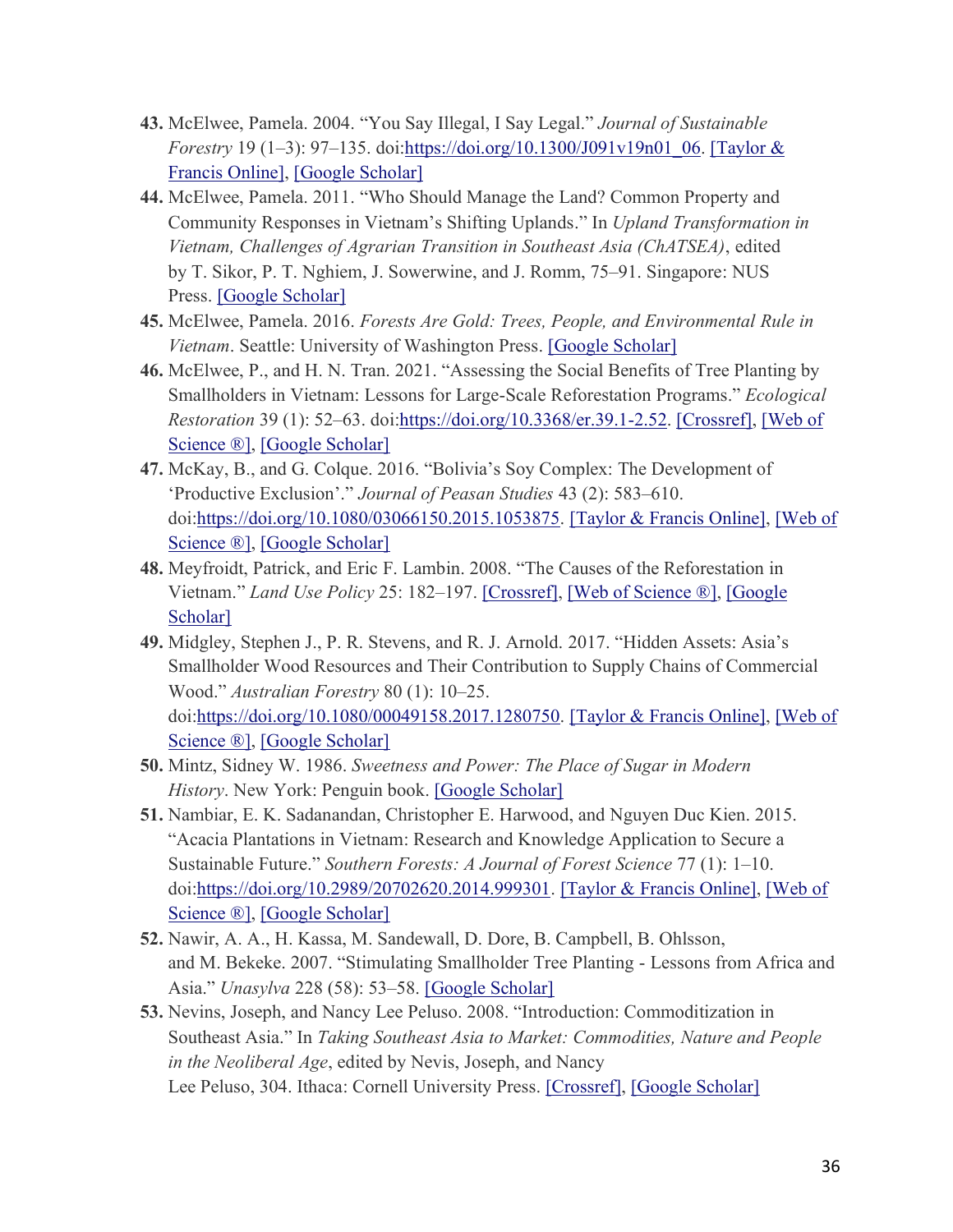- **54.** Nghiem, Phuong Tuyen, and Masayuki Yanagisawa. 2011. "Market Relations in the Northern Uplands of Vietnam." In *Upland Transformations in Vietnam*, edited by T. Sikor, P. T. Nghiem, J. Sowerwine, and J. Romm, 165–182. Singapore: NUS Press – National University of Singapore. [\[Google Scholar\]](http://scholar.google.com/scholar_lookup?hl=en&publication_year=2011&pages=165-182&author=Phuong+Tuyen+Nghiem&author=Masayuki+Yanagisawa&title=Market+Relations+in+the+Northern+Uplands+of+Vietnam)
- **55.** Nguyen, Quang Tan. 2008. "Trends in Forest Ownership, Forest Resources Tenure and Institutional Arrangements: Are They Contributing to Better Forest Management and Poverty Reduction? Case Study from Vietnam." In *Understanding Forest Tenure in South and Southeast Asia*, 53. Forest Economics and Policy Division, Food and Agriculture Organization of the United Nations (FAO). [\[Google Scholar\]](http://scholar.google.com/scholar_lookup?hl=en&publication_year=2008&pages=53&author=Quang+Tan.+Nguyen&title=Trends+in+Forest+Ownership%2C+Forest+Resources+Tenure+and+Institutional+Arrangements%3A+Are+They+Contributing+to+Better+Forest+Management+and+Poverty+Reduction%3F+Case+Study+from+Vietnam)
- **56.** Nguyen, V. S., and D. A. Gilmour. 1999. "Forest Rehabilitation Policy and Practice." In *Proceedings of a National Workshop*. Hanoi: Ministry of Agriculture and Rural Development (MARD). [\[Google Scholar\]](http://scholar.google.com/scholar?hl=en&q=Nguyen%2C+V.+S.%2C+and+D.+A.+Gilmour.+1999.+%E2%80%9CForest+Rehabilitation+Policy+and+Practice.%E2%80%9D+In+Proceedings+of+a+National+Workshop.+Hanoi%3A+Ministry+of+Agriculture+and+Rural+Development+%28MARD%29.)
- **57.** Ohlsson, Bo, Mats Sandewall, R. Kajsa Sandewall, and Nguyen Huy Phon. 2005. "Government Plans and Farmers Intentions: A Study on Forest Land Use Planning in Vietnam." *Ambio* 34 (3): 248–255. [\[Crossref\],](https://www.tandfonline.com/servlet/linkout?suffix=CIT0054&dbid=16&doi=10.1080%2F03066150.2022.2029849&key=10.1579%2F0044-7447-34.3.248) [\[PubMed\],](https://www.tandfonline.com/servlet/linkout?suffix=CIT0054&dbid=8&doi=10.1080%2F03066150.2022.2029849&key=16042284) [\[Web of Science ®\],](https://www.tandfonline.com/servlet/linkout?suffix=CIT0054&dbid=128&doi=10.1080%2F03066150.2022.2029849&key=000229688200011) [Google [Scholar\]](http://scholar.google.com/scholar_lookup?hl=en&volume=34&publication_year=2005&pages=248-255&issue=3&author=Bo+Ohlsson&author=Mats+Sandewall&author=R.+Kajsa+Sandewall&author=Nguyen+Huy+Phon&title=Government+Plans+and+Farmers+Intentions%3A+A+Study+on+Forest+Land+Use+Planning+in+Vietnam)
- **58.** Overbeek, W., M. Kroger, and J. Gerber. 2012. "An Overview of Industrial Tree Plantation Conflicts in the Global South: Conflicts, Trends, and Resistance Struggles". *The Environmental Justice Organisations, Liabilities and Trade (EJOLT) Report No. 3*. International Institute of Social Studies of Eramus University (ISS). [\[Google Scholar\]](http://scholar.google.com/scholar?hl=en&q=Overbeek%2C+W.%2C+M.+Kroger%2C+and+J.+Gerber.+2012.+%E2%80%9CAn+Overview+of+Industrial+Tree+Plantation+Conflicts+in+the+Global+South%3A+Conflicts%2C+Trends%2C+and+Resistance+Struggles%E2%80%9D.+The+Environmental+Justice+Organisations%2C+Liabilities+and+Trade+%28EJOLT%29+Report+No.+3.+International+Institute+of+Social+Studies+of+Eramus+University+%28ISS%29.)
- **59.** Peluso, Nancy Lee, and Christian Lund. 2011. "New Frontiers of Land Control: Introduction." *Journal of Peasant Studies* 38 (4): 667–681. doi[:https://doi.org/10.1080/03066150.2011.607692.](https://doi.org/10.1080/03066150.2011.607692) [\[Taylor & Francis Online\],](https://www.tandfonline.com/doi/10.1080/03066150.2011.607692) [\[Web of](https://www.tandfonline.com/servlet/linkout?suffix=CIT0056&dbid=128&doi=10.1080%2F03066150.2022.2029849&key=000299224500001)  [Science ®\],](https://www.tandfonline.com/servlet/linkout?suffix=CIT0056&dbid=128&doi=10.1080%2F03066150.2022.2029849&key=000299224500001) [\[Google Scholar\]](http://scholar.google.com/scholar_lookup?hl=en&volume=38&publication_year=2011&pages=667-681&issue=4&author=Nancy+Lee+Peluso&author=Christian+Lund&title=New+Frontiers+of+Land+Control%3A+Introduction&doi=10.1080%2F03066150.2011.607692)
- **60.** Peluso, Nancy Lee, and Jesse Ribot. 2020. "Postscript: A Theory of Access Revisited." *Society and Natural Resources* 33 (2): 300–306. doi[:https://doi.org/10.1080/08941920.2019.1709929.](https://doi.org/10.1080/08941920.2019.1709929) [\[Taylor & Francis Online\],](https://www.tandfonline.com/doi/10.1080/08941920.2019.1709929) [\[Web of](https://www.tandfonline.com/servlet/linkout?suffix=CIT0057&dbid=128&doi=10.1080%2F03066150.2022.2029849&key=000510324500010)  [Science ®\],](https://www.tandfonline.com/servlet/linkout?suffix=CIT0057&dbid=128&doi=10.1080%2F03066150.2022.2029849&key=000510324500010) [\[Google Scholar\]](http://scholar.google.com/scholar_lookup?hl=en&volume=33&publication_year=2020&pages=300-306&issue=2&author=Nancy+Lee+Peluso&author=Jesse+Ribot&title=Postscript%3A+A+Theory+of+Access+Revisited&doi=10.1080%2F08941920.2019.1709929)
- **61.** Peluso, Nancy Lee, and Vandergeest, Peter. 2020. Writing Political Forests. *Antipode* 52 (4): 1083–1103. doi: <https://doi.org/10.1111/anti.12636> [\[Crossref\],](https://www.tandfonline.com/servlet/linkout?suffix=CIT0109&dbid=16&doi=10.1080%2F03066150.2022.2029849&key=10.1111%2Fanti.12636) [\[Web of Science](https://www.tandfonline.com/servlet/linkout?suffix=CIT0109&dbid=128&doi=10.1080%2F03066150.2022.2029849&key=000531680300001)  [®\],](https://www.tandfonline.com/servlet/linkout?suffix=CIT0109&dbid=128&doi=10.1080%2F03066150.2022.2029849&key=000531680300001) [\[Google Scholar\]](http://scholar.google.com/scholar_lookup?hl=en&volume=52&publication_year=2020&pages=1083-1103&issue=4&author=Nancy+Lee+Peluso&author=Peter.+Vandergeest&title=Writing+Political+Forests&doi=10.1111%2Fanti.12636)
- **62.** Pietrzak, Robert. 2010. "Forestry-Based Livelihoods in Central Vietnam: An Examination of the Acacia Commodity Chain. A Case from Thua Thien Hue Province, Vietnam." Master of Environmental Studies, Wilfrid Laurier University. [\[Google](http://scholar.google.com/scholar?hl=en&q=Pietrzak%2C+Robert.+2010.+%E2%80%9CForestry-Based+Livelihoods+in+Central+Vietnam%3A+An+Examination+of+the+Acacia+Commodity+Chain.+A+Case+from+Thua+Thien+Hue+Province%2C+Vietnam.%E2%80%9D+Master+of+Environmental+Studies%2C+Wilfrid+Laurier+University.)  [Scholar\]](http://scholar.google.com/scholar?hl=en&q=Pietrzak%2C+Robert.+2010.+%E2%80%9CForestry-Based+Livelihoods+in+Central+Vietnam%3A+An+Examination+of+the+Acacia+Commodity+Chain.+A+Case+from+Thua+Thien+Hue+Province%2C+Vietnam.%E2%80%9D+Master+of+Environmental+Studies%2C+Wilfrid+Laurier+University.)
- **63.** Rasmussen, Mattias Borg, and Christian Lund. 2018. "Reconfiguring Frontier Spaces: The Territorialization of Resource Control." *World Development* 101: 388–399. doi[:https://doi.org/10.1016/j.worlddev.2017.01.018.](https://doi.org/10.1016/j.worlddev.2017.01.018) [\[Crossref\],](https://www.tandfonline.com/servlet/linkout?suffix=CIT0059&dbid=16&doi=10.1080%2F03066150.2022.2029849&key=10.1016%2Fj.worlddev.2017.01.018) [\[Web of Science](https://www.tandfonline.com/servlet/linkout?suffix=CIT0059&dbid=128&doi=10.1080%2F03066150.2022.2029849&key=000415391700027)  [®\],](https://www.tandfonline.com/servlet/linkout?suffix=CIT0059&dbid=128&doi=10.1080%2F03066150.2022.2029849&key=000415391700027) [\[Google Scholar\]](http://scholar.google.com/scholar_lookup?hl=en&volume=101&publication_year=2018&pages=388-399&author=Mattias+Borg+Rasmussen&author=Christian+Lund&title=Reconfiguring+Frontier+Spaces%3A+The+Territorialization+of+Resource+Control&doi=10.1016%2Fj.worlddev.2017.01.018)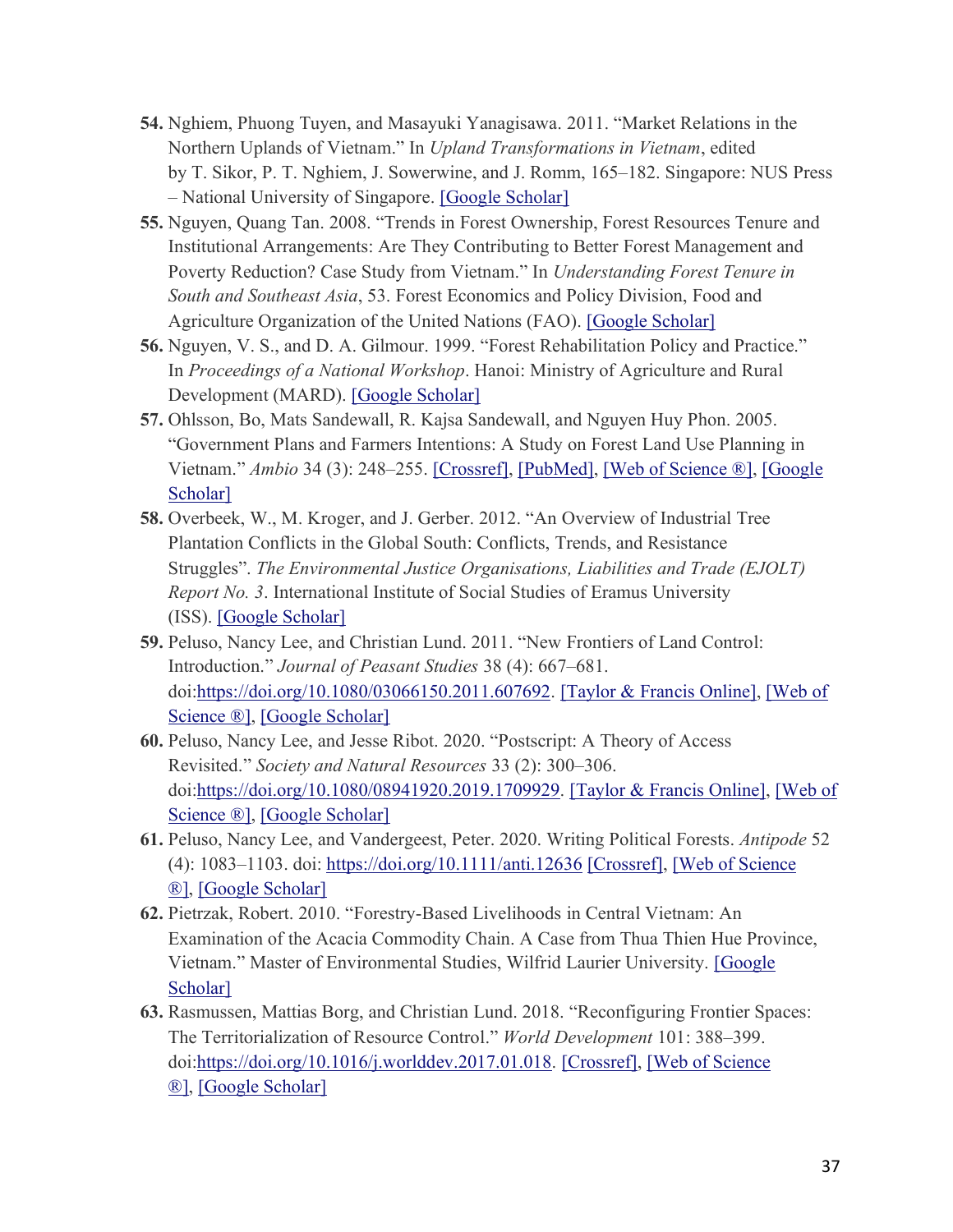- **64.** Ribot, Jesse C., and Nancy Lee Peluso. 2003. "A Theory of Access." *Rural Sociology* 68 (2): 153–181. doi[:https://doi.org/10.1111/j.1549-0831.2003.tb00133.x.](https://doi.org/10.1111/j.1549-0831.2003.tb00133.x) [\[Crossref\],](https://www.tandfonline.com/servlet/linkout?suffix=CIT0060&dbid=16&doi=10.1080%2F03066150.2022.2029849&key=10.1111%2Fj.1549-0831.2003.tb00133.x) [\[Web](https://www.tandfonline.com/servlet/linkout?suffix=CIT0060&dbid=128&doi=10.1080%2F03066150.2022.2029849&key=000182830200001)  [of Science ®\],](https://www.tandfonline.com/servlet/linkout?suffix=CIT0060&dbid=128&doi=10.1080%2F03066150.2022.2029849&key=000182830200001) [\[Google Scholar\]](http://scholar.google.com/scholar_lookup?hl=en&volume=68&publication_year=2003&pages=153-181&issue=2&author=Jesse+C.+Ribot&author=Nancy+Lee+Peluso&title=A+Theory+of+Access&doi=10.1111%2Fj.1549-0831.2003.tb00133.x)
- **65.** Rocheleau, Dianne, and Laurie Ross. 1995. "Trees as Tools, Trees as Text: Struggles Over Resources in Zambrana-Chacuey, Dominican Republic." *Antipode* 27 (4): 407– 428. [\[Crossref\],](https://www.tandfonline.com/servlet/linkout?suffix=CIT0061&dbid=16&doi=10.1080%2F03066150.2022.2029849&key=10.1111%2Fj.1467-8330.1995.tb00287.x) [\[Web of Science ®\],](https://www.tandfonline.com/servlet/linkout?suffix=CIT0061&dbid=128&doi=10.1080%2F03066150.2022.2029849&key=A1995RY80900006) [\[Google Scholar\]](http://scholar.google.com/scholar_lookup?hl=en&volume=27&publication_year=1995&pages=407-428&issue=4&author=Dianne+Rocheleau&author=Laurie+Ross&title=Trees+as+Tools%2C+Trees+as+Text%3A+Struggles+Over+Resources+in+Zambrana-Chacuey%2C+Dominican+Republic)
- **66.** Rudel, T. K., P. Meyfroidt, R. Chazdon, F. Bongers, S. Sloan, H. R. Grau, T. Van Holt, and L. Schneider. 2020. "Whither the Fores Transition? Climate Change, Policy Responses, and Redistributed Forests in the Twenty-First Century." *Ambio* 49: 74–84. doi[:https://doi.org/10.1007/s13280-018-01143-0.](https://doi.org/10.1007/s13280-018-01143-0) [\[Crossref\],](https://www.tandfonline.com/servlet/linkout?suffix=CIT0062&dbid=16&doi=10.1080%2F03066150.2022.2029849&key=10.1007%2Fs13280-018-01143-0) [\[PubMed\],](https://www.tandfonline.com/servlet/linkout?suffix=CIT0062&dbid=8&doi=10.1080%2F03066150.2022.2029849&key=30666613) [\[Web of Science](https://www.tandfonline.com/servlet/linkout?suffix=CIT0062&dbid=128&doi=10.1080%2F03066150.2022.2029849&key=000500070800006)  [®\],](https://www.tandfonline.com/servlet/linkout?suffix=CIT0062&dbid=128&doi=10.1080%2F03066150.2022.2029849&key=000500070800006) [\[Google Scholar\]](http://scholar.google.com/scholar_lookup?hl=en&volume=49&publication_year=2020&pages=74-84&author=T.+K.+Rudel&author=P.+Meyfroidt&author=R.+Chazdon&author=F.+Bongers&author=S.+Sloan&author=H.+R.+Grau&author=T.+Van+Holt&author=L.+Schneider&title=Whither+the+Fores+Transition%3F+Climate+Change%2C+Policy+Responses%2C+and+Redistributed+Forests+in+the+Twenty-First+Century&doi=10.1007%2Fs13280-018-01143-0)
- **67.** Sandewall, M., H. Kassa, S. Wu, P. V. Khoa, and B. Ohlsson. 2015. "Policies to Promote Household Based Plantation Forestry and Their Impacts on Livelihoods and the Environment: Cases from Ethiopia, China, Vietnam and Sweden." *International Forestry Review* 17: 98–111. doi[:https://doi.org/10.1505/146554815814725059.](https://doi.org/10.1505/146554815814725059) [\[Crossref\],](https://www.tandfonline.com/servlet/linkout?suffix=CIT0063&dbid=16&doi=10.1080%2F03066150.2022.2029849&key=10.1505%2F146554815814725059) [\[Web](https://www.tandfonline.com/servlet/linkout?suffix=CIT0063&dbid=128&doi=10.1080%2F03066150.2022.2029849&key=000351674300009)  [of Science ®\],](https://www.tandfonline.com/servlet/linkout?suffix=CIT0063&dbid=128&doi=10.1080%2F03066150.2022.2029849&key=000351674300009) [\[Google Scholar\]](http://scholar.google.com/scholar_lookup?hl=en&volume=17&publication_year=2015&pages=98-111&author=M.+Sandewall&author=H.+Kassa&author=S.+Wu&author=P.+V.+Khoa&author=B.+Ohlsson&title=Policies+to+Promote+Household+Based+Plantation+Forestry+and+Their+Impacts+on+Livelihoods+and+the+Environment%3A+Cases+from+Ethiopia%2C+China%2C+Vietnam+and+Sweden&doi=10.1505%2F146554815814725059)
- **68.** Sandewall, M., B. Ohlsson, R. Kajsa Sandewall, and Sy Viet Le. 2010. "The Expansion of Farm-Based Plantation Forestry in Vietnam." *Ambio* 39 (8): 567–579. doi[:https://doi.org/10.1007/s13280-010-0089-1.](https://doi.org/10.1007/s13280-010-0089-1) [\[Crossref\],](https://www.tandfonline.com/servlet/linkout?suffix=CIT0064&dbid=16&doi=10.1080%2F03066150.2022.2029849&key=10.1007%2Fs13280-010-0089-1) [\[PubMed\],](https://www.tandfonline.com/servlet/linkout?suffix=CIT0064&dbid=8&doi=10.1080%2F03066150.2022.2029849&key=21141776) [\[Web of Science](https://www.tandfonline.com/servlet/linkout?suffix=CIT0064&dbid=128&doi=10.1080%2F03066150.2022.2029849&key=000283502300004)  [®\],](https://www.tandfonline.com/servlet/linkout?suffix=CIT0064&dbid=128&doi=10.1080%2F03066150.2022.2029849&key=000283502300004) [\[Google Scholar\]](http://scholar.google.com/scholar_lookup?hl=en&volume=39&publication_year=2010&pages=567-579&issue=8&author=M.+Sandewall&author=B.+Ohlsson&author=R.+Kajsa+Sandewall&author=Sy+Viet+Le&title=The+Expansion+of+Farm-Based+Plantation+Forestry+in+Vietnam&doi=10.1007%2Fs13280-010-0089-1)
- **69.** Scott, James C. 1976. *The Moral Economy of the Peasant: Rebellion and Subsistence in Southeast Asia*. New Haven: Yale University Press. [\[Google Scholar\]](http://scholar.google.com/scholar_lookup?hl=en&publication_year=1976&author=James+C.+Scott&title=The+Moral+Economy+of+the+Peasant%3A+Rebellion+and+Subsistence+in+Southeast+Asia)
- **70.** Sikor, Thomas. 2001. "Agrarian Differentiation in Post-Socialist Societies: Evidence from Three Upland Villages in North–Western Vietnam." *Development and Change* 32 (5): 923–949. doi[:https://doi.org/10.1111/1467-7660.00232.](https://doi.org/10.1111/1467-7660.00232) [\[Crossref\],](https://www.tandfonline.com/servlet/linkout?suffix=CIT0066&dbid=16&doi=10.1080%2F03066150.2022.2029849&key=10.1111%2F1467-7660.00232) [\[Web of Science](https://www.tandfonline.com/servlet/linkout?suffix=CIT0066&dbid=128&doi=10.1080%2F03066150.2022.2029849&key=000172740600005)  [®\],](https://www.tandfonline.com/servlet/linkout?suffix=CIT0066&dbid=128&doi=10.1080%2F03066150.2022.2029849&key=000172740600005) [\[Google Scholar\]](http://scholar.google.com/scholar_lookup?hl=en&volume=32&publication_year=2001&pages=923-949&issue=5&author=Thomas.+Sikor&title=Agrarian+Differentiation+in+Post-Socialist+Societies%3A+Evidence+from+Three+Upland+Villages+in+North%E2%80%93Western+Vietnam&doi=10.1111%2F1467-7660.00232)
- **71.** Sikor, Thomas. 2004. "Conflicting Concepts: Contested Land Relations in North-Western Vietnam." *Conservation and Society* 2 (1): 75–95. [\[Google Scholar\]](http://scholar.google.com/scholar_lookup?hl=en&volume=2&publication_year=2004&pages=75-95&issue=1&author=Thomas.+Sikor&title=Conflicting+Concepts%3A+Contested+Land+Relations+in+North-Western+Vietnam)
- **72.** Sikor, Thomas. 2011. "Land Allocations in Vietnam's Uplands: Negotiating Property and Authority." In *Upland Transformations in Vietnam, Challenges of Agrarian Transition in Southeast Asia (ChATSEA)*, edited by T. Sikor, P. T. Nghiem, J. Sowerwine, and J. Romm, 146–162. Singapore: NUS Press – National University of Singapore. [\[Crossref\],](https://www.tandfonline.com/servlet/linkout?suffix=CIT0068&dbid=16&doi=10.1080%2F03066150.2022.2029849&key=10.2307%2Fj.ctv1ntj0w.12) [\[Google Scholar\]](http://scholar.google.com/scholar_lookup?hl=en&publication_year=2011&pages=146-162&author=Thomas.+Sikor&title=Land+Allocations+in+Vietnam%E2%80%99s+Uplands%3A+Negotiating+Property+and+Authority)
- **73.** Sikor, Thomas. 2012. "Tree Plantations, Politics of Possession and the Absence of Land Grabs in Vietnam." *Journal of Peasant Studies* 39 (3–4): 1077–1101. doi[:https://doi.org/10.1080/03066150.2012.674943.](https://doi.org/10.1080/03066150.2012.674943) [\[Taylor & Francis Online\],](https://www.tandfonline.com/doi/10.1080/03066150.2012.674943) [\[Web of](https://www.tandfonline.com/servlet/linkout?suffix=CIT0069&dbid=128&doi=10.1080%2F03066150.2022.2029849&key=000304477300018)  [Science ®\],](https://www.tandfonline.com/servlet/linkout?suffix=CIT0069&dbid=128&doi=10.1080%2F03066150.2022.2029849&key=000304477300018) [\[Google Scholar\]](http://scholar.google.com/scholar_lookup?hl=en&volume=39&publication_year=2012&pages=1077-1101&issue=3%E2%80%934&author=Thomas.+Sikor&title=Tree+Plantations%2C+Politics+of+Possession+and+the+Absence+of+Land+Grabs+in+Vietnam&doi=10.1080%2F03066150.2012.674943)
- **74.** Sikor, Thomas, and Jacopo Alessandro Baggio. 2014. "Can Smallholders Engage in Tree Plantations? An Entitlements Analysis from Vietnam." *World Development* 64: S101–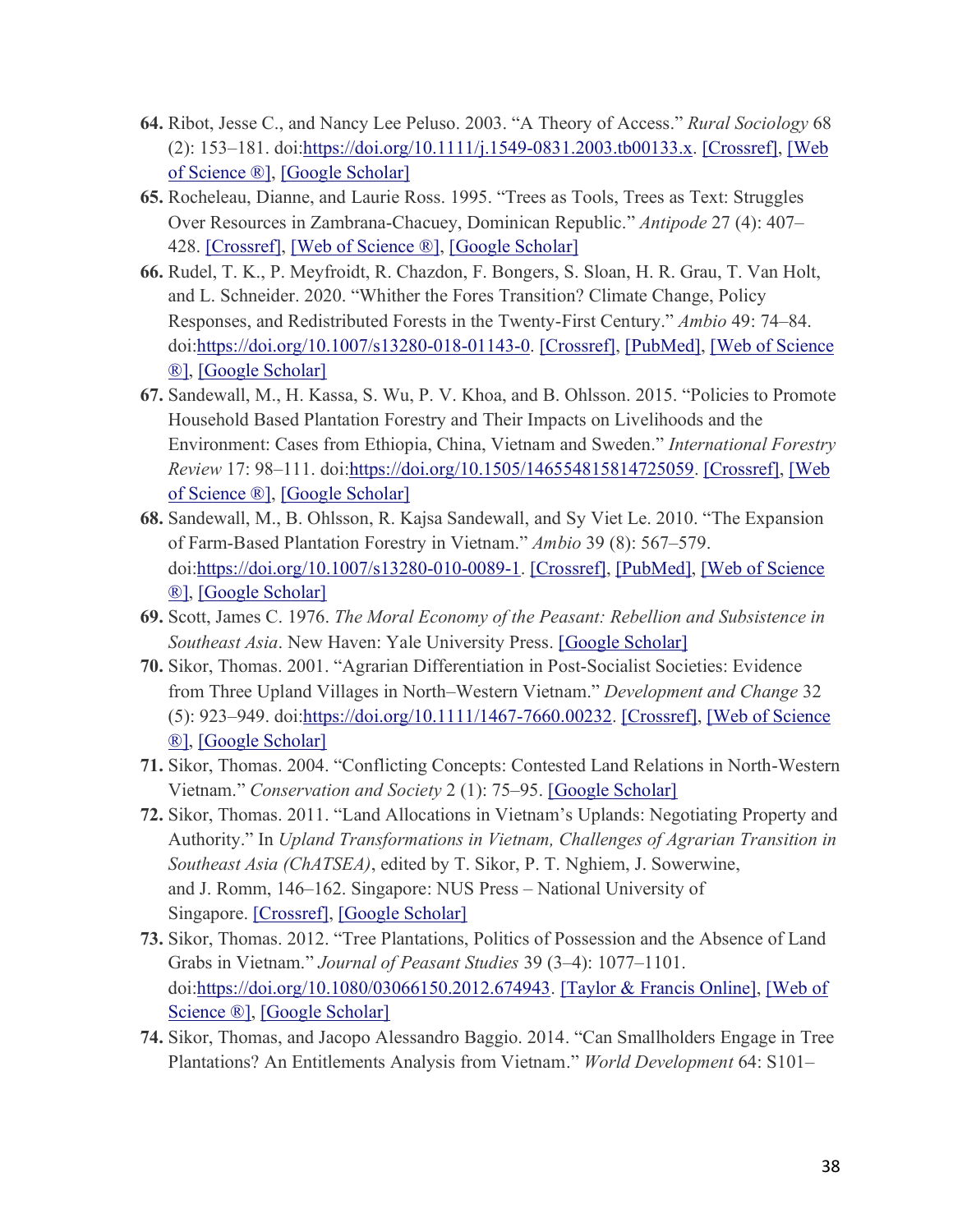S112. doi[:https://doi.org/10.1016/j.worlddev.2014.03.010.](https://doi.org/10.1016/j.worlddev.2014.03.010) [\[Crossref\],](https://www.tandfonline.com/servlet/linkout?suffix=CIT0070&dbid=16&doi=10.1080%2F03066150.2022.2029849&key=10.1016%2Fj.worlddev.2014.03.010) [\[Web of Science](https://www.tandfonline.com/servlet/linkout?suffix=CIT0070&dbid=128&doi=10.1080%2F03066150.2022.2029849&key=000347512100009)  [®\],](https://www.tandfonline.com/servlet/linkout?suffix=CIT0070&dbid=128&doi=10.1080%2F03066150.2022.2029849&key=000347512100009) [\[Google Scholar\]](http://scholar.google.com/scholar_lookup?hl=en&volume=64&publication_year=2014&pages=S101-S112&author=Thomas+Sikor&author=Jacopo+Alessandro+Baggio&title=Can+Smallholders+Engage+in+Tree+Plantations%3F+An+Entitlements+Analysis+from+Vietnam&doi=10.1016%2Fj.worlddev.2014.03.010)

- **75.** Sikor, Thomas, and Christian Lund. 2009. "Access and Property: A Question of Power and Authority." *Development and Change* 40 (1): 1–22. doi[:https://doi.org/10.1111/j.1467-7660.2009.01503.x.](https://doi.org/10.1111/j.1467-7660.2009.01503.x) [\[Crossref\],](https://www.tandfonline.com/servlet/linkout?suffix=CIT0071&dbid=16&doi=10.1080%2F03066150.2022.2029849&key=10.1111%2Fj.1467-7660.2009.01503.x) [\[Web of Science](https://www.tandfonline.com/servlet/linkout?suffix=CIT0071&dbid=128&doi=10.1080%2F03066150.2022.2029849&key=000265186300001)  [®\],](https://www.tandfonline.com/servlet/linkout?suffix=CIT0071&dbid=128&doi=10.1080%2F03066150.2022.2029849&key=000265186300001) [\[Google Scholar\]](http://scholar.google.com/scholar_lookup?hl=en&volume=40&publication_year=2009&pages=1-22&issue=1&author=Thomas+Sikor&author=Christian+Lund&title=Access+and+Property%3A+A+Question+of+Power+and+Authority&doi=10.1111%2Fj.1467-7660.2009.01503.x)
- **76.** Sikor, Thomas, Phuong Tuyen Nghiem, Jenifer Sowerwine, and Jeff Romm, eds. 2011. *Upland Transformations in Vietnam, Challenges Agrarian Transition in Southeast Asia (ChATSEA)*. Singapore: National University of Singapore Press. [\[Google](http://scholar.google.com/scholar_lookup?hl=en&publication_year=2011&author=Thomas+Sikor&author=Phuong+Tuyen+Nghiem&author=Jenifer+Sowerwine&author=Jeff+Romm&title=Upland+Transformations+in+Vietnam%2C+Challenges+Agrarian+Transition+in+Southeast+Asia+%28ChATSEA%29)  [Scholar\]](http://scholar.google.com/scholar_lookup?hl=en&publication_year=2011&author=Thomas+Sikor&author=Phuong+Tuyen+Nghiem&author=Jenifer+Sowerwine&author=Jeff+Romm&title=Upland+Transformations+in+Vietnam%2C+Challenges+Agrarian+Transition+in+Southeast+Asia+%28ChATSEA%29)
- **77.** Simelton, Elisabeth, Tuan Minh Duong, and Ella Houzer. 2021. "When the 'Strong Arms' Leave the Farms – Migration, Gender Roles and Risk Reduction in Vietnam." *Sustainability* 12 (7): 40–81. doi[:https://doi.org/10.3390/su13074081.](https://doi.org/10.3390/su13074081) [\[Google](http://scholar.google.com/scholar_lookup?hl=en&volume=12&publication_year=2021&pages=40-81&issue=7&author=Elisabeth+Simelton&author=Tuan+Minh+Duong&author=Ella+Houzer&title=When+the+%E2%80%98Strong+Arms%E2%80%99+Leave+the+Farms+%E2%80%93+Migration%2C+Gender+Roles+and+Risk+Reduction+in+Vietnam&doi=10.3390%2Fsu13074081)  [Scholar\]](http://scholar.google.com/scholar_lookup?hl=en&volume=12&publication_year=2021&pages=40-81&issue=7&author=Elisabeth+Simelton&author=Tuan+Minh+Duong&author=Ella+Houzer&title=When+the+%E2%80%98Strong+Arms%E2%80%99+Leave+the+Farms+%E2%80%93+Migration%2C+Gender+Roles+and+Risk+Reduction+in+Vietnam&doi=10.3390%2Fsu13074081)
- **78.** Sowerwine, J. (2004). "Territorialisation and the Politics of Highland Landscapes in Vietnam: Negotiating Property Relations in Policy, Meaning and Practice." *Conservation & Society* 2 (1): 97–136. [\[Google Scholar\]](http://scholar.google.com/scholar_lookup?hl=en&volume=2&publication_year=2004&pages=97-136&issue=1&author=J.+Sowerwine&title=Territorialisation+and+the+Politics+of+Highland+Landscapes+in+Vietnam%3A+Negotiating+Property+Relations+in+Policy%2C+Meaning+and+Practice)
- **79.** Tai, H.T.H., and M. Sidel, eds. 2013. *State, Society and the Market in Contemporary Vietnam: Property, Power and Values*. Abingdon: Routledge. [\[Google Scholar\]](http://scholar.google.com/scholar_lookup?hl=en&publication_year=2013&author=H.T.H.+Tai&author=M.+Sidel&title=State%2C+Society+and+the+Market+in+Contemporary+Vietnam%3A+Property%2C+Power+and+Values)
- **80.** Tarp, Finn. 2017. *Growth, Structural Transformation, and Rural Change in Vietnam: A Rising Dragon on the Move*. Oxford: Oxford University Press. [\[Crossref\],](https://www.tandfonline.com/servlet/linkout?suffix=CIT0074&dbid=16&doi=10.1080%2F03066150.2022.2029849&key=10.1093%2Facprof%3Aoso%2F9780198796961.001.0001) [\[Google](http://scholar.google.com/scholar_lookup?hl=en&publication_year=2017&author=Finn.+Tarp&title=Growth%2C+Structural+Transformation%2C+and+Rural+Change+in+Vietnam%3A+A+Rising+Dragon+on+the+Move)  [Scholar\]](http://scholar.google.com/scholar_lookup?hl=en&publication_year=2017&author=Finn.+Tarp&title=Growth%2C+Structural+Transformation%2C+and+Rural+Change+in+Vietnam%3A+A+Rising+Dragon+on+the+Move)
- **81.** To, X. P 2007. "Fuzzy Property Relations in the Vietnamese Uplands: Ethnography of Forest Access and Control." *The Journal of Legal Pluralism and Unofficial Law* 37 (55): 73–94. doi: <https://doi.org/10.1080/07329113.2007.10756608> [Google [Scholar\]](http://scholar.google.com/scholar_lookup?hl=en&volume=37&publication_year=2007&pages=73-94&issue=55&author=X.+P+To&title=Fuzzy+Property+Relations+in+the+Vietnamese+Uplands%3A+Ethnography+of+Forest+Access+and+Control&doi=10.1080%2F07329113.2007.10756608)
- **82.** To, Phuc Xuan. 2008. "Does Forest Devolution Benefit the Upland Poor? An Ethnography of Forest Access and Control in Vietnam". [\[Google Scholar\]](http://scholar.google.com/scholar?hl=en&q=To%2C+Phuc+Xuan.+2008.+%E2%80%9CDoes+Forest+Devolution+Benefit+the+Upland+Poor%3F+An+Ethnography+of+Forest+Access+and+Control+in+Vietnam%E2%80%9D.)
- **83.** To, X.P, S. Mahanty, and W. Dressler. (2016). "Moral Economies and Markets: 'Insider' cassava trading in Kon Tum, Vietnam." *Asia pacific Viewpoint* 57 (2): 168-179. doi: <https://doi.org/10.1111/apv.12119> [\[Crossref\],](https://www.tandfonline.com/servlet/linkout?suffix=CIT0113&dbid=16&doi=10.1080%2F03066150.2022.2029849&key=10.1111%2Fapv.12119) [\[Web of Science ®\],](https://www.tandfonline.com/servlet/linkout?suffix=CIT0113&dbid=128&doi=10.1080%2F03066150.2022.2029849&key=000380953500003) [\[Google Scholar\]](http://scholar.google.com/scholar_lookup?hl=en&volume=57&publication_year=2016&pages=168-179&issue=2&author=X.P+To&author=S.+Mahanty&author=W.+Dressler&title=Moral+Economies+and+Markets%3A+%27Insider%27+cassava+trading+in+Kon+Tum%2C+Vietnam&doi=10.1111%2Fapv.12119)
- **84.** To, Xuan Phuc, Sango Mahanty, and Andrew Wells-Dang. 2019. "From 'Land to the Tiller' to the 'New Landlords'? The Debate Over Vietnam's Latest Land Reforms." *Land* 8 (8): 120. doi[:https://doi.org/10.3390/land8080120.](https://doi.org/10.3390/land8080120) [\[Crossref\],](https://www.tandfonline.com/servlet/linkout?suffix=CIT0077&dbid=16&doi=10.1080%2F03066150.2022.2029849&key=10.3390%2Fland8080120) [\[Web of](https://www.tandfonline.com/servlet/linkout?suffix=CIT0077&dbid=128&doi=10.1080%2F03066150.2022.2029849&key=000482939700014)  [Science ®\],](https://www.tandfonline.com/servlet/linkout?suffix=CIT0077&dbid=128&doi=10.1080%2F03066150.2022.2029849&key=000482939700014) [\[Google Scholar\]](http://scholar.google.com/scholar_lookup?hl=en&volume=8&publication_year=2019&pages=120&issue=8&author=Xuan+Phuc+To&author=Sango+Mahanty&author=Andrew+Wells-Dang&title=From+%E2%80%98Land+to+the+Tiller%E2%80%99+to+the+%E2%80%98New+Landlords%E2%80%99%3F+The+Debate+Over+Vietnam%E2%80%99s+Latest+Land+Reforms&doi=10.3390%2Fland8080120)
- **85.** To, X. P., and H. N. Tran. 2014. *Forest Land Allocation in the Context of Forestry Sector Restructuring: Opportunities for Forestry Development and Upland Livelihood Improvement*. Hue: Tropenbos International Viet Nam. [\[Google Scholar\]](http://scholar.google.com/scholar_lookup?hl=en&publication_year=2014&author=X.+P.+To&author=H.+N.+Tran&title=Forest+Land+Allocation+in+the+Context+of+Forestry+Sector+Restructuring%3A+Opportunities+for+Forestry+Development+and+Upland+Livelihood+Improvement)
- **86.** Tran, Lam Dong, Richard Doyle, Chris L. Beadle, Ross Corkrey, and Xuan Quat Nguyen. 2014. "Impact of Short-Rotation Acacia Hybrid Plantation on Soil